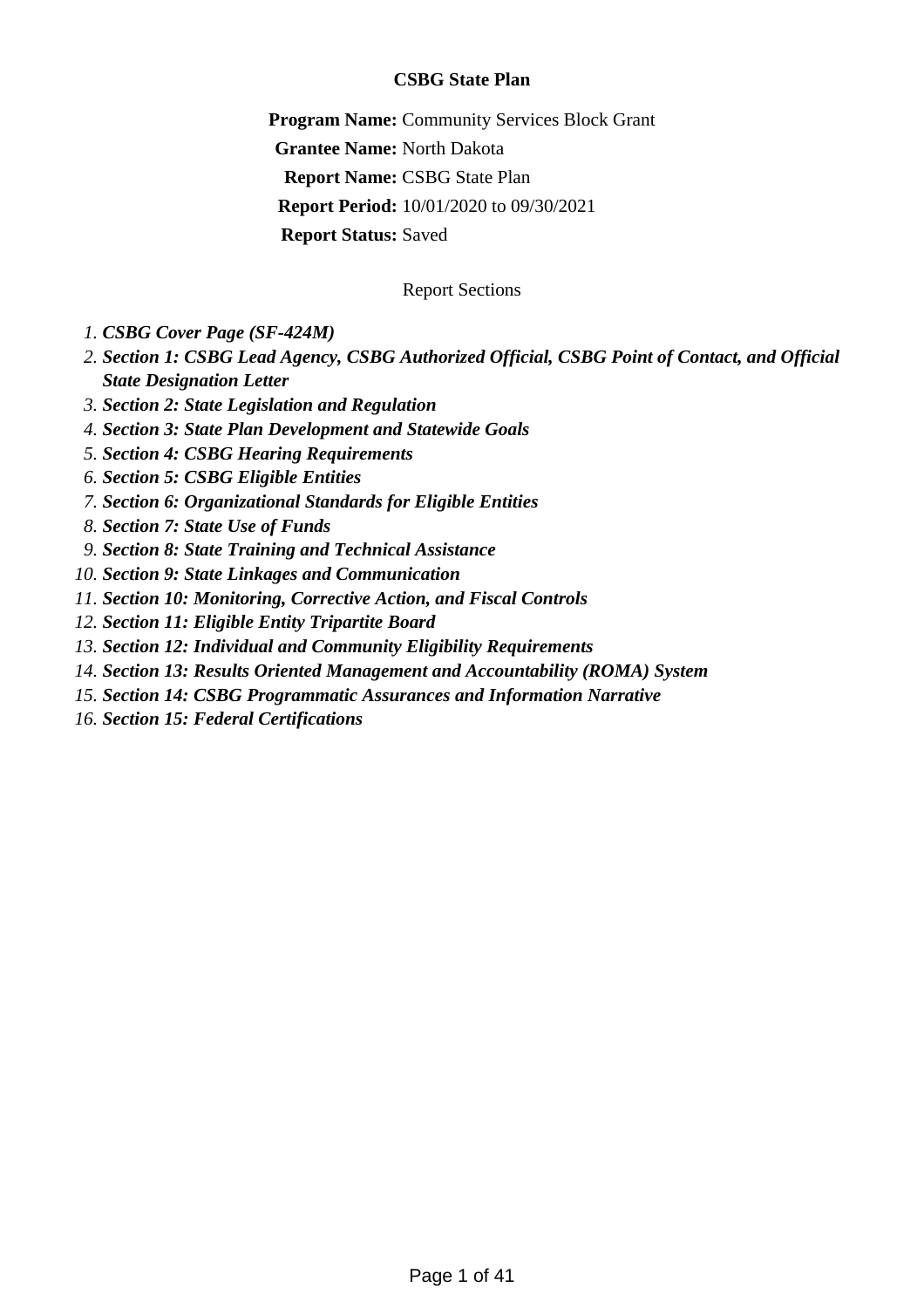# <span id="page-1-0"></span>**CSBG Cover Page (SF-424M)**

| Administration for Children and Families<br><b>Community Services Block Grant (CSBG)</b> |                                       |              | <b>U.S. DEPARTMENT OF HEALTH AND HUMAN SERVICES</b><br><b>COVER PAGE</b>                         |                                                                                         |  |                         | <b>Form Approved</b><br>OMB No: 0970-0382<br>Expires:06/30/2021        |  |
|------------------------------------------------------------------------------------------|---------------------------------------|--------------|--------------------------------------------------------------------------------------------------|-----------------------------------------------------------------------------------------|--|-------------------------|------------------------------------------------------------------------|--|
| * 1.a. Type of Submission:<br>$\Box$ Application $\Theta$ Plan $\Box$<br>Other (2 Year)  |                                       |              | * 1.b. Frequency:<br>$\Box$ Annual $\Theta$ Other (2 Year)                                       | * 1.c. Consolidated Application/<br><b>Plan/Funding Request?</b><br><b>Explanation:</b> |  |                         | * 1.d. Version:<br><b>⊙</b> Initial ○Resubmission ○<br>Revision Update |  |
|                                                                                          |                                       |              |                                                                                                  | 2. Date Received:<br>3. Applicant Identifier:                                           |  |                         | <b>State Use Only:</b>                                                 |  |
|                                                                                          |                                       |              |                                                                                                  | 4a. Federal Entity Identifier:                                                          |  |                         | 5. Date Received By State:                                             |  |
|                                                                                          |                                       |              |                                                                                                  | 4b. Federal Award Identifier:                                                           |  |                         | <b>6. State Application Identifier:</b>                                |  |
| 7. APPLICANT INFORMATION                                                                 |                                       |              |                                                                                                  |                                                                                         |  |                         |                                                                        |  |
| * a. Legal Name: North Dakota Department of Commerce                                     |                                       |              |                                                                                                  |                                                                                         |  |                         |                                                                        |  |
| * b. Employer/Taxpayer Identification Number (EIN/TIN):<br>1450309764a6                  |                                       |              |                                                                                                  | * c. Organizational DUNS: 802741843                                                     |  |                         |                                                                        |  |
| * d. Address:                                                                            |                                       |              |                                                                                                  |                                                                                         |  |                         |                                                                        |  |
| * Street 1:                                                                              | 1600 East Century Avenue, Ste. 6      |              |                                                                                                  | <b>Street 2:</b>                                                                        |  |                         |                                                                        |  |
| $*$ City:                                                                                | <b>Bismarck</b>                       |              |                                                                                                  | <b>County:</b>                                                                          |  |                         |                                                                        |  |
| * State:                                                                                 | ND                                    |              |                                                                                                  | <b>Province:</b>                                                                        |  |                         |                                                                        |  |
| * Country:                                                                               | <b>United States</b>                  |              |                                                                                                  | * Zip / Postal<br>Code:                                                                 |  | 58502 -                 |                                                                        |  |
| e. Organizational Unit:                                                                  |                                       |              |                                                                                                  |                                                                                         |  |                         |                                                                        |  |
| <b>Department Name: Department of Commerce</b>                                           |                                       |              |                                                                                                  | <b>Division Name: Division of Community Services</b>                                    |  |                         |                                                                        |  |
|                                                                                          |                                       |              | f. Name and contact information of person to be contacted on matters involving this application: |                                                                                         |  |                         |                                                                        |  |
| Prefix:                                                                                  | * First Name:<br>Rikki                |              |                                                                                                  | <b>Middle Name:</b><br>L                                                                |  |                         | * Last Name:<br>Roehrich                                               |  |
| Suffix:                                                                                  | Title:<br><b>CSBG Program Manager</b> |              |                                                                                                  | <b>Organizational Affiliation:</b>                                                      |  |                         |                                                                        |  |
| * Telephone<br>Number:<br>$(701)$ 328-2687                                               | <b>Fax Number</b><br>$(701)$ 328-5320 |              |                                                                                                  | * Email:<br>rroehrich@nd.gov                                                            |  |                         |                                                                        |  |
| * 8a. TYPE OF APPLICANT:<br><b>A: State Government</b>                                   |                                       |              |                                                                                                  |                                                                                         |  |                         |                                                                        |  |
| b. Additional Description:                                                               |                                       |              |                                                                                                  |                                                                                         |  |                         |                                                                        |  |
| * 9. Name of Federal Agency:                                                             |                                       |              |                                                                                                  |                                                                                         |  |                         |                                                                        |  |
|                                                                                          |                                       |              | <b>Catalog of Federal Domestic</b><br><b>Assistance Number:</b>                                  | <b>CFDA Title:</b>                                                                      |  |                         |                                                                        |  |
| 10. CFDA Numbers and Titles                                                              |                                       |              | 93569                                                                                            | <b>Community Services Block Grant</b>                                                   |  |                         |                                                                        |  |
| 11. Descriptive Title of Applicant's Project                                             |                                       |              |                                                                                                  |                                                                                         |  |                         |                                                                        |  |
| 12. Areas Affected by Funding:                                                           |                                       |              |                                                                                                  |                                                                                         |  |                         |                                                                        |  |
| 13. CONGRESSIONAL DISTRICTS OF:                                                          |                                       |              |                                                                                                  |                                                                                         |  |                         |                                                                        |  |
| * a. Applicant<br>ND                                                                     |                                       |              |                                                                                                  | b. Program/Project:                                                                     |  |                         |                                                                        |  |
|                                                                                          |                                       |              | Attach an additional list of Program/Project Congressional Districts if needed.                  |                                                                                         |  |                         |                                                                        |  |
| <b>14. FUNDING PERIOD:</b>                                                               |                                       |              |                                                                                                  | <b>15. ESTIMATED FUNDING:</b>                                                           |  |                         |                                                                        |  |
| a. Start Date:                                                                           |                                       | b. End Date: |                                                                                                  |                                                                                         |  | $*$ a. Federal $(\$)$ : | b. Match (\$):                                                         |  |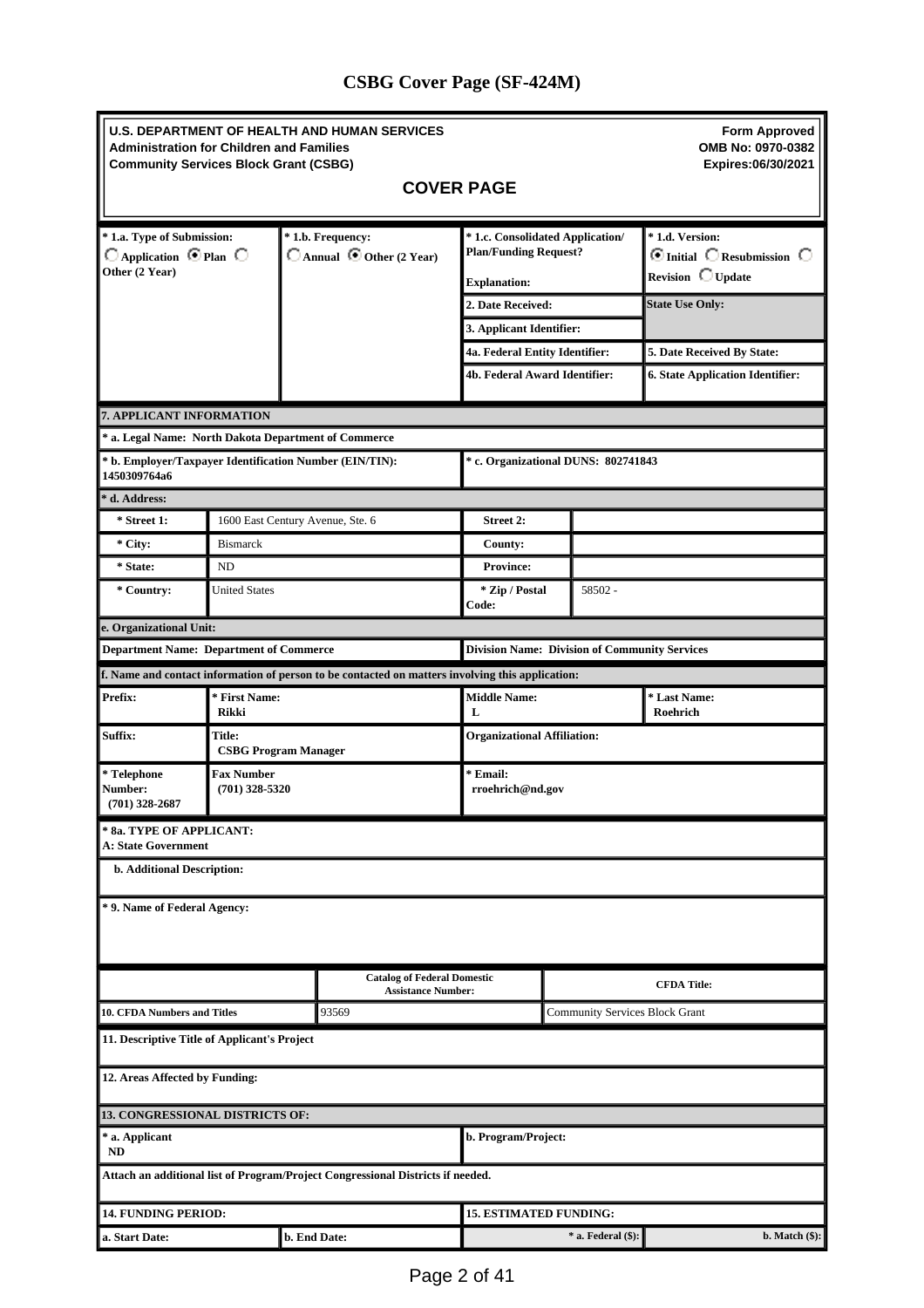|                                                                                                                                                                                                                                                                                                                                                                                                                                                                                                                                    | \$0<br>\$0                                       |  |  |  |  |  |  |
|------------------------------------------------------------------------------------------------------------------------------------------------------------------------------------------------------------------------------------------------------------------------------------------------------------------------------------------------------------------------------------------------------------------------------------------------------------------------------------------------------------------------------------|--------------------------------------------------|--|--|--|--|--|--|
| <b>IVE ORDER 12372 PROCESS?</b><br>* 16. IS SUBMISSION SUBJECT<br>' TO REVIEW BY STATE UNDER EXECUT                                                                                                                                                                                                                                                                                                                                                                                                                                |                                                  |  |  |  |  |  |  |
| a. This submission was made available to the State under the Executive Order 12372                                                                                                                                                                                                                                                                                                                                                                                                                                                 |                                                  |  |  |  |  |  |  |
| <b>Process for Review on:</b>                                                                                                                                                                                                                                                                                                                                                                                                                                                                                                      |                                                  |  |  |  |  |  |  |
| b. Program is subject to E.O. 12372 but has not been selected by State for review.                                                                                                                                                                                                                                                                                                                                                                                                                                                 |                                                  |  |  |  |  |  |  |
| c. Program is not covered by E.O. 12372.                                                                                                                                                                                                                                                                                                                                                                                                                                                                                           |                                                  |  |  |  |  |  |  |
| * 17. Is The Applicant Delinquent On Any Federal Debt?<br>$\Box$ yes<br>® no                                                                                                                                                                                                                                                                                                                                                                                                                                                       |                                                  |  |  |  |  |  |  |
| <b>Explanation:</b>                                                                                                                                                                                                                                                                                                                                                                                                                                                                                                                |                                                  |  |  |  |  |  |  |
| 18. By signing this application, I certify (1) to the statements contained in the list of certifications** and (2) that the statements herein are true,<br>complete and accurate to the best of my knowledge. I also provide the required assurances** and agree to comply with any resulting terms if I<br>accept an award. I am aware that any false, fictitious, or fraudulent statements or claims may subject me to criminal, civil, or administrative<br>penalties. (U.S. Code, Title 218, Section 1001)<br>**I Agree $\vee$ |                                                  |  |  |  |  |  |  |
| ** The list of certifications and assurances, or an internet site where you may obtain this list, is contained in the announcement or agency<br>specific instructions.                                                                                                                                                                                                                                                                                                                                                             |                                                  |  |  |  |  |  |  |
| 18a. Typed or Printed Name and Title of Authorized Certifying Official                                                                                                                                                                                                                                                                                                                                                                                                                                                             | 18c. Telephone (area code, number and extension) |  |  |  |  |  |  |
|                                                                                                                                                                                                                                                                                                                                                                                                                                                                                                                                    | <b>18d. Email Address</b>                        |  |  |  |  |  |  |
| 18b. Signature of Authorized Certifying Official                                                                                                                                                                                                                                                                                                                                                                                                                                                                                   | 18e. Date Report Submitted (Month, Day, Year)    |  |  |  |  |  |  |
| Attach supporting documents as specified in agency instructions.                                                                                                                                                                                                                                                                                                                                                                                                                                                                   |                                                  |  |  |  |  |  |  |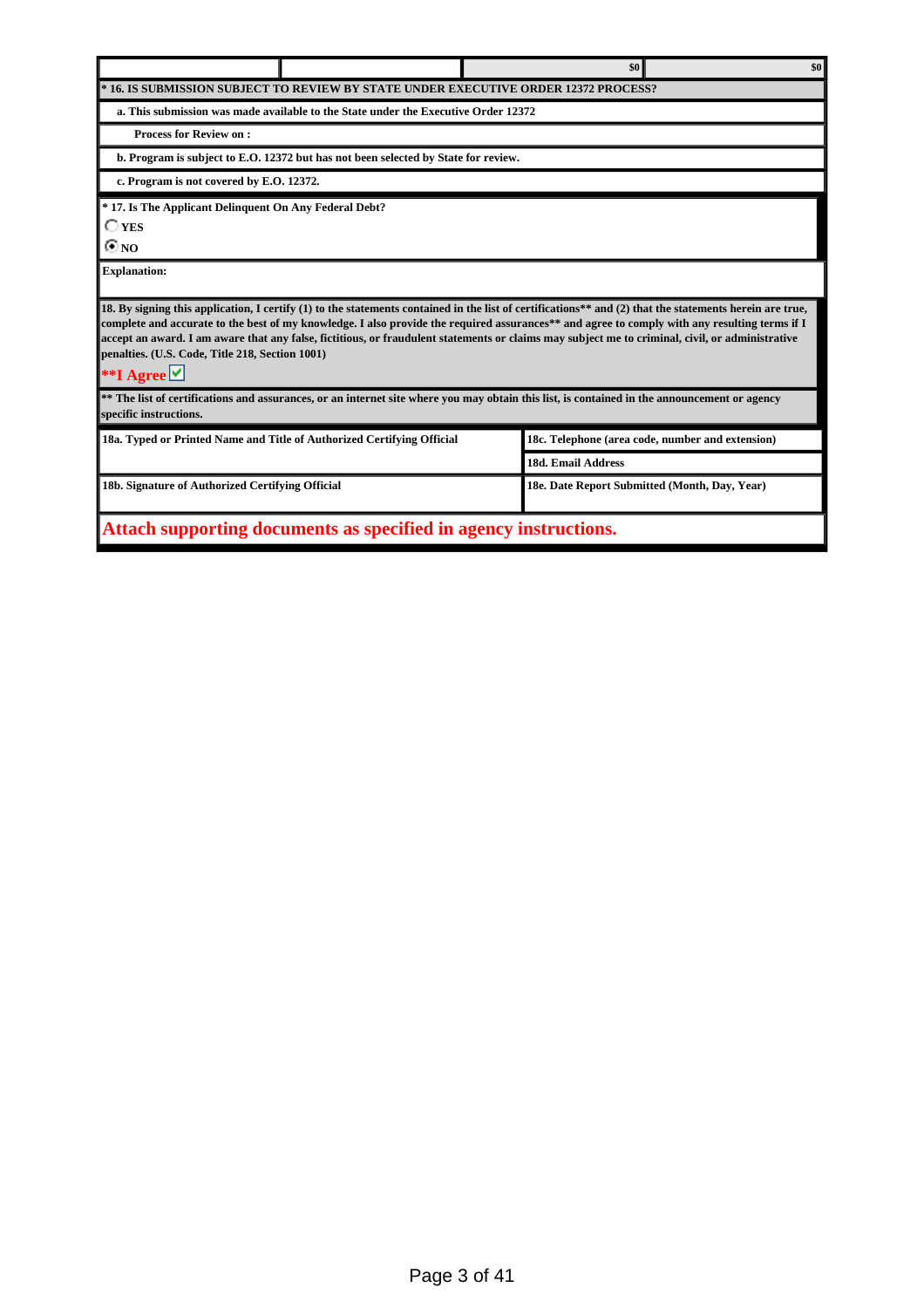# <span id="page-3-0"></span>**Section 1: CSBG Lead Agency, CSBG Authorized Official, CSBG Point of Contact, and Official State Designation Letter**

| <b>U.S. DEPARTMENT OF HEALTH AND HUMAN SERVICES</b><br><b>Form Approved</b><br>OMB No:0970-0382<br><b>Administration for Children and Families</b><br><b>Community Services Block Grant (CSBG)</b><br>Expires:06/30/2021<br><b>SECTION 1</b><br>CSBG Lead Agency, CSBG Authorized Official, CSBG Point of Contact, and Official<br><b>State Designation Letter</b> |  |                               |                                                 |  |                                                                 |       |
|--------------------------------------------------------------------------------------------------------------------------------------------------------------------------------------------------------------------------------------------------------------------------------------------------------------------------------------------------------------------|--|-------------------------------|-------------------------------------------------|--|-----------------------------------------------------------------|-------|
| 1.1. Identify whether this is a One-Year or a Two-Year Plan                                                                                                                                                                                                                                                                                                        |  |                               | $\bigcirc$ one-year $\bigcirc$ two-year         |  |                                                                 |       |
| 1.1a. Provide the federal fiscal years this plan covers:                                                                                                                                                                                                                                                                                                           |  |                               | Year One2022                                    |  | Year Two2022                                                    |       |
| 1.2. Lead Agency: Update the following information in relation to the lead agency designated to administer CSBG in the state, as required by<br>Section 676(a) of the CSBG Act.                                                                                                                                                                                    |  |                               |                                                 |  |                                                                 |       |
| Information should reflect the responses provided in the Application for Federal Assistance, SF-424M.                                                                                                                                                                                                                                                              |  |                               |                                                 |  |                                                                 |       |
| Has information in regards to the state lead agency has changed since the last submission of the state plan? $\bullet$ Yes $\circ$ No                                                                                                                                                                                                                              |  |                               |                                                 |  |                                                                 |       |
| If yes, provide the date of change and select the fields that have been updated06/01/2021                                                                                                                                                                                                                                                                          |  |                               |                                                 |  |                                                                 |       |
| <b>Lead Agency</b>                                                                                                                                                                                                                                                                                                                                                 |  | <b>Department Type</b>        |                                                 |  | <b>Department Name</b>                                          |       |
| <b>Authorized Official</b>                                                                                                                                                                                                                                                                                                                                         |  | Street Address<br><b>City</b> |                                                 |  |                                                                 |       |
| Zip Code                                                                                                                                                                                                                                                                                                                                                           |  | <b>Business Number</b>        |                                                 |  | <b>Fax Number</b>                                               |       |
| <b>Email Address</b>                                                                                                                                                                                                                                                                                                                                               |  | Website                       |                                                 |  |                                                                 |       |
| 1.2a. Lead agency                                                                                                                                                                                                                                                                                                                                                  |  |                               | North Dakota Department of Commerce             |  |                                                                 |       |
| 1.2b. Cabinet or administrative department of this lead agency <i>[Select one option and narrative where applicable]</i><br>C Community Services Department<br>Human Services Department<br>Social Services Department                                                                                                                                             |  |                               |                                                 |  |                                                                 |       |
| Governor's Office                                                                                                                                                                                                                                                                                                                                                  |  |                               |                                                 |  |                                                                 |       |
| C Community Affairs Department                                                                                                                                                                                                                                                                                                                                     |  |                               |                                                 |  |                                                                 |       |
| Health Department                                                                                                                                                                                                                                                                                                                                                  |  |                               |                                                 |  |                                                                 |       |
| Housing Department                                                                                                                                                                                                                                                                                                                                                 |  |                               |                                                 |  |                                                                 |       |
| Other, describe                                                                                                                                                                                                                                                                                                                                                    |  |                               |                                                 |  |                                                                 |       |
| 1.2c. Cabinet or Administrative Department Name:<br>Provide the name of the cabinet or administrative department<br>of the CSBG authorized official                                                                                                                                                                                                                |  |                               | Division of Community Services                  |  |                                                                 |       |
| 1.2d. Authorized official of the lead agency                                                                                                                                                                                                                                                                                                                       |  |                               |                                                 |  |                                                                 |       |
| <b>Name: Bonnie Malo</b>                                                                                                                                                                                                                                                                                                                                           |  |                               | Title: Director, Division of Community Services |  |                                                                 |       |
| 1.2e. Street Address<br>1600 East Century Avenue, Suite 6<br>$1.2h.$ Zip<br>1.2g. StateND                                                                                                                                                                                                                                                                          |  |                               |                                                 |  |                                                                 |       |
| 1.2f. City                                                                                                                                                                                                                                                                                                                                                         |  |                               | <b>Bismarck</b>                                 |  |                                                                 |       |
| 1.2i. Telephone number and extension 701 328 - 2476 ext.                                                                                                                                                                                                                                                                                                           |  |                               | 1.2j. Fax number 701 328 - 5320                 |  |                                                                 | 58502 |
| 1.2k. Email address bmalo@nd.gov                                                                                                                                                                                                                                                                                                                                   |  |                               |                                                 |  | 1.21. Lead agency website https://www.communityservices.nd.gov/ |       |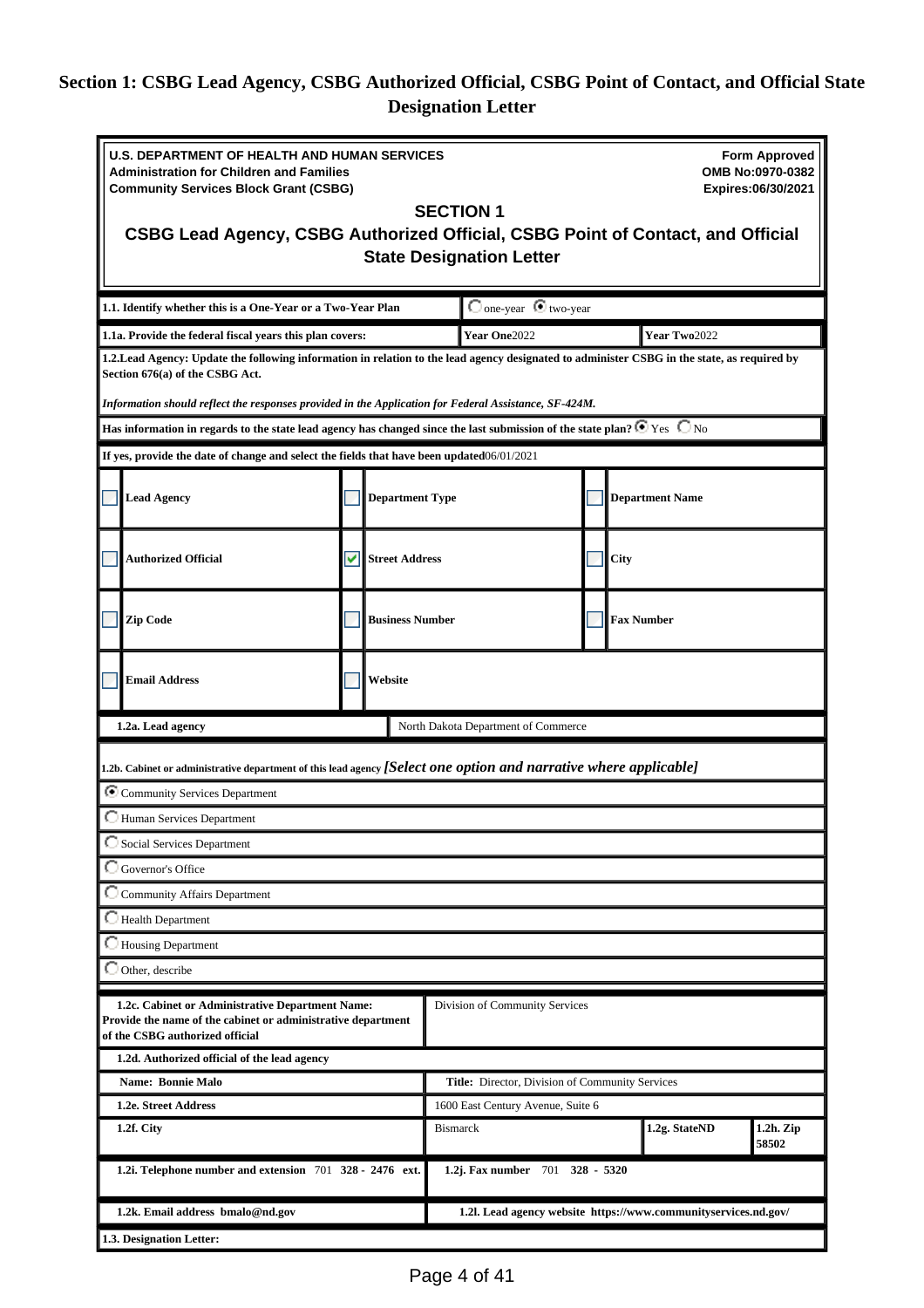| Attach the state's officialCSBG designation letter. A new designation letter is required if the chief executive officer of the state and/or the<br>designated agency has changed.                                                                                         |              |                                                            |                           |                 |
|---------------------------------------------------------------------------------------------------------------------------------------------------------------------------------------------------------------------------------------------------------------------------|--------------|------------------------------------------------------------|---------------------------|-----------------|
| 1.4. CSBG Point of Contact: provide the following information in relation to the designated state CSBG point ofcontact. The state CSBG point of<br>contact should be the person that will be the main point of contact for CSBG within the state.                         |              |                                                            |                           |                 |
| Has Information in regards to the state point of contact has changed since the last submission of the state plan? $\Box$ Yes $\ \bullet$ No                                                                                                                               |              |                                                            |                           |                 |
| If yes, provide the date of change and select the fields that have been updated Date picker and check all the apply                                                                                                                                                       |              |                                                            |                           |                 |
| <b>Agency Name</b>                                                                                                                                                                                                                                                        |              | <b>Point of Contact</b>                                    | <b>Street Address</b>     |                 |
| City                                                                                                                                                                                                                                                                      |              | <b>Zip Code</b>                                            | <b>Office Number</b>      |                 |
| <b>Fax Number</b>                                                                                                                                                                                                                                                         |              | <b>Email Address</b>                                       | Website                   |                 |
| 1.4a. Agency Name Department of Commerce                                                                                                                                                                                                                                  |              |                                                            |                           |                 |
| 1.4b Point of Contact Name                                                                                                                                                                                                                                                |              |                                                            |                           |                 |
| Name: Rikki Roehrich                                                                                                                                                                                                                                                      |              | <b>Title: Program Manager</b>                              |                           |                 |
| 1.4c. Street Address                                                                                                                                                                                                                                                      |              | 1600 East Century Avenue, Suite 6                          |                           |                 |
| 1.4d. City                                                                                                                                                                                                                                                                |              | <b>Bismarck</b>                                            | 1.4e. StateND             | 1.4f. Zip 58502 |
| 1.4g. Telephone Number 701 328 - 2687 ext.                                                                                                                                                                                                                                |              | 1.4h. Fax Number 701 328 - 5320                            |                           |                 |
| 1.4i. Email Address rroehrich@nd.gov                                                                                                                                                                                                                                      |              | 1.4j. Agency Website https://www.communityservices.nd.gov/ |                           |                 |
| There is currently a state Community Action Association within the state. $\bullet$ Yes $\ \circledcirc$ No<br>Has Information in regards to the state Community Action Association has changed since the last submission of the state plan? $\bigcirc$ Yes $\bigcirc$ No |              |                                                            |                           |                 |
| If yes, provide the date of change and select the fields that have been updated Date picker and check all the apply                                                                                                                                                       |              |                                                            |                           |                 |
| <b>Agency Name</b>                                                                                                                                                                                                                                                        |              | <b>Executive Director</b>                                  | <b>Street Address</b>     |                 |
| City                                                                                                                                                                                                                                                                      | <b>State</b> |                                                            | <b>Zip Code</b>           |                 |
| <b>Office Number</b>                                                                                                                                                                                                                                                      |              | <b>Fax Number</b>                                          | <b>Email Address</b>      |                 |
| Website                                                                                                                                                                                                                                                                   |              | <b>RPIC</b> Lead                                           |                           |                 |
| 1.5a. Agency Name Community Action Partnership of North Dakota                                                                                                                                                                                                            |              |                                                            |                           |                 |
| 1.5b. Executive Director or Point of Contact                                                                                                                                                                                                                              |              |                                                            |                           |                 |
| Name: Andrea Olson                                                                                                                                                                                                                                                        |              | <b>Title: Executive Director</b>                           |                           |                 |
| 1.5c. Street Address                                                                                                                                                                                                                                                      |              | 3233 South University Drive                                |                           |                 |
| 1.5d. City                                                                                                                                                                                                                                                                |              | Fargo                                                      | 1.5e. StateND             | 1.5f. Zip 58104 |
| 1.5g. Telephone number 701 232 - 2452 ext.                                                                                                                                                                                                                                |              | 1.5h. Fax number<br>701                                    | 298 - 3115                |                 |
| 1.5i. Email Address andreao@capnd.org                                                                                                                                                                                                                                     |              | 1.5j. State Association Website https://www.capnd.org/     |                           |                 |
| 1.5k. State Association currently serves as the Regional Performance Innovation Consortia (RPIC) lead                                                                                                                                                                     |              |                                                            | $\odot$ Yes $\bigcirc$ No |                 |

ı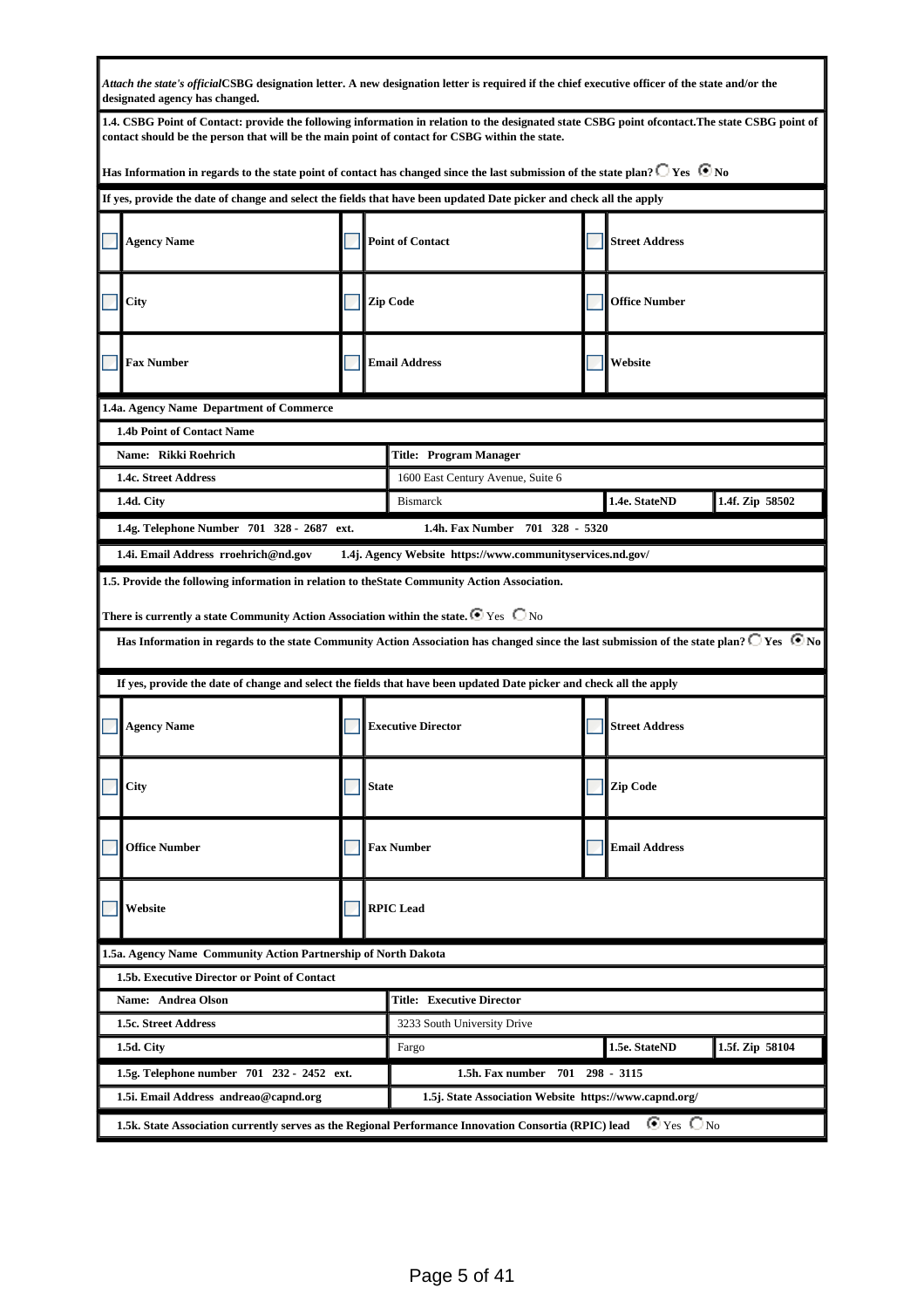<span id="page-5-0"></span>

|  | <b>Section 2: State Legislation and Regulation</b> |  |
|--|----------------------------------------------------|--|
|  |                                                    |  |

| <b>U.S. DEPARTMENT OF HEALTH AND HUMAN SERVICES</b><br><b>Administration for Children and Families</b><br><b>Community Services Block Grant (CSBG)</b>                                                 | <b>Form Approved</b><br>OMB No: 0970-0382<br>Expires:06/30/2021 |
|--------------------------------------------------------------------------------------------------------------------------------------------------------------------------------------------------------|-----------------------------------------------------------------|
| <b>SECTION 2</b>                                                                                                                                                                                       |                                                                 |
| <b>State Legislation and Regulation</b>                                                                                                                                                                |                                                                 |
|                                                                                                                                                                                                        |                                                                 |
| 2.1. CSBG State Legislation:                                                                                                                                                                           |                                                                 |
| State has a statute authorizing CSBG <sup>6</sup> Yes C No                                                                                                                                             |                                                                 |
| 2.2. CSBG State Regulation:                                                                                                                                                                            |                                                                 |
| $\bigcirc$ Yes $\bigcirc$ No<br><b>State has regulations for CSBG</b>                                                                                                                                  |                                                                 |
| 2.3. Legislation/Regulation Document: Attach the legislation and/or regulations or provide a hyperlink(s) to the documents indicated under Item 2.1.<br>and/or Item 2.2.                               |                                                                 |
| https://www.legis.nd.gov/assembly/67-2021/documents/21-0300-07000.pdf https://www.legis.nd.gov/assembly/67-2021/documents/21-0762-04000.<br>pdf                                                        |                                                                 |
| 2.4. State Authority:<br>Select a response for each of the following items about the state statute and/or regulations authorizing CSBG:                                                                |                                                                 |
| 2.4a. Authorizing Legislation: State legislature enacts authorizing legislation or amendments to an existing authorizing statute, last federal                                                         |                                                                 |
| fiscal year $\bullet$ Yes $\circ$ No                                                                                                                                                                   |                                                                 |
| 2.4b. Regulation Amendments: State established or amended regulations for CSBG last federal fiscal year $\bigcirc$ Yes $\,\circ\,$ No                                                                  |                                                                 |
| 2.4c. Designation: State statutory or regulatory authority designates the bureau, division, or office in the state government that is to be the<br>state administering agency $\bullet$ Yes $\circ$ No |                                                                 |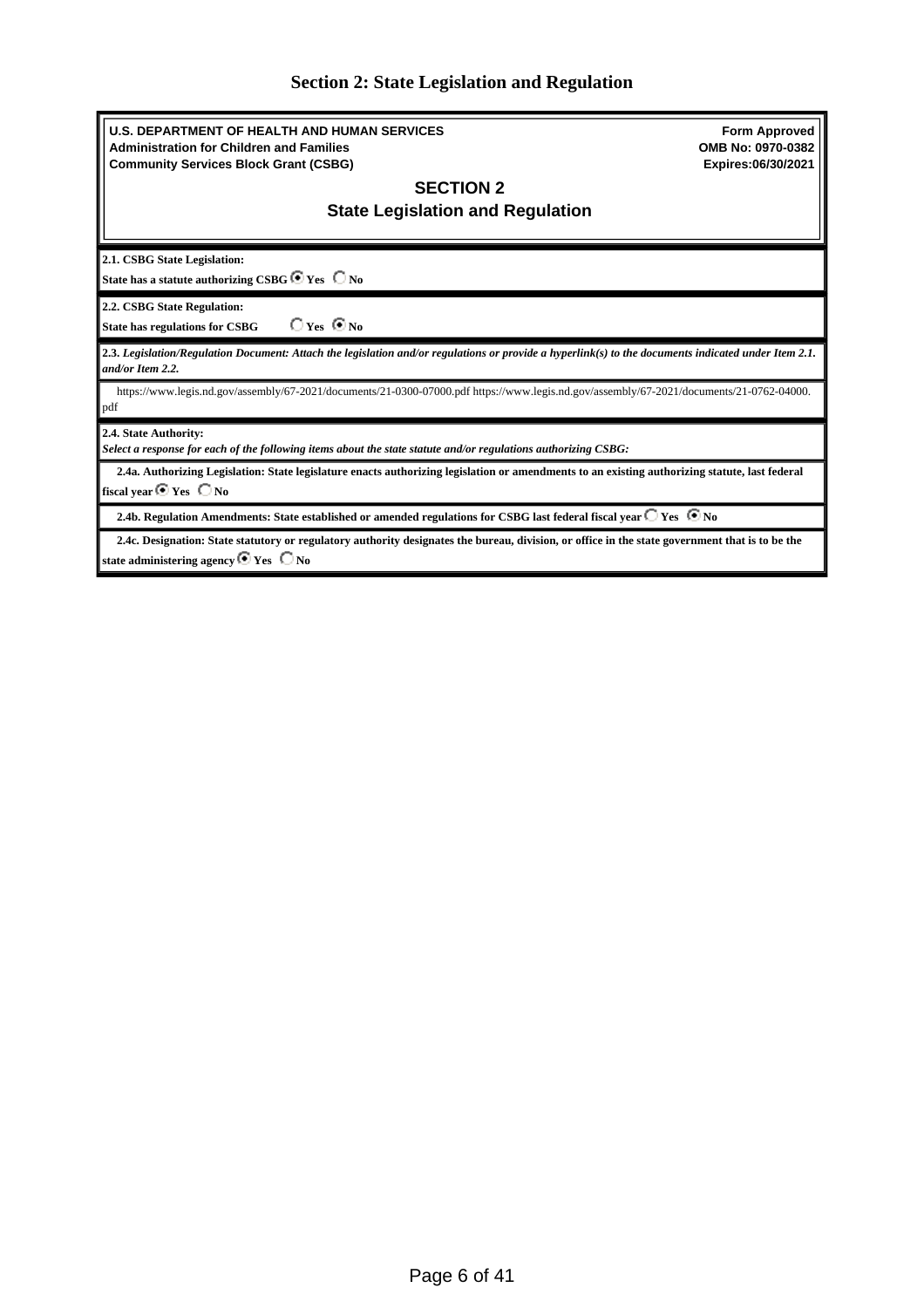# <span id="page-6-0"></span>**Section 3: State Plan Development and Statewide Goals**

| <b>U.S. DEPARTMENT OF HEALTH AND HUMAN SERVICES</b><br><b>Administration for Children and Families</b><br><b>Community Services Block Grant (CSBG)</b>                                                                                                                                                                                                                                                                                                                                                                                                                                                                                                                                                                                                                                                                                                                                                                                                                                                                                                                                                                                                                                                                                                                                                                                                                                                                                                                                              | <b>Form Approved</b><br>OMB No: 0970-0382<br>Expires:06/30/2021 |
|-----------------------------------------------------------------------------------------------------------------------------------------------------------------------------------------------------------------------------------------------------------------------------------------------------------------------------------------------------------------------------------------------------------------------------------------------------------------------------------------------------------------------------------------------------------------------------------------------------------------------------------------------------------------------------------------------------------------------------------------------------------------------------------------------------------------------------------------------------------------------------------------------------------------------------------------------------------------------------------------------------------------------------------------------------------------------------------------------------------------------------------------------------------------------------------------------------------------------------------------------------------------------------------------------------------------------------------------------------------------------------------------------------------------------------------------------------------------------------------------------------|-----------------------------------------------------------------|
| <b>SECTION 3</b><br><b>State Plan Development and Statewide Goals</b>                                                                                                                                                                                                                                                                                                                                                                                                                                                                                                                                                                                                                                                                                                                                                                                                                                                                                                                                                                                                                                                                                                                                                                                                                                                                                                                                                                                                                               |                                                                 |
| 3.1. CSBG Lead Agency Mission and Responsibilities:<br>Briefly describe the mission and responsibilities of the state agency that serves as the CSBG Lead Agency.                                                                                                                                                                                                                                                                                                                                                                                                                                                                                                                                                                                                                                                                                                                                                                                                                                                                                                                                                                                                                                                                                                                                                                                                                                                                                                                                   |                                                                 |
| The ND Department of Commerces mission statement is to lead NDs efforts to attract, retain and expand wealth. In doing so, we target 5 industries to<br>broaden the states economic base, create new wealth, and generate quality jobs for people. North Dakotas CSBG program continues the tradition of<br>supporting community-based anti-poverty programs. The CAAs funded under CSBG are organized as non-profit corporations under North Dakotas legal<br>definition. Each agencys board of directors is responsible for planning and implementing the CSBG activities and private resources based upon an<br>assessment of local community needs, which the state agency oversees in coordination with the state association. In 2020, we took a new approach and<br>developed a statewide needs assessment that broke down the data for each CAA service area. Based upon feedback, this may be a permanent addition to<br>our needs assessment process. The responsibility of the states lead agency is to deliver, within established regulations and guidelines, support and training<br>to the CAAs so that they may serve our states diverse population. The state agency is responsible for evaluating the reporting on the National<br>Performance Indicators and outcome measures to evaluate the agencies successes in promoting self-sufficiency, family stability, and community<br>revitalization. It also assists with program development, training, and technical assistance. |                                                                 |
| 3.2. State Plan Goals:<br>Describe the state's CSBG-specificgoals for state administration of CSBG under this State Plan.                                                                                                                                                                                                                                                                                                                                                                                                                                                                                                                                                                                                                                                                                                                                                                                                                                                                                                                                                                                                                                                                                                                                                                                                                                                                                                                                                                           |                                                                 |
| (Note: This information is associated with State Accountability Measure 1 Sa(i) and pre-populates the State's<br>Annual Report, Module 1, Item B.1.)                                                                                                                                                                                                                                                                                                                                                                                                                                                                                                                                                                                                                                                                                                                                                                                                                                                                                                                                                                                                                                                                                                                                                                                                                                                                                                                                                |                                                                 |
| The goals of the State CSBG office are: 1. Distribution of funds to eligible entities in compliance with all federal and state program regulations. 2.<br>Complete reporting requirements and data collection for the CSBG program within the required timeframes. 3. Monitoring of eligible entities to ensure all<br>regulations and compliance requirements are met. 4. To provide training and technical assistance to assist eligible entities in complying with CSBG<br>regulations, program objectives, ROMA, and Organizational Standards.                                                                                                                                                                                                                                                                                                                                                                                                                                                                                                                                                                                                                                                                                                                                                                                                                                                                                                                                                  |                                                                 |
| 3.3. State Plan Development:<br>Indicate the information and input the state accessed to develop this State Plan.                                                                                                                                                                                                                                                                                                                                                                                                                                                                                                                                                                                                                                                                                                                                                                                                                                                                                                                                                                                                                                                                                                                                                                                                                                                                                                                                                                                   |                                                                 |
| 3.3a. Analysis of state-level tools [Check all that apply and narrative where applicable]                                                                                                                                                                                                                                                                                                                                                                                                                                                                                                                                                                                                                                                                                                                                                                                                                                                                                                                                                                                                                                                                                                                                                                                                                                                                                                                                                                                                           |                                                                 |
| v<br><b>State Performance Indicators and/or National Performance Indicators (NPIs)</b>                                                                                                                                                                                                                                                                                                                                                                                                                                                                                                                                                                                                                                                                                                                                                                                                                                                                                                                                                                                                                                                                                                                                                                                                                                                                                                                                                                                                              |                                                                 |
| v<br><b>U.S. Census data</b>                                                                                                                                                                                                                                                                                                                                                                                                                                                                                                                                                                                                                                                                                                                                                                                                                                                                                                                                                                                                                                                                                                                                                                                                                                                                                                                                                                                                                                                                        |                                                                 |
| State performance management data (e.g., accountability measures, ACSI survey information, and/or other<br>information from annual reports)                                                                                                                                                                                                                                                                                                                                                                                                                                                                                                                                                                                                                                                                                                                                                                                                                                                                                                                                                                                                                                                                                                                                                                                                                                                                                                                                                         |                                                                 |
| <b>Monitoring Visits/Assessments</b>                                                                                                                                                                                                                                                                                                                                                                                                                                                                                                                                                                                                                                                                                                                                                                                                                                                                                                                                                                                                                                                                                                                                                                                                                                                                                                                                                                                                                                                                |                                                                 |
| Tools not identified above (specify)                                                                                                                                                                                                                                                                                                                                                                                                                                                                                                                                                                                                                                                                                                                                                                                                                                                                                                                                                                                                                                                                                                                                                                                                                                                                                                                                                                                                                                                                |                                                                 |
|                                                                                                                                                                                                                                                                                                                                                                                                                                                                                                                                                                                                                                                                                                                                                                                                                                                                                                                                                                                                                                                                                                                                                                                                                                                                                                                                                                                                                                                                                                     |                                                                 |
| 3.3b. Analysis of local-level tools [Check all that apply and narrative where applicable]                                                                                                                                                                                                                                                                                                                                                                                                                                                                                                                                                                                                                                                                                                                                                                                                                                                                                                                                                                                                                                                                                                                                                                                                                                                                                                                                                                                                           |                                                                 |
| v<br>Eligible entity community needs assessments                                                                                                                                                                                                                                                                                                                                                                                                                                                                                                                                                                                                                                                                                                                                                                                                                                                                                                                                                                                                                                                                                                                                                                                                                                                                                                                                                                                                                                                    |                                                                 |
| Eligible entity community action plans                                                                                                                                                                                                                                                                                                                                                                                                                                                                                                                                                                                                                                                                                                                                                                                                                                                                                                                                                                                                                                                                                                                                                                                                                                                                                                                                                                                                                                                              |                                                                 |
| <b>Public Hearings/Workshops</b>                                                                                                                                                                                                                                                                                                                                                                                                                                                                                                                                                                                                                                                                                                                                                                                                                                                                                                                                                                                                                                                                                                                                                                                                                                                                                                                                                                                                                                                                    |                                                                 |
| Tools not identified above (e.g., State required reports)[Specify]                                                                                                                                                                                                                                                                                                                                                                                                                                                                                                                                                                                                                                                                                                                                                                                                                                                                                                                                                                                                                                                                                                                                                                                                                                                                                                                                                                                                                                  |                                                                 |
| 3.3c. Consultation with[Check all that applies and narrative where applicable]                                                                                                                                                                                                                                                                                                                                                                                                                                                                                                                                                                                                                                                                                                                                                                                                                                                                                                                                                                                                                                                                                                                                                                                                                                                                                                                                                                                                                      |                                                                 |
| M<br>Eligible entities (e.g., meetings, conferences, webinars; not including the public hearing)                                                                                                                                                                                                                                                                                                                                                                                                                                                                                                                                                                                                                                                                                                                                                                                                                                                                                                                                                                                                                                                                                                                                                                                                                                                                                                                                                                                                    |                                                                 |
| v<br><b>State Association</b>                                                                                                                                                                                                                                                                                                                                                                                                                                                                                                                                                                                                                                                                                                                                                                                                                                                                                                                                                                                                                                                                                                                                                                                                                                                                                                                                                                                                                                                                       |                                                                 |
| v<br>National Association for State Community Services Programs (NASCSP)                                                                                                                                                                                                                                                                                                                                                                                                                                                                                                                                                                                                                                                                                                                                                                                                                                                                                                                                                                                                                                                                                                                                                                                                                                                                                                                                                                                                                            |                                                                 |
| <b>Community Action Partnership (The Partnership)</b>                                                                                                                                                                                                                                                                                                                                                                                                                                                                                                                                                                                                                                                                                                                                                                                                                                                                                                                                                                                                                                                                                                                                                                                                                                                                                                                                                                                                                                               |                                                                 |
| <b>Community Action Program Legal Services (CAPLAW)</b>                                                                                                                                                                                                                                                                                                                                                                                                                                                                                                                                                                                                                                                                                                                                                                                                                                                                                                                                                                                                                                                                                                                                                                                                                                                                                                                                                                                                                                             |                                                                 |
| CSBG Tribal Training and Technical Assistance (T/TA) provider                                                                                                                                                                                                                                                                                                                                                                                                                                                                                                                                                                                                                                                                                                                                                                                                                                                                                                                                                                                                                                                                                                                                                                                                                                                                                                                                                                                                                                       |                                                                 |
| ᢦ<br><b>Regional Performance Innovation Consortium (RPIC)</b>                                                                                                                                                                                                                                                                                                                                                                                                                                                                                                                                                                                                                                                                                                                                                                                                                                                                                                                                                                                                                                                                                                                                                                                                                                                                                                                                                                                                                                       |                                                                 |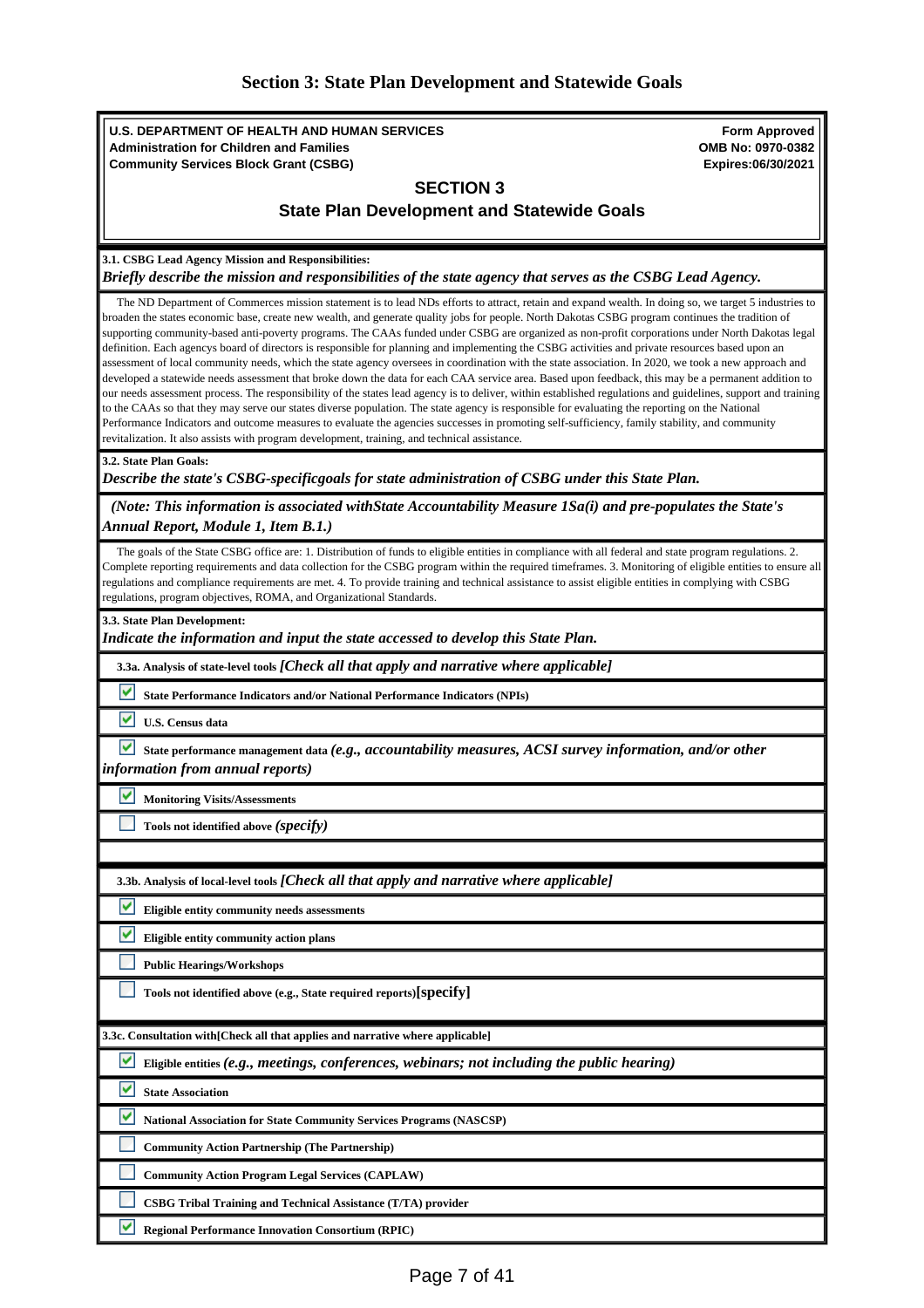**Association for Nationally Certified ROMA Trainers (ANCRT)**

**Federal CSBG Office**

**Organizations not identified above [Specify]**

#### **3.4. Eligible Entity Involvement**

**3.4a. Describe the specific steps the State took in developing the State Plan to involve the eligible entities.**

 *(Note: This information is associated with State Accountability Measures 1Sa(ii) and may pre-populate the State's annual report form)*

 The State office works closely with the Community Action Partnership of North Dakota (CAPND) on a weekly basis. The State attends the CAPND Board meetings on a regular basis (at least quarterly, although commonly monthly, and weekly during the first few months of the COVID pandemic) to provide updates on the CSBG program and to gather information regarding community action activities and needs. The State also attends eligible entities board meetings, when possible, to provide board training as well as to gather feedback from board members. Quarterly virtual board meetings for board members across the state were implemented in the first calendar quarter of 2021 to provide an additional channel of communication. The State assisted each of its 7 community action agencies in conducting a statewide needs assessments in 2020 that contain relevant data for each region, service area, and county, which provided much information related to developing a strong state plan. The draft state plan was provided to the CAAs in June, 2021, for distribution to all interested parties. Comments and feedback was solicited and the agencies were all invited to attend the public hearing on August 6, 2021.

 **3.4b. Performance Management Adjustment: Describe how the state adjusted its State Plan development procedures under this State Plan, as compared to previous plans in order to:**

**1) encourage eligible entity participation and** 

**2) ensure the State Plan reflects input from eligible entities?**

**Any adjustment should be based on the State's analysis of past performance in these areas, and should consider feedback from eligible entities, OCS, and other sources, such as the public hearing.**

**If the State is not making any adjustments, provide further detail.**

 *(Note: This information is associated with State Accountability Measures 1Sb(i) and (ii) and pre-populate the Annual Report, Module 1, Item B.1.)*

The lines of communication between the State and the eligible entities have been strengthened since the last state plan was submitted. This has been a key priority for the state, and it also became a necessity during the COVID-19 pandemic. The state always invites feedback and provided opportunities for eligible entities to contribute in the development of the State Plan. They are invited to the public hearing and we discuss the state plan at quarterly meeting with the directors as well. The state also attends eligible entities' state association meetings as well as association board meetings to provide training and technical assistance as well as to gather input on the State's management of the CSBG program.

**3.5. Eligible Entity Overall Satisfaction:** 

*Provide the State's target for eligible entity Overall Satisfaction during the performance period:*

**Year One 1** 23

**Instructional Note: The state's target score will indicate improvement or maintenance of the state's Overall Satisfaction score from the most recent [American Customer Survey Index \(ACSI\) survey](https://www.acf.hhs.gov/ocs/resource/csbg-im-150-use-of-the-american-customer-satisfaction-index-acsi-to-improve-network-effectiveness/)**

**of the state's eligible entities.** 

*(Note: Item 3.5 is associated with State Accountability Measure 8S and may pre-populate the State's annual report form)*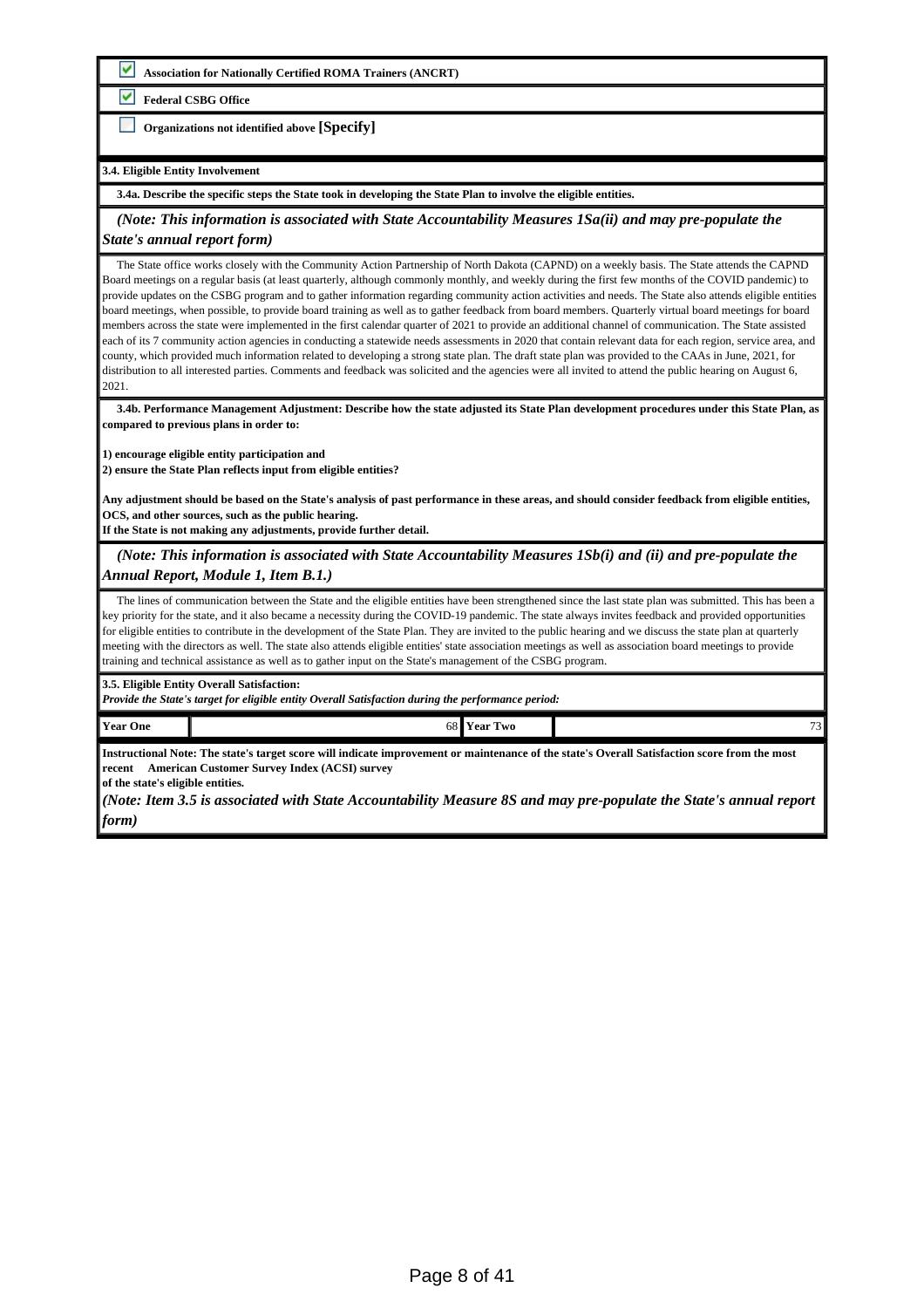<span id="page-8-0"></span>

|  |  |  | <b>Section 4: CSBG Hearing Requirements</b> |
|--|--|--|---------------------------------------------|
|--|--|--|---------------------------------------------|

| <b>U.S. DEPARTMENT OF HEALTH AND HUMAN SERVICES</b><br><b>Administration for Children and Families</b><br><b>Community Services Block Grant (CSBG)</b> | <b>Form Approved</b><br>OMB No: 0970-0382<br>Expires:06/30/2021                                                                                                                                                                                                                                                                                                                                                                                                                                                                                                                                                                                                                                                                                                                                                                                                                                                                                                                                                                                                                                                                                                                                                        |                                                 |                                                                        |  |  |  |  |
|--------------------------------------------------------------------------------------------------------------------------------------------------------|------------------------------------------------------------------------------------------------------------------------------------------------------------------------------------------------------------------------------------------------------------------------------------------------------------------------------------------------------------------------------------------------------------------------------------------------------------------------------------------------------------------------------------------------------------------------------------------------------------------------------------------------------------------------------------------------------------------------------------------------------------------------------------------------------------------------------------------------------------------------------------------------------------------------------------------------------------------------------------------------------------------------------------------------------------------------------------------------------------------------------------------------------------------------------------------------------------------------|-------------------------------------------------|------------------------------------------------------------------------|--|--|--|--|
|                                                                                                                                                        | <b>SECTION 4</b>                                                                                                                                                                                                                                                                                                                                                                                                                                                                                                                                                                                                                                                                                                                                                                                                                                                                                                                                                                                                                                                                                                                                                                                                       |                                                 |                                                                        |  |  |  |  |
|                                                                                                                                                        | <b>CSBG Hearing Requirements</b>                                                                                                                                                                                                                                                                                                                                                                                                                                                                                                                                                                                                                                                                                                                                                                                                                                                                                                                                                                                                                                                                                                                                                                                       |                                                 |                                                                        |  |  |  |  |
|                                                                                                                                                        |                                                                                                                                                                                                                                                                                                                                                                                                                                                                                                                                                                                                                                                                                                                                                                                                                                                                                                                                                                                                                                                                                                                                                                                                                        |                                                 |                                                                        |  |  |  |  |
| 4.1. Public Inspection:<br>required under Section 676(e)(2) of the Act.                                                                                | Describe the steps taken by the state to disseminate this State Plan to the public for review and comments prior to the public hearing, as                                                                                                                                                                                                                                                                                                                                                                                                                                                                                                                                                                                                                                                                                                                                                                                                                                                                                                                                                                                                                                                                             |                                                 |                                                                        |  |  |  |  |
|                                                                                                                                                        | The Legislative Public Hearing on the FY 2022-2023 Community Services Block Grant Proposed Use and Distribution Plan, as required by state<br>legislation was held on January 25, 2021. The state Legislative Council published ads in the Bismarck Tribune (Bismarck, ND) and the Fargo Forum<br>(Fargo, ND) to notify the public that a hearing would be held at 8:30 AM in the Roughrider Room of the State Capital Building in Bismarck, ND. The<br>hearing was before the Senate Appropriations Committee and was part of the Senate Bill 2018 regarding the budget and appropriations for the ND<br>Department of Commerce. Interested individuals were informed that information as to the proposed use and distribution plan for the block grant and a<br>summary of the plan for FY2022-2023 was available at the Legislative Council, State Capitol Building, 600 East Boulevard Avenue, Bismarck, ND<br>58505, prior to the hearing. The state plan was also sent directly via email to all agency directors who were encouraged to share the plan with any<br>interested parties. Comments could be made via email to the CSBG program manager or through the public hearing scheduled for August 6, 2021. |                                                 |                                                                        |  |  |  |  |
| 4.2. Public Notice/Hearing:                                                                                                                            | Describe how the state ensured there was sufficient time and statewide distribution of notice of the public hearing(s) to allow the public to<br>comment on the State Plan, as required under Section $676(a)(2)(B)$ of the CSBG Act.                                                                                                                                                                                                                                                                                                                                                                                                                                                                                                                                                                                                                                                                                                                                                                                                                                                                                                                                                                                  |                                                 |                                                                        |  |  |  |  |
|                                                                                                                                                        | Notices about the public hearing were sent to 10 daily newspapers serving all regions of the state, the 7 Community Action Agencies, the Executive<br>Director of the Community Action Partnership of ND (state association). Copies of the DRAFT State Plan were made available at the DCS offices as well<br>as on the DCS website. The public was advised, through the notices sent by DCS, of the opportunity to review and comment on the DRAFT State Plan<br>for FY2022-2023 prior to or at the public hearing scheduled for August 6, 2021. The notices informed the public of the locations where a DRAFT State<br>Plan would be available and where comments could be sent if they were unable to attend the hearing.                                                                                                                                                                                                                                                                                                                                                                                                                                                                                         |                                                 |                                                                        |  |  |  |  |
|                                                                                                                                                        | 4.3. Public and Legislative Hearings:<br>In the table below, specify thedate(s) and location(s) of the public and legislative hearing(s) held by the designated lead agency for this State<br>Plan, as required under Section $676(a)(2)(B)$ and Section $676(a)(3)$ of the Act.                                                                                                                                                                                                                                                                                                                                                                                                                                                                                                                                                                                                                                                                                                                                                                                                                                                                                                                                       |                                                 |                                                                        |  |  |  |  |
| Date                                                                                                                                                   | Location                                                                                                                                                                                                                                                                                                                                                                                                                                                                                                                                                                                                                                                                                                                                                                                                                                                                                                                                                                                                                                                                                                                                                                                                               | <b>Type of Hearing</b><br>[Select an<br>option] | If a combined hearing was held,<br>confirm that the public was invited |  |  |  |  |
| 01/25/2021<br>1                                                                                                                                        | Roughrider Room of ND State Capitol Building                                                                                                                                                                                                                                                                                                                                                                                                                                                                                                                                                                                                                                                                                                                                                                                                                                                                                                                                                                                                                                                                                                                                                                           | Legislative                                     |                                                                        |  |  |  |  |
| $\overline{2}$<br>08/06/2021                                                                                                                           | ND Department of Commerce, Meeting Room                                                                                                                                                                                                                                                                                                                                                                                                                                                                                                                                                                                                                                                                                                                                                                                                                                                                                                                                                                                                                                                                                                                                                                                | Public                                          |                                                                        |  |  |  |  |
| 4.4. Attach supportingdocumentation or a hyperlink for the public and legislative hearings.                                                            |                                                                                                                                                                                                                                                                                                                                                                                                                                                                                                                                                                                                                                                                                                                                                                                                                                                                                                                                                                                                                                                                                                                                                                                                                        |                                                 |                                                                        |  |  |  |  |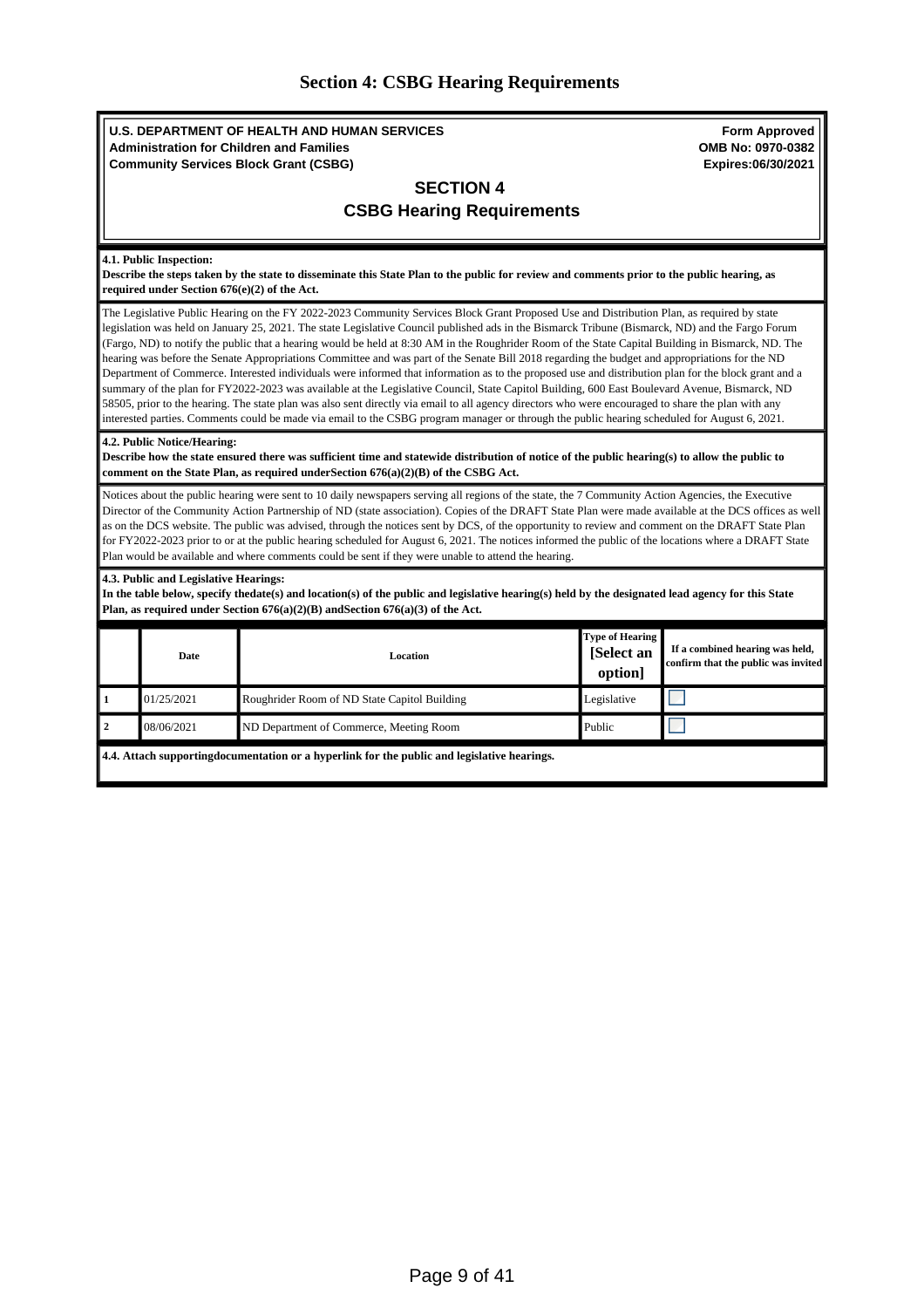# <span id="page-9-0"></span>**Section 5: CSBG Eligible Entities**

|                                                                                                                                                                                                                   | <b>Form Approved</b><br>U.S. DEPARTMENT OF HEALTH AND HUMAN SERVICES<br>OMB No:0970-0382<br><b>Administration for Children and Families</b><br><b>Community Services Block Grant (CSBG)</b><br>Expires:06/30/2021<br><b>SECTION 5</b>                                                                                                                                                                           |                                                                                                                                                                                                      |                   |                            |                                                  |               |  |  |  |
|-------------------------------------------------------------------------------------------------------------------------------------------------------------------------------------------------------------------|-----------------------------------------------------------------------------------------------------------------------------------------------------------------------------------------------------------------------------------------------------------------------------------------------------------------------------------------------------------------------------------------------------------------|------------------------------------------------------------------------------------------------------------------------------------------------------------------------------------------------------|-------------------|----------------------------|--------------------------------------------------|---------------|--|--|--|
|                                                                                                                                                                                                                   | <b>CSBG Eligible Entities</b>                                                                                                                                                                                                                                                                                                                                                                                   |                                                                                                                                                                                                      |                   |                            |                                                  |               |  |  |  |
|                                                                                                                                                                                                                   | 5.1. CSBG Eligible Entities:<br>In the table below, indicate whether each eligible entity in the state, is public or private, the type(s) of entity, and the geographical area served by<br>the entity.<br>Note: Table 5.1 pre-populates the Annual Report, Module 1, Table C.1.                                                                                                                                |                                                                                                                                                                                                      |                   |                            |                                                  |               |  |  |  |
|                                                                                                                                                                                                                   | Types of Entities include Community Action Agency, Limited Purpose Agency, Local Government Agency, Migrant or Seasonal Farmworker                                                                                                                                                                                                                                                                              | Organization, Tribe or Tribal Organization, and Other                                                                                                                                                |                   |                            |                                                  |               |  |  |  |
| #                                                                                                                                                                                                                 | <b>CSBG Eligible Entity</b>                                                                                                                                                                                                                                                                                                                                                                                     | Geographical Area Served by county<br>(Provide all counties)                                                                                                                                         |                   | <b>Public or Nonprofit</b> | <b>Type of Entity</b><br>[choose all that apply] |               |  |  |  |
| $\mathbf{1}$                                                                                                                                                                                                      | Community Action Partnership Region<br>I & VIII                                                                                                                                                                                                                                                                                                                                                                 | Divide County, Williams County,<br>McKenzie County, Golden Valley<br>County, Billings County, Dunn<br>County, Stark County, Slope County,<br>Hettinger County, Bowman County,<br><b>Adams County</b> |                   | Non-Profit                 | Community Action Agency                          |               |  |  |  |
| $\overline{2}$                                                                                                                                                                                                    | Community Action Partnership Minot<br>Region                                                                                                                                                                                                                                                                                                                                                                    | Burke County, Renville County,<br>Bottineau County, Mountrail County,<br>Ward County, McHenry County,<br>Pierce County                                                                               |                   | Non-Profit                 | Community Action Agency                          |               |  |  |  |
| $\mathbf{3}$                                                                                                                                                                                                      | Dakota Prairie Community Action                                                                                                                                                                                                                                                                                                                                                                                 | Rolette County, Towner County,<br>Cavalier County, Ramsey County,<br>Benson County, Eddy County                                                                                                      |                   | Non-Profit                 | Community Action Agency                          |               |  |  |  |
| 4                                                                                                                                                                                                                 | Red River Valley Community Action<br>Agency                                                                                                                                                                                                                                                                                                                                                                     | Pembina County, Walsh County,<br>Nelson County, Grand Forks County                                                                                                                                   |                   | Non-Profit                 | Community Action Agency                          |               |  |  |  |
| 5                                                                                                                                                                                                                 | Southeastern ND Community Action<br>Agency                                                                                                                                                                                                                                                                                                                                                                      | Steel County, Traill County, Cass<br>County, Ransom County, Sargent<br>County, Richland County                                                                                                       |                   | Non-Profit                 | Community Action Agency                          |               |  |  |  |
| 6                                                                                                                                                                                                                 | Community Action Region VI, Inc.                                                                                                                                                                                                                                                                                                                                                                                | Wells County, Foster County, Griggs<br>County, Stutsman County, Barnes<br>County, Logan County, Lamoure<br>County, McIntosh County, Dickey<br>County                                                 |                   | Non-Profit                 | Community Action Agency                          |               |  |  |  |
| 7                                                                                                                                                                                                                 | Community Action Program Region<br>VII, Inc.                                                                                                                                                                                                                                                                                                                                                                    | Mercer County, McLean County,<br>Sheridan County, Oliver County,<br>Burleigh County, Kidder County,<br>Morton County, Grant County, Sioux<br>County, Emmons County                                   |                   | Non-Profit                 | Community Action Agency                          |               |  |  |  |
|                                                                                                                                                                                                                   | 5.2. Total number of CSBG eligible entities 7                                                                                                                                                                                                                                                                                                                                                                   |                                                                                                                                                                                                      |                   |                            |                                                  |               |  |  |  |
| 5.3. Changes to Eligible Entities List:<br>Within the tables below, describe any changes that have occurred to the Eligible Entities within the state since the last federal fiscal Year (FFY),<br>as applicable. |                                                                                                                                                                                                                                                                                                                                                                                                                 |                                                                                                                                                                                                      |                   |                            |                                                  |               |  |  |  |
|                                                                                                                                                                                                                   | One or more of the following changes were made to the eligible entity list: [Check all that apply].                                                                                                                                                                                                                                                                                                             |                                                                                                                                                                                                      |                   |                            |                                                  |               |  |  |  |
| <b>Designation and/or Re-Designation</b><br>De-designations and/or Voluntary Relinquishments<br><b>Mergers</b>                                                                                                    |                                                                                                                                                                                                                                                                                                                                                                                                                 |                                                                                                                                                                                                      |                   |                            |                                                  |               |  |  |  |
|                                                                                                                                                                                                                   | <b>No Changes to Eligible Entities List</b><br>5.3a. Designation and Re-Designation: Identify any new entities that have beendesignated as eligible entities, as defined under Section 676A<br>of the Act, since the last federal fiscal year. Include any<br>eligible entities designated to serve an area previously not served by CSBG as well as any entities designated to replace another eligible entity |                                                                                                                                                                                                      |                   |                            |                                                  |               |  |  |  |
|                                                                                                                                                                                                                   | that was terminated (de-designated) or that voluntarily relinguished its status as a CSBG eligible entity.<br><b>CSBG Eligible Entity</b>                                                                                                                                                                                                                                                                       | <b>Type</b>                                                                                                                                                                                          | <b>Start Date</b> |                            | <b>Geographical Area Served</b>                  | <b>Delete</b> |  |  |  |
|                                                                                                                                                                                                                   |                                                                                                                                                                                                                                                                                                                                                                                                                 |                                                                                                                                                                                                      |                   |                            |                                                  |               |  |  |  |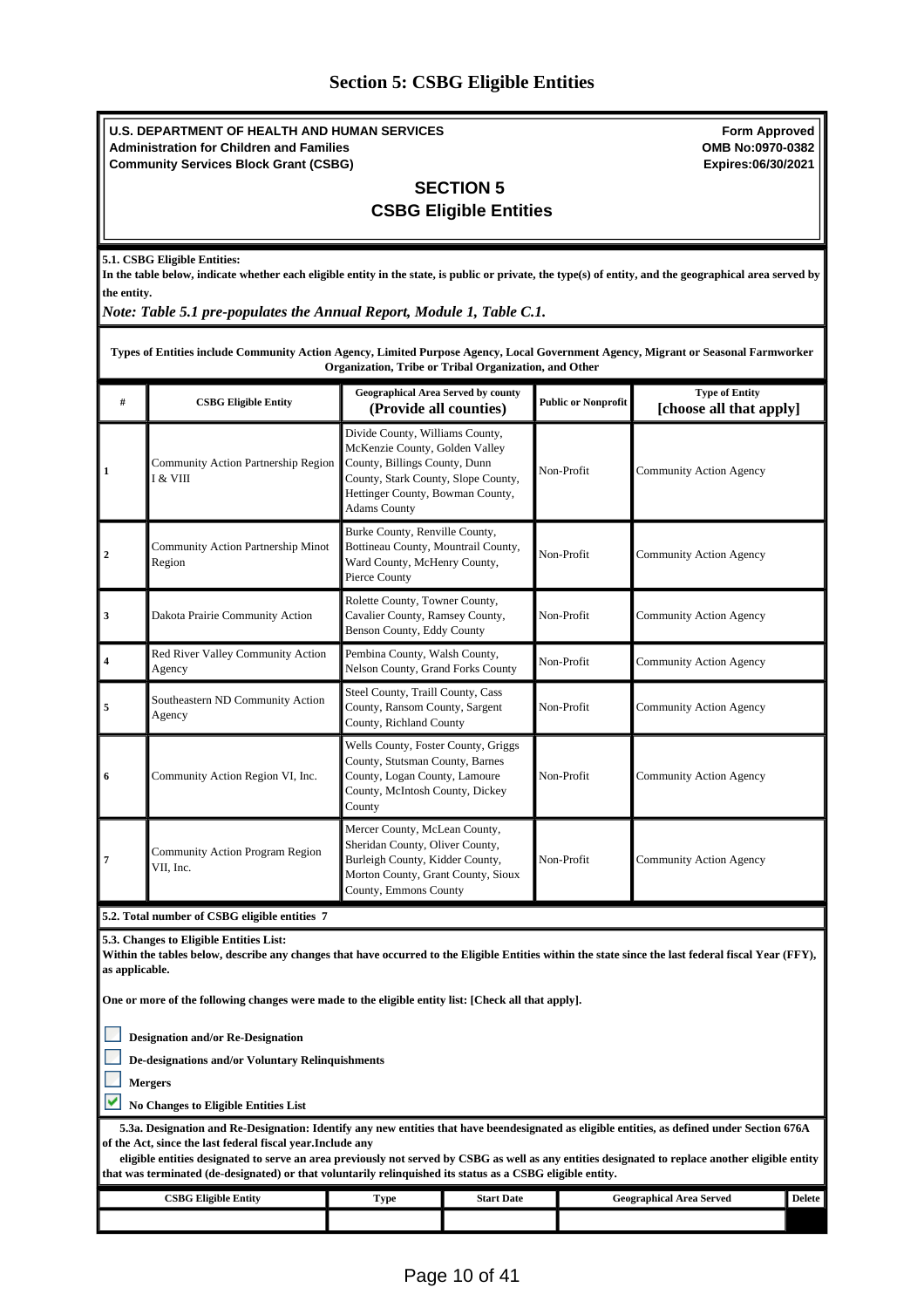| 5.3b. Designation and Voluntary Relinquishments: Identify any entities that are no longer receiving CSBG funding. Include any eligible entities that have<br>been terminated (de-designated) as defined under Section 676(c) and Section 676C of the Act, or voluntarily relinquished their CSBG eligible entity status since<br>the last Federal Fiscal Year (FFY). Include any eligible entities designated to serve an area previously not served by CSBG as well as any entities designated to<br>replace another eligible entity that was terminated (de-designated) |                                                                                                                                                                                        |                                    |          |        |  |  |  |
|---------------------------------------------------------------------------------------------------------------------------------------------------------------------------------------------------------------------------------------------------------------------------------------------------------------------------------------------------------------------------------------------------------------------------------------------------------------------------------------------------------------------------------------------------------------------------|----------------------------------------------------------------------------------------------------------------------------------------------------------------------------------------|------------------------------------|----------|--------|--|--|--|
|                                                                                                                                                                                                                                                                                                                                                                                                                                                                                                                                                                           | <b>Delete</b><br><b>CSBG Eligible Entity</b><br><b>Reason</b>                                                                                                                          |                                    |          |        |  |  |  |
|                                                                                                                                                                                                                                                                                                                                                                                                                                                                                                                                                                           |                                                                                                                                                                                        |                                    |          |        |  |  |  |
|                                                                                                                                                                                                                                                                                                                                                                                                                                                                                                                                                                           | 5.3c. Mergers: In the table below, provide information about any<br>mergers or other combinations of two or more eligible entities that were each listed in the prior year State Plan. |                                    |          |        |  |  |  |
| <b>Original CSBG Eligible Entities</b>                                                                                                                                                                                                                                                                                                                                                                                                                                                                                                                                    | <b>Surviving CSBG</b><br><b>Eligible Entity</b>                                                                                                                                        | <b>New Name</b><br>(as applicable) | DUNS No. | Delete |  |  |  |
|                                                                                                                                                                                                                                                                                                                                                                                                                                                                                                                                                                           |                                                                                                                                                                                        |                                    |          |        |  |  |  |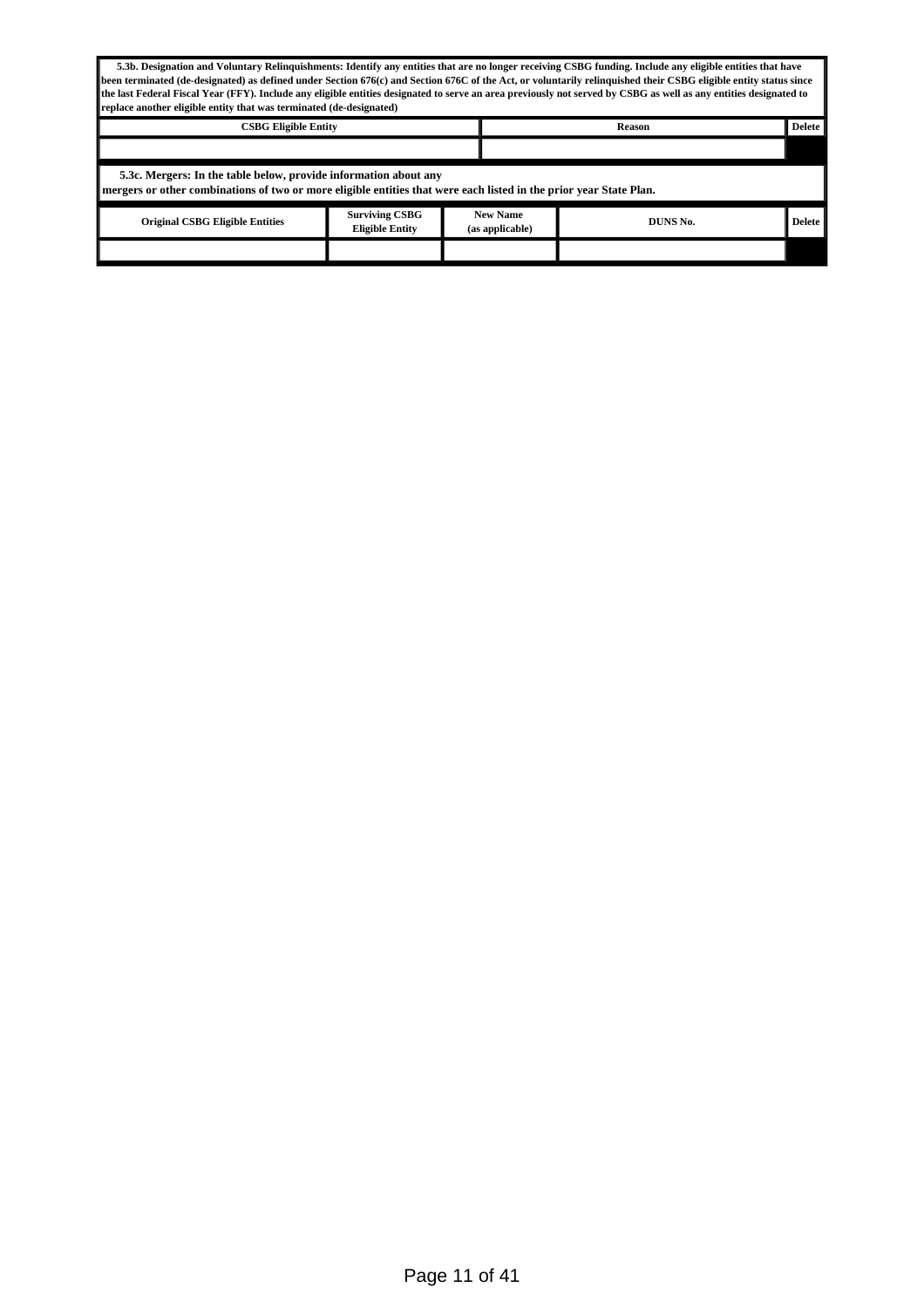# <span id="page-11-0"></span>**Section 6: Organizational Standards for Eligible Entities**

| U.S. DEPARTMENT OF HEALTH AND HUMAN SERVICES                                                                                                                                                                                                                                                                                                                                                                                                                                                                                                                                                                                                                                                                                                                                                                                                                                                               | <b>Form Approved</b><br>OMB No: 0970-0382 |
|------------------------------------------------------------------------------------------------------------------------------------------------------------------------------------------------------------------------------------------------------------------------------------------------------------------------------------------------------------------------------------------------------------------------------------------------------------------------------------------------------------------------------------------------------------------------------------------------------------------------------------------------------------------------------------------------------------------------------------------------------------------------------------------------------------------------------------------------------------------------------------------------------------|-------------------------------------------|
| <b>Administration for Children and Families</b><br><b>Community Services Block Grant (CSBG)</b>                                                                                                                                                                                                                                                                                                                                                                                                                                                                                                                                                                                                                                                                                                                                                                                                            | Expires:06/30/2021                        |
| <b>SECTION 6</b>                                                                                                                                                                                                                                                                                                                                                                                                                                                                                                                                                                                                                                                                                                                                                                                                                                                                                           |                                           |
| <b>Organizational Standards for Eligible Entities</b>                                                                                                                                                                                                                                                                                                                                                                                                                                                                                                                                                                                                                                                                                                                                                                                                                                                      |                                           |
|                                                                                                                                                                                                                                                                                                                                                                                                                                                                                                                                                                                                                                                                                                                                                                                                                                                                                                            |                                           |
| Note: Reference IM 138, State Establishment of Organizational Standards for CSBG Eligible Entities, for more information on Organizational<br><b>Standards. Click HERE for IM 138.</b>                                                                                                                                                                                                                                                                                                                                                                                                                                                                                                                                                                                                                                                                                                                     |                                           |
| 6.1. Choice of Standards: Confirm whether the state will implement the CSBG Organizational Standards Center of Excellence (COE)<br>organizational standards (as described in IM 138) or an alternative set during the federal fiscal year(s) of this planning period                                                                                                                                                                                                                                                                                                                                                                                                                                                                                                                                                                                                                                       |                                           |
| C COE CSBG Organizational Standards C Modified version of COE CSBG Organizational Standards C Alternative set of Organizational<br><b>Standards</b>                                                                                                                                                                                                                                                                                                                                                                                                                                                                                                                                                                                                                                                                                                                                                        |                                           |
| 6.1a. Modified Organizational Standards: In the case that the state is requesting to use modified COE-developed organizational standards,<br>provide the proposed modification for the FFY of this planning period including the rationale.                                                                                                                                                                                                                                                                                                                                                                                                                                                                                                                                                                                                                                                                |                                           |
| 6.1b. Alternative Organizational Standards: If using an alternative set of organizational standards, attach the complete list of alternative<br>organizational standards.                                                                                                                                                                                                                                                                                                                                                                                                                                                                                                                                                                                                                                                                                                                                  |                                           |
| 6.1c. Alternative Organizational Standards Changes: If using an alternative set of organizational standards:<br>1) provide any changes from the last set provided during the previous State Plan submission;<br>2) describe the reasons for using alternative standards; and<br>3) describe how they are at least as rigorous as the COE- developed standards                                                                                                                                                                                                                                                                                                                                                                                                                                                                                                                                              |                                           |
| There were no changes from the previous State Plan submission                                                                                                                                                                                                                                                                                                                                                                                                                                                                                                                                                                                                                                                                                                                                                                                                                                              |                                           |
| Provide reason for using alternative standards                                                                                                                                                                                                                                                                                                                                                                                                                                                                                                                                                                                                                                                                                                                                                                                                                                                             |                                           |
| Describe rigor compared to COE-developed Standards                                                                                                                                                                                                                                                                                                                                                                                                                                                                                                                                                                                                                                                                                                                                                                                                                                                         |                                           |
| 6.2. Implementation: Check the box that best describes how the state officially adopt(ed) organizational standards for eligible entities in the state<br>in a manner consistent with the state's administrative procedures act. If "Other" is selected, provide a timeline and additional information, as<br>necessary. [Check all that apply and narrative where applicable]                                                                                                                                                                                                                                                                                                                                                                                                                                                                                                                              |                                           |
| <b>Regulation</b>                                                                                                                                                                                                                                                                                                                                                                                                                                                                                                                                                                                                                                                                                                                                                                                                                                                                                          |                                           |
| V<br>Policy                                                                                                                                                                                                                                                                                                                                                                                                                                                                                                                                                                                                                                                                                                                                                                                                                                                                                                |                                           |
| Contracts with eligible entities                                                                                                                                                                                                                                                                                                                                                                                                                                                                                                                                                                                                                                                                                                                                                                                                                                                                           |                                           |
|                                                                                                                                                                                                                                                                                                                                                                                                                                                                                                                                                                                                                                                                                                                                                                                                                                                                                                            |                                           |
| Other, describe:                                                                                                                                                                                                                                                                                                                                                                                                                                                                                                                                                                                                                                                                                                                                                                                                                                                                                           |                                           |
|                                                                                                                                                                                                                                                                                                                                                                                                                                                                                                                                                                                                                                                                                                                                                                                                                                                                                                            |                                           |
| 6.3. Organizational Standards Assessment: Describe how the state assess eligible entities against organizational standards this federal fiscal<br>year(s). [Check all that apply.]                                                                                                                                                                                                                                                                                                                                                                                                                                                                                                                                                                                                                                                                                                                         |                                           |
| Peer-to-peer review (with validation by the State or state-authorized third party)                                                                                                                                                                                                                                                                                                                                                                                                                                                                                                                                                                                                                                                                                                                                                                                                                         |                                           |
| V<br>Self-assessment (with validation by the State or state-authorized third party)                                                                                                                                                                                                                                                                                                                                                                                                                                                                                                                                                                                                                                                                                                                                                                                                                        |                                           |
| Self-assessment/peer review with state risk analysis                                                                                                                                                                                                                                                                                                                                                                                                                                                                                                                                                                                                                                                                                                                                                                                                                                                       |                                           |
| State-authorized third party validation                                                                                                                                                                                                                                                                                                                                                                                                                                                                                                                                                                                                                                                                                                                                                                                                                                                                    |                                           |
| <b>Regular, on-site CSBG monitoring</b>                                                                                                                                                                                                                                                                                                                                                                                                                                                                                                                                                                                                                                                                                                                                                                                                                                                                    |                                           |
| ᢦ<br>Other                                                                                                                                                                                                                                                                                                                                                                                                                                                                                                                                                                                                                                                                                                                                                                                                                                                                                                 |                                           |
| 6.3a. Assessment Process: Describe the planned assessment process.                                                                                                                                                                                                                                                                                                                                                                                                                                                                                                                                                                                                                                                                                                                                                                                                                                         |                                           |
| Agencies submit the Self-Assessment Tool for Private CAAs created by the National Community Action Partnership along with all required<br>documentation. This is then reviewed by the State office using the State Assessment Tool for Private CAAs. If there are any discrepancies or<br>clarifications needed, the state will request additional information or additional documentation from the agencies. Taken together, the review captures<br>each agencys progress toward meeting all 58 Organizational Standards. When the review is completed, the State office provides a summary of standards<br>that have not been met to the agencies and requests that they provide information about their progress to date, the next action steps, anticipated timelines<br>and completion dates. The state offers assistance if any of the agencies would like additional help in meeting a standard(s). |                                           |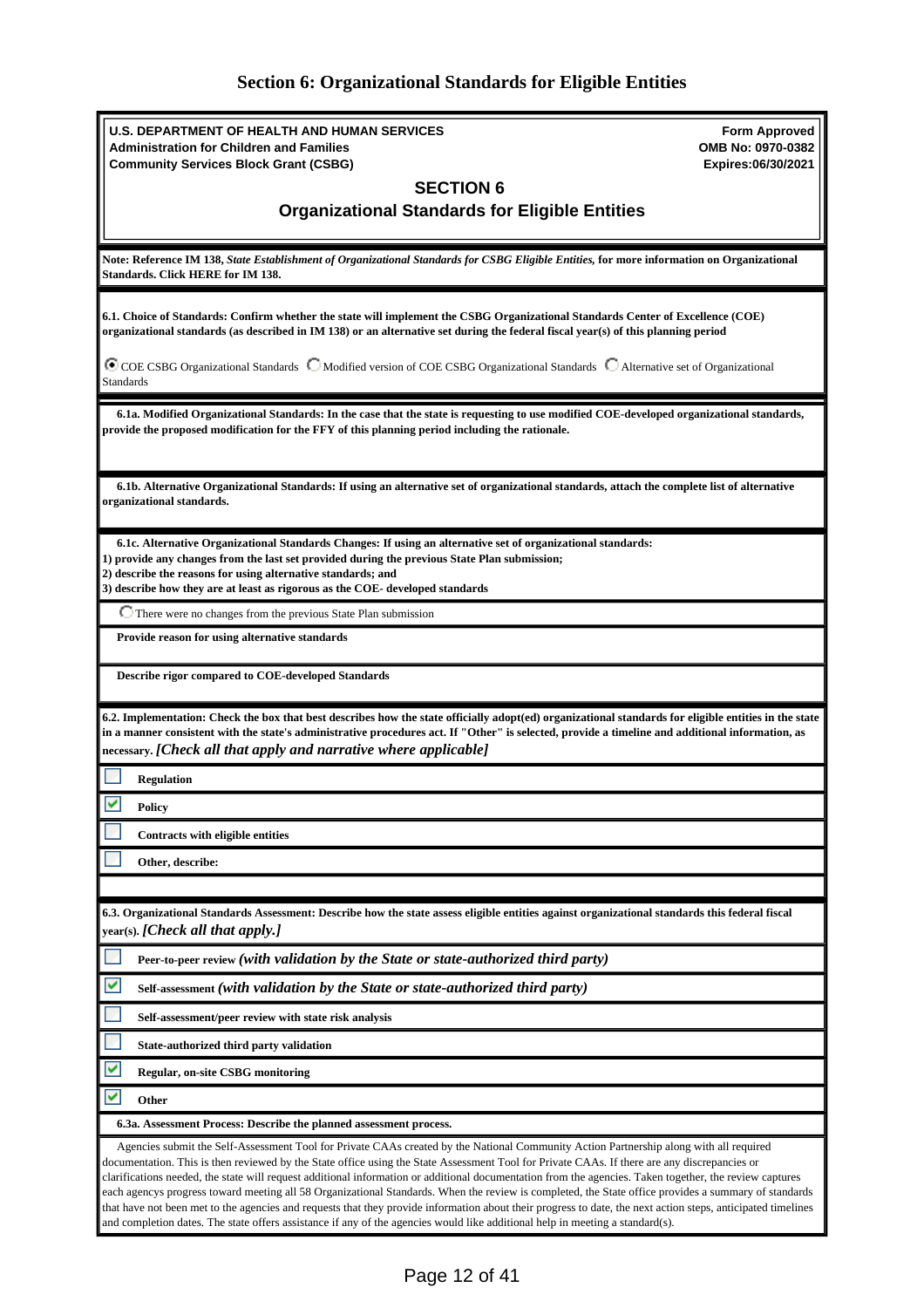| 6.4. Eligible Entity Exemptions: Will the state make exceptions in applying the organizational standards for certain eligible entities due to special |
|-------------------------------------------------------------------------------------------------------------------------------------------------------|
| circumstances or organizational characteristics (as described in IM 138)? $\bigcirc$ Yes $\bigcirc$ No                                                |

 **6.4a. Provide the specific eligible entities the state will exempt from meeting organizational standards, and provide a description and a justification for each exemption**

|  | <b>Total Number of Exempt Entities: 0</b> |  |
|--|-------------------------------------------|--|

| <b>Description / Justification</b><br><b>CSBG Eligible Entity</b>                                                                                                                           |  |                           |  | <b>Delete</b> |  |
|---------------------------------------------------------------------------------------------------------------------------------------------------------------------------------------------|--|---------------------------|--|---------------|--|
|                                                                                                                                                                                             |  |                           |  |               |  |
| 6.5. Performance Target: Provide the percentage of eligible entities that the state expects to meet all the state-adopted organizational standards<br>for $FFY(S)$ for this planning period |  |                           |  |               |  |
| <b>Year One</b>                                                                                                                                                                             |  | $87\%$<br><b>Year Two</b> |  | 87%           |  |
|                                                                                                                                                                                             |  |                           |  |               |  |

 *Note: Item 6.5 is associated with State Accountability Measures 6Sa and prepopulate the Annual report, Module 1, Table D.2.*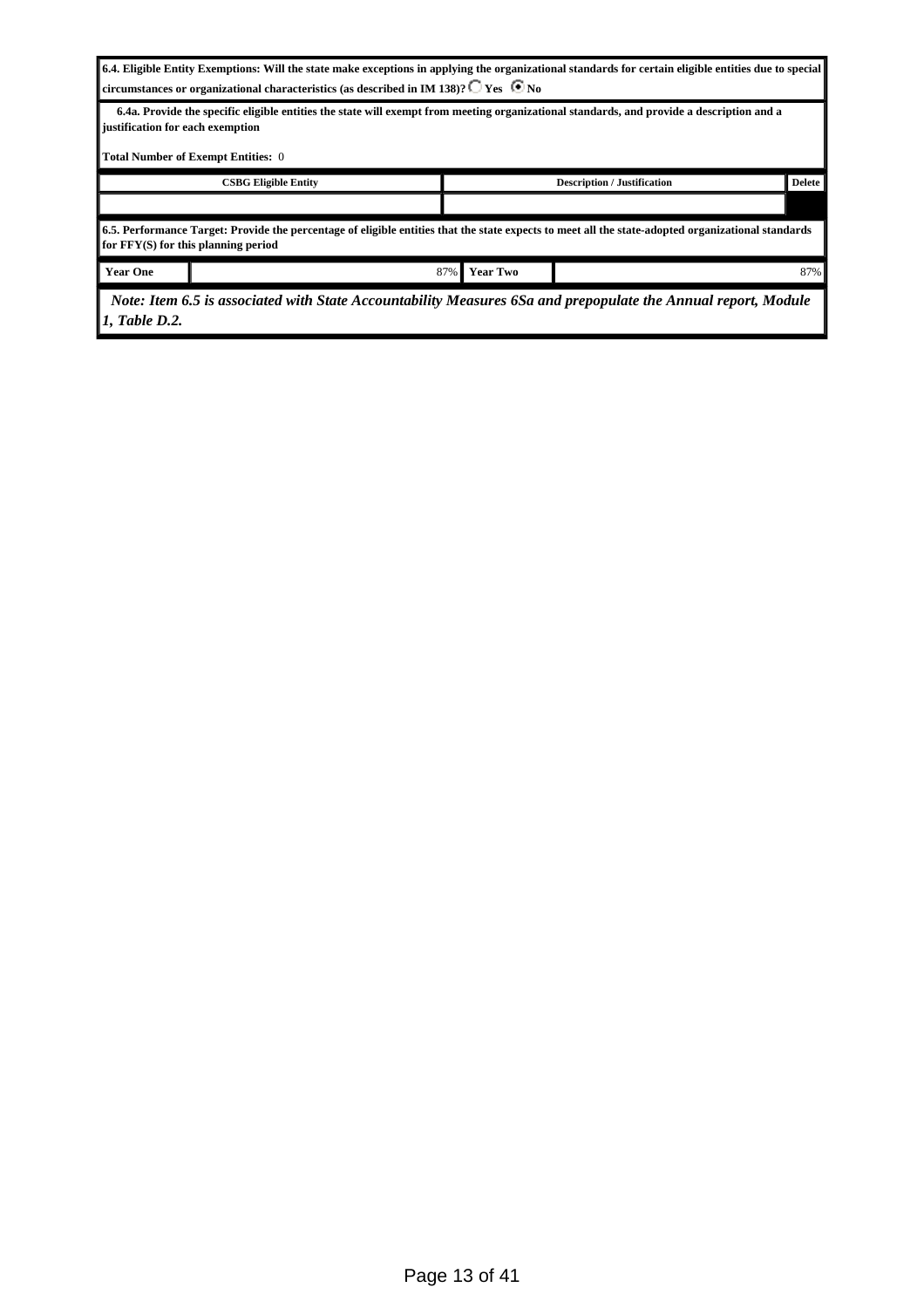# <span id="page-13-0"></span>**Section 7: State Use of Funds**

| <b>U.S. DEPARTMENT OF HEALTH AND HUMAN SERVICES</b><br><b>Administration for Children and Families</b><br><b>Community Services Block Grant (CSBG)</b>                                                                                        | <b>Form Approved</b><br>OMB No: 0970-0382<br>Expires:06/30/2021                                                                                                                                                                                                                                                   |  |  |
|-----------------------------------------------------------------------------------------------------------------------------------------------------------------------------------------------------------------------------------------------|-------------------------------------------------------------------------------------------------------------------------------------------------------------------------------------------------------------------------------------------------------------------------------------------------------------------|--|--|
|                                                                                                                                                                                                                                               | <b>SECTION 7</b><br><b>State Use of Funds</b>                                                                                                                                                                                                                                                                     |  |  |
|                                                                                                                                                                                                                                               |                                                                                                                                                                                                                                                                                                                   |  |  |
|                                                                                                                                                                                                                                               | Eligible Entity Allocation (90 Percent Funds) [Section 675C(a) of the CSBG Act]                                                                                                                                                                                                                                   |  |  |
| 7.1. Formula:<br>Select the method (formula) that best describes the current practice for allocating CSBG funds to eligible entities.                                                                                                         |                                                                                                                                                                                                                                                                                                                   |  |  |
| $\Box$ Historic                                                                                                                                                                                                                               |                                                                                                                                                                                                                                                                                                                   |  |  |
| $\bullet$ Base + Formula                                                                                                                                                                                                                      |                                                                                                                                                                                                                                                                                                                   |  |  |
| C Formula Alone                                                                                                                                                                                                                               |                                                                                                                                                                                                                                                                                                                   |  |  |
| Formula with Variables                                                                                                                                                                                                                        |                                                                                                                                                                                                                                                                                                                   |  |  |
| Hold Harmless + Formula                                                                                                                                                                                                                       |                                                                                                                                                                                                                                                                                                                   |  |  |
| $\bigcirc$ Other                                                                                                                                                                                                                              |                                                                                                                                                                                                                                                                                                                   |  |  |
| 7.1a. Formula Description: Describe the current practice for allocating CSBG funds to eligible entities.<br>poverty estimates released in 2012.                                                                                               | The state uses a base of \$140,000 for each of the eight regions of the state as the base allocation. The remaining funds are distributed to the eligible<br>entities based upon the distribution of low-income population across each service area using figures from the 2010 US Census as reflected in the ACS |  |  |
| entities? $\odot$ Yes $\odot$ No                                                                                                                                                                                                              | 7.1b. Statue: Does a state statutory or regulatory authority specify the formula for allocating "not less than 90 percent" funds among eligible                                                                                                                                                                   |  |  |
| In the table, provide the planned allocation for each eligible entity receiving funds for the fiscal year(s) covered by this plan.<br>Note: This information pre-populates the state's Annual Report, Module 1, Table E.2.<br><b>Year One</b> | 90.00%<br><b>Year Two</b><br>90.00%                                                                                                                                                                                                                                                                               |  |  |
|                                                                                                                                                                                                                                               |                                                                                                                                                                                                                                                                                                                   |  |  |
|                                                                                                                                                                                                                                               | <b>Planned CSBG 90 Percent Funds</b>                                                                                                                                                                                                                                                                              |  |  |
| <b>CSBG Eligible Entity</b>                                                                                                                                                                                                                   | <b>Year One</b><br>Delete<br><b>Funding Amount \$</b>                                                                                                                                                                                                                                                             |  |  |
| Community Action Partnership Region I & VIII                                                                                                                                                                                                  | \$459,615                                                                                                                                                                                                                                                                                                         |  |  |
| Community Action Partnership Minot Region                                                                                                                                                                                                     | \$417,869                                                                                                                                                                                                                                                                                                         |  |  |
| Dakota Prairie Community Action                                                                                                                                                                                                               | \$359,223                                                                                                                                                                                                                                                                                                         |  |  |
| Red River Valley Community Action Agency                                                                                                                                                                                                      | \$450,841                                                                                                                                                                                                                                                                                                         |  |  |
| Southeastern ND Community Action Agency                                                                                                                                                                                                       | \$671,850                                                                                                                                                                                                                                                                                                         |  |  |
| Community Action Region VI, Inc.                                                                                                                                                                                                              | \$300,243                                                                                                                                                                                                                                                                                                         |  |  |
| Community Action Program Region VII, Inc.                                                                                                                                                                                                     | \$531,998                                                                                                                                                                                                                                                                                                         |  |  |
| Total                                                                                                                                                                                                                                         | \$3,191,639                                                                                                                                                                                                                                                                                                       |  |  |
|                                                                                                                                                                                                                                               | <b>CSBG Eligible Entity Year Two</b><br><b>Year Two</b>                                                                                                                                                                                                                                                           |  |  |
| <b>CSBG Eligible Entity</b>                                                                                                                                                                                                                   | <b>Delete</b><br><b>Funding Amount \$</b>                                                                                                                                                                                                                                                                         |  |  |
| Community Action Partnership Region I & VIII                                                                                                                                                                                                  | \$459,615                                                                                                                                                                                                                                                                                                         |  |  |
| Community Action Partnership Minot Region                                                                                                                                                                                                     | \$417,869                                                                                                                                                                                                                                                                                                         |  |  |
| Dakota Prairie Community Action                                                                                                                                                                                                               | \$359,223                                                                                                                                                                                                                                                                                                         |  |  |
| Red River Valley Community Action Agency                                                                                                                                                                                                      | \$450,841                                                                                                                                                                                                                                                                                                         |  |  |
| Southeastern ND Community Action Agency                                                                                                                                                                                                       | \$671,850                                                                                                                                                                                                                                                                                                         |  |  |
| Community Action Region VI, Inc.                                                                                                                                                                                                              | \$300,243                                                                                                                                                                                                                                                                                                         |  |  |
| Community Action Program Region VII, Inc.                                                                                                                                                                                                     | \$531,995                                                                                                                                                                                                                                                                                                         |  |  |
| Total                                                                                                                                                                                                                                         | \$3,191,636                                                                                                                                                                                                                                                                                                       |  |  |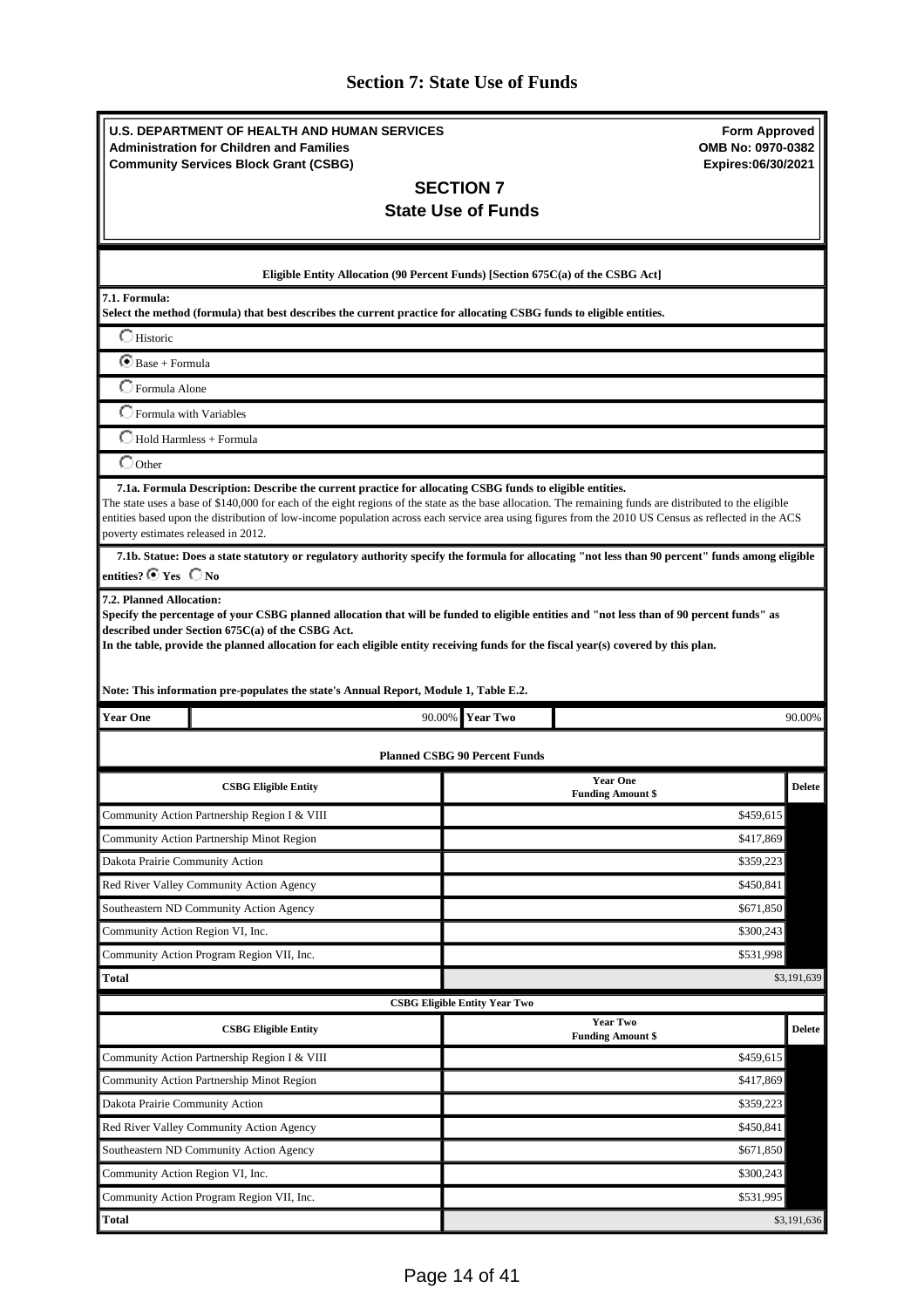#### **7.3. Distribution Process:**

**Describe the specific steps in the state's process for distributing 90 percent funds to the eligible entities and include the number of days each step is expected to take; include information about state legislative approval or other types of administrative approval (such as approval by a board or commission).**

Distribution of funds to eligible entities in ND relies heavily on the CSBG pass-through funds to provide services within their respective regions. Most local governments and counties do not contribute toward CAA operations. The CAAs operate in multi-county jurisdictions, differing in size and population. In FY2012, DCS and the seven CAAs revised the formula for distributing pass-through monies among the CAAs which reflects the distribution of the low-income population based on the 2010 US Census, the relative size of areas served, and a minimum base funding level for each agency. The funding formula provides a base funding level that comprises approximately 1/3 of the pass-through funds, which is divided equally among the eight regions. Although there are 8 geographical regions in the state, there are 7 CAAs, since the Community Action Partnership Program serves both Region 1 & Region VIII. The remaining pass-through funds are distributed in direct proportion to teach CAA service areas share of the States lowincome population using the 2010 census data. The formula was used beginning in 2014 and will end when a new formula is developed and agreed upon by the CAAs (planned revision in 2022). A minimum pass-through level of \$1,120,000 is required by the distribution formula in order to provide base funding under the new funding formula. A total State allotment of \$1,230,769 would be required to provide a pass-through funding level of \$1,120,000. In the event that the States FY2022 or FY2023 allotments would be less than \$1,230,769 each year, DCS will reduce or eliminate the 5% Discretionary funds to alleviate some of the impact on the CAAs for the decrease in CSBG funding, the shift in population in the state, and the decrease in funds the CAAs have received from other funding sources. CAAs receiving supplemental funding is contingent upon adequate State administrative and/or discretionary CSBG funding and CAAs having CSBG carryover of 20% or less from the previous grant year. Projected CSBG distributions to the 7 CAAs for FY2022-2023, based on the funding formula, can be found in Table III. We will be considering the amount of CSBG carryover available to the agency from the previous year in considering if any supplemental funds are awarded ot the eligible agencies based on excess administration and discretionary funds not used. TABLE III POTENTIAL CSBG DISTRIBUTIONS FOR FY2022 &FY2023 [REGION, PERCENT OF ALLOCATION] Region II, 13.41%; Region III, 10.58%; Region IV, 15.00%; Region V 25.67%; Region VI, 7.74%; Region VII, 18.92%; Region 1 & 8, 8.67%. The proportional share of CSBG pass-through based on projected FY2022 allocation less the base allocation in the funding formula is used to derive the percentage of the allocation for each region based on low-income people residing in the service area. The State intends to distribute funds within 30 days of the date we receive our award letter. A public Legislative Hearing on the States proposed use and distribution of CSBG funds was held on January 25, 2021.

#### **7.4. Distribution Timeframe:**

Does the state plan to make funds available to eligible entities no later than 30 calendar days after OCS distributes the federal award? <sup>6</sup> Yes  $\Box$  No  $\Box$ 

 **7.4a. Distribution Consistency: If no, describe state procedures to ensure funds are made available to eligible entities consistently and without interruption.**

 *Note: Item 7.4 is associated with State Accountability Measure 2Sa and may prepopulate the state's annual report form.*

**7.5. Performance Management Adjustment:**

**Describe the state's strategy for improving grant and/or contract administration procedures under this State Plan as compared to past plans. Any improvements should be based on analysis of past performance, and should consider feedback from eligible entities, OCS, and other sources, such as the public hearing. If the state is not making any improvements, provide further detail.**

 *Note: This information is associated with State Accountability Measure 2Sb and may prepopulate the state's annual report form.*

The State works closely with all 7 CAAs on a regular basis. Administrative procedural changes generally happen as a collaborative effort between the state office, the state association, and the CAAs. The state incorporates feedback from the ACSI survey in order to continue improving their ability to address the needs of the agencies.

| Administrative Funds [Section 675C(b)(2) of the CSBG Act] |  |  |
|-----------------------------------------------------------|--|--|
|                                                           |  |  |

**Note:** *This information pre-populates the state's Annual Report, Module 1, Table E.4.*

| 7.6. Allocated Funds: Specify the percentage of your CSBG planned allocation for administrative activities for the FFY(s) covered by this State<br>plan. |                                                                                                                                                                               |       |  |  |  |
|----------------------------------------------------------------------------------------------------------------------------------------------------------|-------------------------------------------------------------------------------------------------------------------------------------------------------------------------------|-------|--|--|--|
| Year One (0.<br>$00\%$                                                                                                                                   | Year Two (0.<br>5.00<br>$00\%$                                                                                                                                                | 5.00  |  |  |  |
| <b>State Plan</b>                                                                                                                                        | 7.7. State Staff: Provide the number of state staff positions to be funded in whole or in part with CSBG funds for the FFY(s) covered by this                                 |       |  |  |  |
| <b>Year One</b>                                                                                                                                          | <b>Year Two</b><br>3.00 <sub>l</sub>                                                                                                                                          | 3.00  |  |  |  |
| Plan                                                                                                                                                     | 7.8. State FTEs: Provide the number of state Full Time Equivalents (FTEs) to be funded with CSBG funds for the FFY(s) covered by this State                                   |       |  |  |  |
| <b>Year One</b>                                                                                                                                          | <b>Year Two</b><br>$1.00\text{ }$                                                                                                                                             | 1.00  |  |  |  |
|                                                                                                                                                          | 7.9. Remainder/Discretionary Funds Use: Does the state have remainder/discretionary funds, as described inSection 675C(b)(1) of the CSBG<br>Act? $\bigcirc$ Yes $\bigcirc$ No |       |  |  |  |
|                                                                                                                                                          | If yes, provide the allocated percentage and describe the use of the remainder/discretionary funds in the table below.                                                        |       |  |  |  |
| Year One (0.<br>$00\%$                                                                                                                                   | Year Two (0.<br>5.00%<br>$00\%$                                                                                                                                               | 5.00% |  |  |  |
| Use of Remainder/Discretionary Funds(See Section $675C(b)(1)$ of the CSBG Act)                                                                           |                                                                                                                                                                               |       |  |  |  |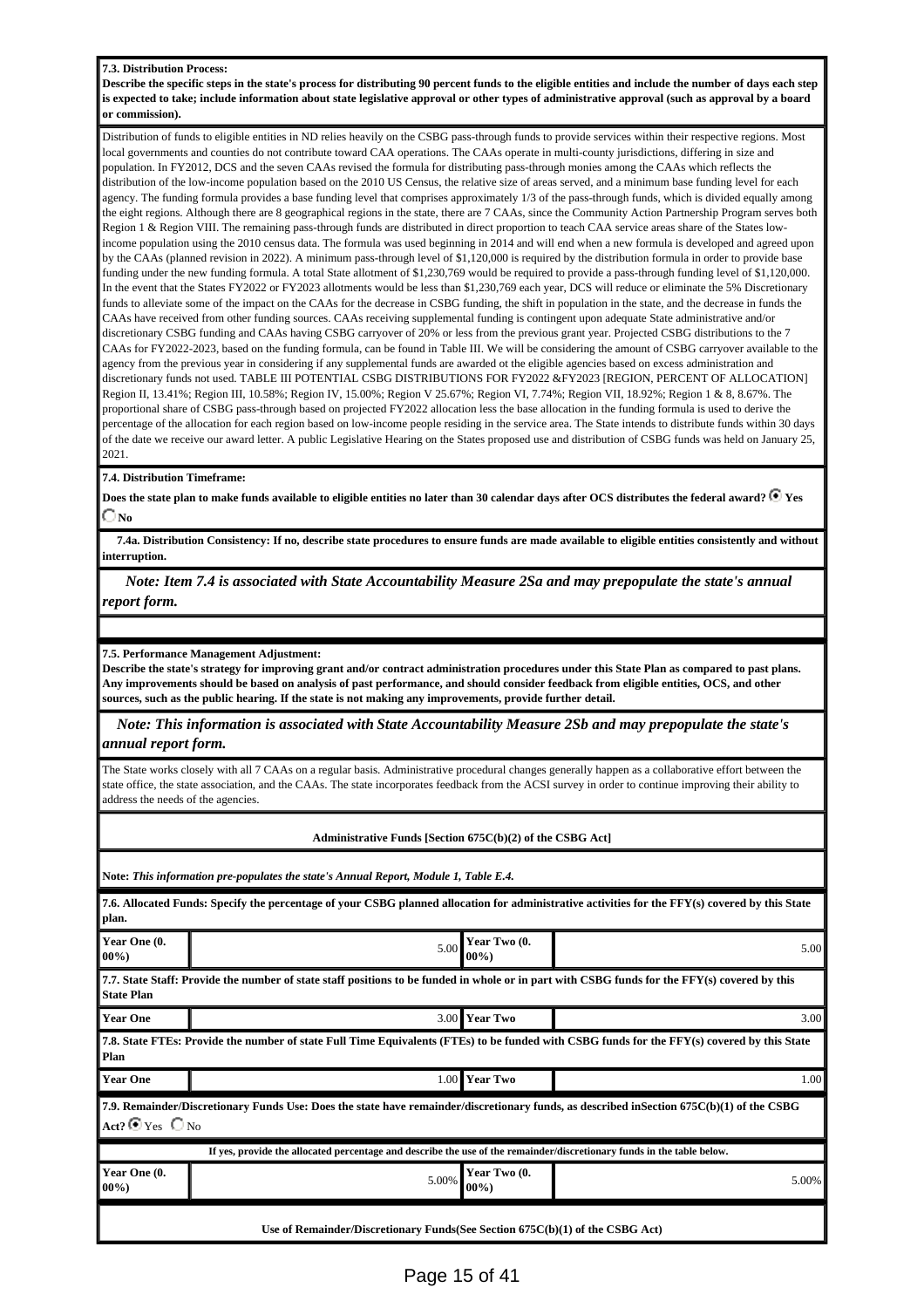*Note: This response will link to the correspondingassurance, Item 14.2.*

*If a funded activity fits under more than one category in the table, allocate the funds among the categories. For example, if the state provides funds under a contract with the State Community Action association to provide training and technical assistance to eligible entities and to create a statewide data system, the funds for that contract should be allocated appropriately between Items 7.9a. - 7.9c. If allocation is not possible, the state may allocate the funds to the main category with which the activity is associated.*

 *Note: This information is associated with* **State Accountability Measures 3Sa and pre-populates the annual report Module 1, Table E.7. Remainder/Discretionary Fund Uses <b>Year One**<br> **Planned \$** Planned \$ **Planned \$ Brief description of services/activities and/or activities 7.9a. Training/technical assistance to eligible entities** \$20,000.00 **These planned services/activities will be described in State Plan Item 8.1. 7.9b. Coordination of state-operated programs and/or local programs** \$0.00 **These planned services/activities will be described in State Plan Section 9, state Linkages and Communication. 7.9c. Statewide coordination and communication among eligible entities** \$100,000.00 **These planned services/activities will be described in State Plan Section 9, state Linkages and Communication. 7.9d. Analysis of distribution of CSBG funds to determine if targeting greatest need** \$0.00 **7.9e.** Asset-building programs  $\blacksquare$  \$0.00 **7.9f. Innovative programs/activities by eligible entities or other neighborhood groups** \$57,313.35 Funding for food for low-income households with children remains a priority need in the state. This is addressed through weekend food backpacks. Processing of game donated to the eligible entities is another innovative strategy to provide high-protein food to low-income individuals. **7.9g. State charity tax credits**  $\qquad$  \$0.00 **7.9h. Other activities, specify in column 3** \$0.000 \$1.000 \$1.000 \$1.000 \$1.000 \$1.000 \$1.000 \$1.000 \$1.000 \$1.000 \$1.000 \$1.000 \$1.000 \$1.000 \$1.000 \$1.000 \$1.000 \$1.000 \$1.000 \$1.000 \$1.000 \$1.000 \$1.000 \$1.000 \$1.000 \$ **Total** \$177,313.00 **Remainder/Discretionary Fund Uses Year Two**<br> **Planned \$ Planned \$ Brief description of services/activities 7.9a. Training/technical assistance to eligible entities** \$20,000.00 **These planned services/activities will be described in State Plan Item 8.1. 7.9b. Coordination of state-operated programs and/or local programs** \$0.00 **These planned services/activities will be described in State Plan Section 9, state Linkages and Communication. 7.9c. Statewide coordination and communication among eligible entities** \$100,000.00 **These planned services/activities will be described in State Plan Section 9, state Linkages and Communication. 7.9d. Analysis of distribution of CSBG funds to determine if targeting greatest need** \$10,000.00 Planned payment to North Dakota State University to conduct next statewide needs assessment, which includes data that captures current targeting and addressed needs. **7.9e. Asset-building programs** 0 **7.9f. Innovative programs/activities by eligible entities or other neighborhood groups** \$47,313.35 Funding for food for low-income households with children remains a priority need in the state. This is addressed through weekend food backpacks. Processing of game donated to the eligible entities is another innovative strategy to provide high-protein food to low-income individuals. **7.9g. State charity tax credits**  $\qquad$  \$0.00 **7.9h. Other activities, specify in column 3** \$0.00 **Total** \$177,313.00 **7.10. Remainder/Discretionary Funs Partnerships: Select the types of organizations, if any, the State Plans to work with (by grant or contract**

**using remainder/discretionary funds) to carry out some or all of the activities in table 7.9.** *[Check all that apply and narrative where applicable]*

**The state directly carries out all activities (No Partnerships)**

**The state partially carries out some activities**

v **CSBG eligible entities** *(if checked, include the expected number of CSBG eligible entities to receive funds)* **7**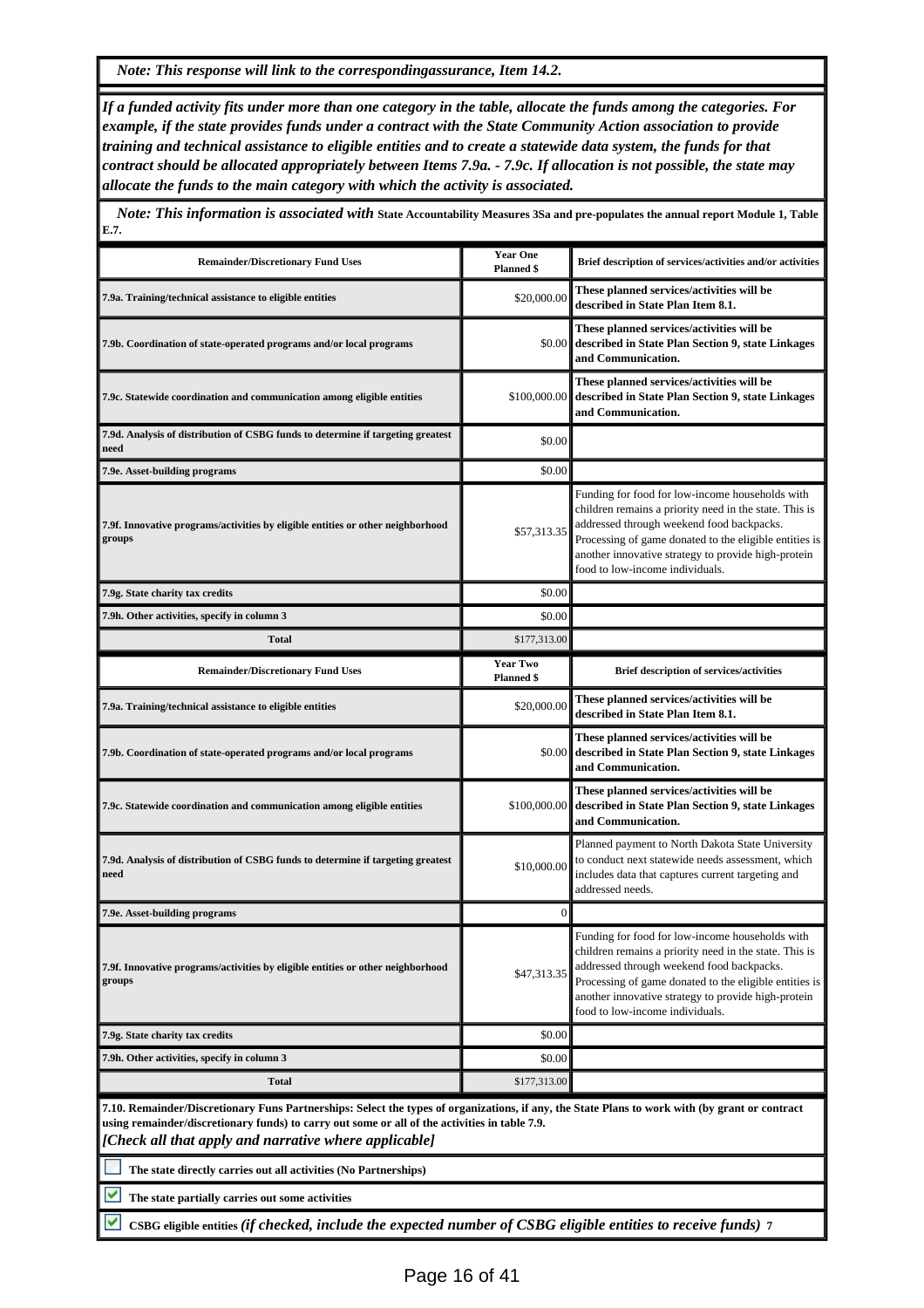| Other community-based organizations                                                                                                                                                       |
|-------------------------------------------------------------------------------------------------------------------------------------------------------------------------------------------|
| <b>State Community Action association</b>                                                                                                                                                 |
| Regional CSBG technical assistance provider(s)                                                                                                                                            |
| National technical assistance provider(s)                                                                                                                                                 |
| Individual consultant(s)                                                                                                                                                                  |
| <b>Tribes and Tribal Organizations</b>                                                                                                                                                    |
| Other                                                                                                                                                                                     |
|                                                                                                                                                                                           |
| Note: This response will link to the corresponding CSBG assurance, item 14.2.                                                                                                             |
| 7.11. Performance Management Adjustment:<br>Describe any adjustments the state will make to the use of remainder/discretionary funds under this State Plan as compared to nest plans. Any |

**Describe any adjustments the state will make to the use of remainder/discretionary funds under this State Plan as compared to past plans. Any adjustment should be based on the state's analysis of past performance, and should consider feedback from eligible entities, OCS, and other sources, such as the public hearing. If the state is not making any adjustments, provide further detail.**

 **Note:** *This information is associated with State Accountability Measures 3Sb, and may pre-populate the State's annual report form.*

The state does not plan to make any adjustments to the use of the discretionary funds. The State's use of discretionary funds includes: Assistance to the State's Community Action Association, new and innovative projects assisting people in poverty. If there is remaining discretionary funds after the fiscal year end, the funds are distributed to the State's seven eligible entities based on the same poverty-based allocation method for the non-discretionary portion of the CSBG allocation without a base allocation. This method of distribution has worked well for many, many years. We have not received any feedback on this method and do not foresee a need for any adjustments.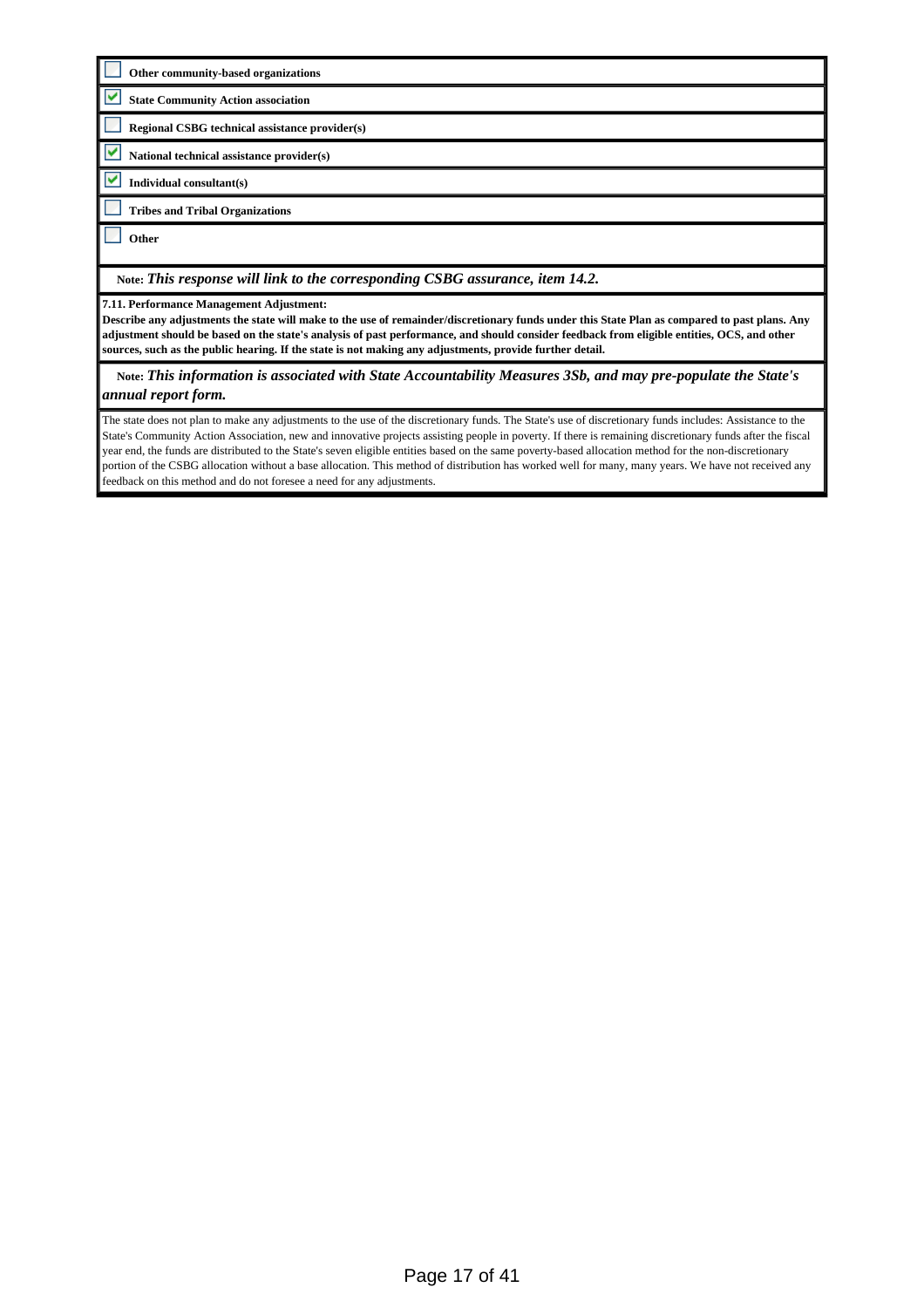**U.S. DEPARTMENT OF HEALTH AND HUMAN SERVICES Administration for Children and Families Community Services Block Grant (CSBG)**

**Form Approved OMB No: 0970-0382 Expires:06/30/2021**

### <span id="page-17-0"></span>**SECTION 8 State Use of Funds**

**8.1. Describe the State's plan for delivering CSBG-funded training and technical assistance to eligible entities under this State Plan by completing the table below.** 

*(CSBG funding used for this activity is referenced under item 7.9(a), Remainder/Discretionary Funds. States should also describe training and technical assistance activities performed directly by state staff, regardless of whether these activities are funded with remainder/discretionary funds.)*

 *Note: This information is associated with State Accountability Measure 3Scand pre-populates the Annual Report, Module 1, Table F.1.*

|              | <b>Training and Technical Assistance - Year One</b>                                                                                                                                                                                                                                                                                                                                                                                                                                                                                                                                                                                                                                                                                                                                                                                                                                                                                                                                                                                                                                                                                                                                                                                                                                                                                                                                                                                                                                                                                                                                                 |                                                                                                                                                                                                                        |                           |                                                     |  |                                                                                                                                        |
|--------------|-----------------------------------------------------------------------------------------------------------------------------------------------------------------------------------------------------------------------------------------------------------------------------------------------------------------------------------------------------------------------------------------------------------------------------------------------------------------------------------------------------------------------------------------------------------------------------------------------------------------------------------------------------------------------------------------------------------------------------------------------------------------------------------------------------------------------------------------------------------------------------------------------------------------------------------------------------------------------------------------------------------------------------------------------------------------------------------------------------------------------------------------------------------------------------------------------------------------------------------------------------------------------------------------------------------------------------------------------------------------------------------------------------------------------------------------------------------------------------------------------------------------------------------------------------------------------------------------------------|------------------------------------------------------------------------------------------------------------------------------------------------------------------------------------------------------------------------|---------------------------|-----------------------------------------------------|--|----------------------------------------------------------------------------------------------------------------------------------------|
|              | <b>Planned Timeframe</b>                                                                                                                                                                                                                                                                                                                                                                                                                                                                                                                                                                                                                                                                                                                                                                                                                                                                                                                                                                                                                                                                                                                                                                                                                                                                                                                                                                                                                                                                                                                                                                            | <b>Training, Technical Assistance,</b><br>or Both                                                                                                                                                                      |                           | <b>Topic</b>                                        |  | <b>Brief Description of "Other"</b>                                                                                                    |
| $\mathbf{1}$ | Ongoing / Multiple Quarters                                                                                                                                                                                                                                                                                                                                                                                                                                                                                                                                                                                                                                                                                                                                                                                                                                                                                                                                                                                                                                                                                                                                                                                                                                                                                                                                                                                                                                                                                                                                                                         | Training                                                                                                                                                                                                               |                           | Governance/Tripartite Boards                        |  |                                                                                                                                        |
| $\mathbf 2$  | <b>FY1-Q1</b>                                                                                                                                                                                                                                                                                                                                                                                                                                                                                                                                                                                                                                                                                                                                                                                                                                                                                                                                                                                                                                                                                                                                                                                                                                                                                                                                                                                                                                                                                                                                                                                       | <b>B</b> oth                                                                                                                                                                                                           |                           | Organizational Standards - General                  |  |                                                                                                                                        |
| 3            | <b>Ongoing / Multiple Quarters</b>                                                                                                                                                                                                                                                                                                                                                                                                                                                                                                                                                                                                                                                                                                                                                                                                                                                                                                                                                                                                                                                                                                                                                                                                                                                                                                                                                                                                                                                                                                                                                                  | <b>Technical Assistance</b>                                                                                                                                                                                            | Reporting                 |                                                     |  |                                                                                                                                        |
| 4            | FY1-02                                                                                                                                                                                                                                                                                                                                                                                                                                                                                                                                                                                                                                                                                                                                                                                                                                                                                                                                                                                                                                                                                                                                                                                                                                                                                                                                                                                                                                                                                                                                                                                              | Both                                                                                                                                                                                                                   | <b>Strategic Planning</b> |                                                     |  |                                                                                                                                        |
| 5            | Ongoing / Multiple Quarters                                                                                                                                                                                                                                                                                                                                                                                                                                                                                                                                                                                                                                                                                                                                                                                                                                                                                                                                                                                                                                                                                                                                                                                                                                                                                                                                                                                                                                                                                                                                                                         | Training                                                                                                                                                                                                               | <b>ROMA</b>               |                                                     |  |                                                                                                                                        |
|              |                                                                                                                                                                                                                                                                                                                                                                                                                                                                                                                                                                                                                                                                                                                                                                                                                                                                                                                                                                                                                                                                                                                                                                                                                                                                                                                                                                                                                                                                                                                                                                                                     |                                                                                                                                                                                                                        |                           | <b>Training and Technical Assistance - Year Two</b> |  |                                                                                                                                        |
|              | <b>Planned Timeframe</b>                                                                                                                                                                                                                                                                                                                                                                                                                                                                                                                                                                                                                                                                                                                                                                                                                                                                                                                                                                                                                                                                                                                                                                                                                                                                                                                                                                                                                                                                                                                                                                            | <b>Training, Technical Assistance,</b><br>or Both                                                                                                                                                                      |                           | <b>Topic</b>                                        |  | <b>Brief Description of "Other"</b>                                                                                                    |
| $\mathbf 1$  | Ongoing / Multiple Quarters                                                                                                                                                                                                                                                                                                                                                                                                                                                                                                                                                                                                                                                                                                                                                                                                                                                                                                                                                                                                                                                                                                                                                                                                                                                                                                                                                                                                                                                                                                                                                                         | Training                                                                                                                                                                                                               |                           | Governance/Tripartite Boards                        |  |                                                                                                                                        |
| $\mathbf 2$  | FY2-01                                                                                                                                                                                                                                                                                                                                                                                                                                                                                                                                                                                                                                                                                                                                                                                                                                                                                                                                                                                                                                                                                                                                                                                                                                                                                                                                                                                                                                                                                                                                                                                              | <b>B</b> oth                                                                                                                                                                                                           |                           | Organizational Standards - General                  |  |                                                                                                                                        |
| 3            | Ongoing / Multiple Quarters                                                                                                                                                                                                                                                                                                                                                                                                                                                                                                                                                                                                                                                                                                                                                                                                                                                                                                                                                                                                                                                                                                                                                                                                                                                                                                                                                                                                                                                                                                                                                                         | <b>Technical Assistance</b>                                                                                                                                                                                            | Reporting                 |                                                     |  |                                                                                                                                        |
| 4            | Ongoing / Multiple Quarters                                                                                                                                                                                                                                                                                                                                                                                                                                                                                                                                                                                                                                                                                                                                                                                                                                                                                                                                                                                                                                                                                                                                                                                                                                                                                                                                                                                                                                                                                                                                                                         | <b>B</b> oth                                                                                                                                                                                                           |                           | Organizational Standards - General                  |  |                                                                                                                                        |
| 5            | Ongoing / Multiple Quarters                                                                                                                                                                                                                                                                                                                                                                                                                                                                                                                                                                                                                                                                                                                                                                                                                                                                                                                                                                                                                                                                                                                                                                                                                                                                                                                                                                                                                                                                                                                                                                         | Training                                                                                                                                                                                                               |                           | <b>Strategic Planning</b>                           |  |                                                                                                                                        |
| 6            | <b>Ongoing / Multiple Quarters</b>                                                                                                                                                                                                                                                                                                                                                                                                                                                                                                                                                                                                                                                                                                                                                                                                                                                                                                                                                                                                                                                                                                                                                                                                                                                                                                                                                                                                                                                                                                                                                                  | <b>B</b> oth                                                                                                                                                                                                           |                           | <b>Community Assessment</b>                         |  |                                                                                                                                        |
| 7            | Ongoing / Multiple Quarters                                                                                                                                                                                                                                                                                                                                                                                                                                                                                                                                                                                                                                                                                                                                                                                                                                                                                                                                                                                                                                                                                                                                                                                                                                                                                                                                                                                                                                                                                                                                                                         | Training                                                                                                                                                                                                               | Reporting                 |                                                     |  |                                                                                                                                        |
|              |                                                                                                                                                                                                                                                                                                                                                                                                                                                                                                                                                                                                                                                                                                                                                                                                                                                                                                                                                                                                                                                                                                                                                                                                                                                                                                                                                                                                                                                                                                                                                                                                     | Remainder/Discretionary Funds table in item 7.9):                                                                                                                                                                      |                           |                                                     |  | 8.1a. Training and Technical Assistance Budget: The planned budget for the training and technical assistance plan (as indicated in the |
|              | <b>Year One</b>                                                                                                                                                                                                                                                                                                                                                                                                                                                                                                                                                                                                                                                                                                                                                                                                                                                                                                                                                                                                                                                                                                                                                                                                                                                                                                                                                                                                                                                                                                                                                                                     |                                                                                                                                                                                                                        | \$20,000                  | <b>Year Two</b>                                     |  | \$20,000                                                                                                                               |
|              |                                                                                                                                                                                                                                                                                                                                                                                                                                                                                                                                                                                                                                                                                                                                                                                                                                                                                                                                                                                                                                                                                                                                                                                                                                                                                                                                                                                                                                                                                                                                                                                                     | 8.1b. Training and Technical Assistance Collaboration: Describe how the state will collaborate with the state association and other<br>stakeholders in the planning and delivery of training and technical assistance. |                           |                                                     |  |                                                                                                                                        |
|              | The state office and the state association have a very strong working relationship and often communicate weekly to discuss ongoing training and technical<br>assistance needs. The content is generally developed jointly based on eligible entity feedback. For example, to address the barriers during the COVID-19<br>pandemic in relation to the high need for additional training for board members, the state office and association have implemented quarterly virtual board<br>training sessions beginning in early 2021. The state CSBG program manager is also currently going through ROMA trainer certification to increase the<br>state's capacity to delivery ROMA training. The state association executive director also serves as the regional RPIC lead and in this role, she is a strong<br>asset and resource for the entire region to develop and coordinate additional training and technical assistance opportunities for all of the region. We also<br>work closely with the data collection software provider (CAP60) to deliver statewide training and individual assistance with agencies who request it. For<br>instance, we are holding a state-specific CAP60 user conference in June 2021. If this event is well-received and useful, it would be added to our<br>scheduled T&TA plans. The agencies and their board members are regularly asked for feedback on topics that they would like additional T&TA on.<br>8.2. TAPs and QIPs: Does the state have Technical Assistance Plans (TAPs) or Quality Improvement Plans (QIPs) in place for all eligible entities |                                                                                                                                                                                                                        |                           |                                                     |  |                                                                                                                                        |
|              |                                                                                                                                                                                                                                                                                                                                                                                                                                                                                                                                                                                                                                                                                                                                                                                                                                                                                                                                                                                                                                                                                                                                                                                                                                                                                                                                                                                                                                                                                                                                                                                                     | with unmet organizational standards, if appropriate? $\overline{\bigcirc}$ Yes $\overline{\bigcirc}$ No                                                                                                                |                           |                                                     |  |                                                                                                                                        |
|              | Note: This information is associated with State Accountability Measure 6Sb. QIPs are described in Section<br>$K79C(a)(A)$ of the CSDC Act, If the State generalize to their corrective getien procedures, does not play to put a                                                                                                                                                                                                                                                                                                                                                                                                                                                                                                                                                                                                                                                                                                                                                                                                                                                                                                                                                                                                                                                                                                                                                                                                                                                                                                                                                                    |                                                                                                                                                                                                                        |                           |                                                     |  |                                                                                                                                        |

*678C(a)(4) of the CSBG Act. If the State, according to their corrective action procedures, does not plan to put a QIP in place for an eligible entity with one or more unmet organizational standards, the State should put a TAP in place to support the entity in meeting the standard(s).*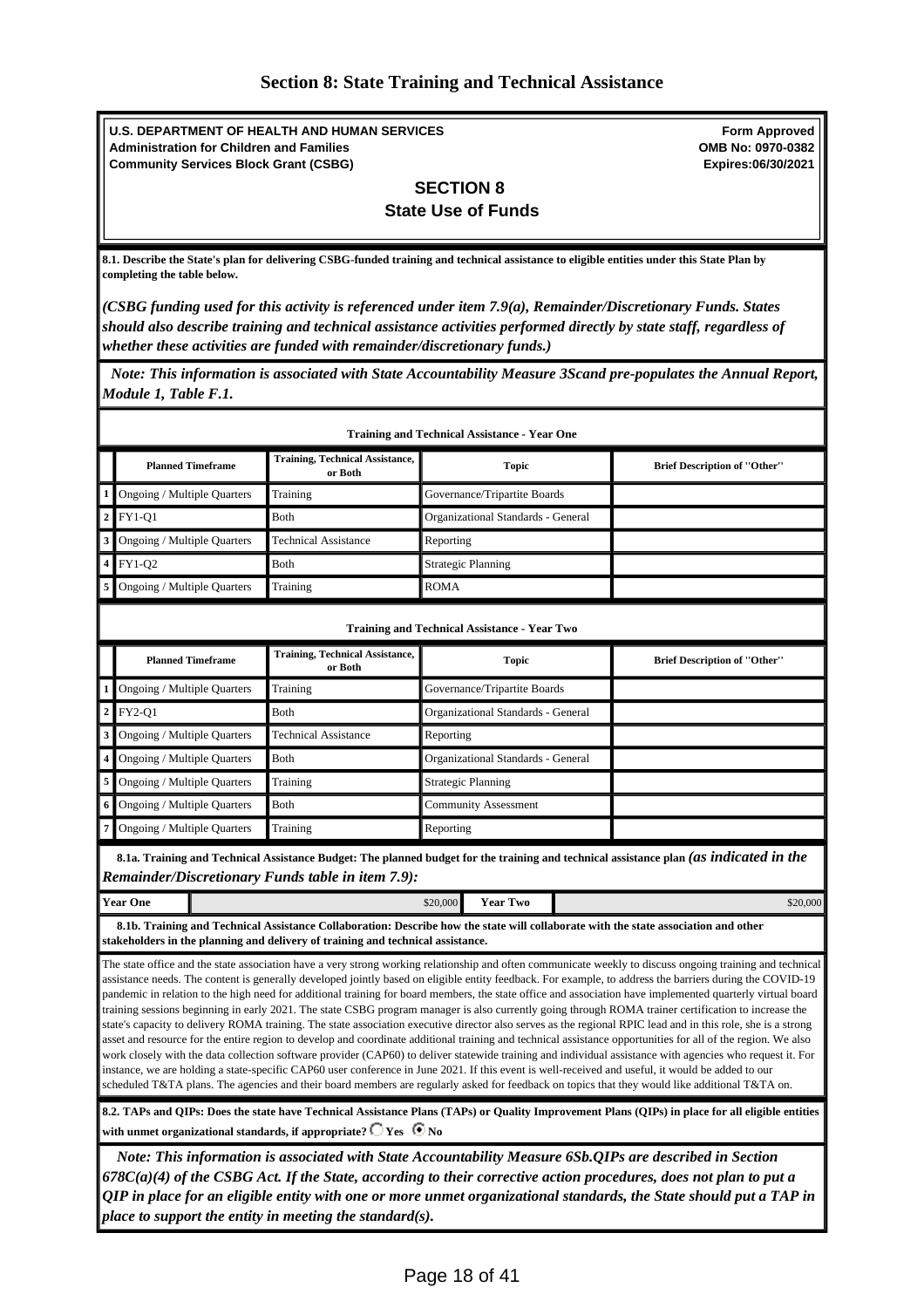**8.2a. Address Unmet Organizational Standards: Describe the state's plan to provide T/TA to eligible entities to ensure they address unmet Organizational Standards. After conducting the Organizational Standard review, the state office sends a follow-up letter to the eligible entity detailing the unmet standards. The eligible entities then provide the state with a timeline for those standards that are unmet or in progress as well as any actions taken to meet the standard. In the event that the state determines an eligible entity fails to comply with the terms of an agreement or the state plan, to provide services under the CSBG program, or meet appropriate standards, goals, and other requirements established by the state (including performance standards), the state will comply with the requirements outlined in Section 678C of the Act, to: a. inform the entity of the deficiency to be corrected; b. require the entity to correct the deficiency; c. offer training and technical assistance as appropriate to help correct the deficiency, and submit to the Secretary a report describing the training and technical assistance offered or stating the reasons for determining that training and technical assistance are not appropriate; d. at the discretion of the state, offer the eligible entity an opportunity to develop and implement, within 60 days after being informed of the deficiency, a quality improvement plan and to either approve the proposed plan or specify reasons why the proposed plan cannot be approved; e. after providing adequate notice and an opportunity for a hearing, initiate proceedings to terminate the designation of or reduce the funding to the eligible entity unless the entity corrects the deficiency.**

**8.3. Training and Technical Assistance Organizations: Indicate the types of organizations through which the State Plans to provide training and/ or technical assistance as described in item 8.1, and briefly describe their involvement.** *[Check all that apply.]*

| v | CSBG eligible entities (if checked, provide the expected number of CSBG eligible entities to receive funds) 7                                                                                                                                                                                                                                                                                                                            |  |  |  |
|---|------------------------------------------------------------------------------------------------------------------------------------------------------------------------------------------------------------------------------------------------------------------------------------------------------------------------------------------------------------------------------------------------------------------------------------------|--|--|--|
| v | Other community-based organizations                                                                                                                                                                                                                                                                                                                                                                                                      |  |  |  |
|   | <b>State Community Action association</b>                                                                                                                                                                                                                                                                                                                                                                                                |  |  |  |
| v | Regional CSBG technical assistance provider(s)                                                                                                                                                                                                                                                                                                                                                                                           |  |  |  |
| v | National technical assistance provider(s)                                                                                                                                                                                                                                                                                                                                                                                                |  |  |  |
|   | Individual consultant(s)                                                                                                                                                                                                                                                                                                                                                                                                                 |  |  |  |
|   | <b>Tribes and Tribal Organizations</b>                                                                                                                                                                                                                                                                                                                                                                                                   |  |  |  |
|   | Other                                                                                                                                                                                                                                                                                                                                                                                                                                    |  |  |  |
|   | 8.4. Performance Management Adjustment:Describe adjustments the state made to the training and technical assistance plan under this State<br>Plan as compared to past plans. Any adjustment should be based on the state's analysis of past performance, and should consider feedback from<br>eligible entities, OCS, and other sources, such as the public hearing. If the state is not making any adjustments, provide further detail. |  |  |  |

 *Note: This information is associated withState Accountability Measures 3Sdmay pre-populate the state's annual report form*

Due to administration changes within CSBG, the State is currently looking at ways in which the T/TA plan can be enhanced and how to become more involved in the RPIC activities within the region. Based upon feedback from the agencies and key stakeholders, the state office program manager is becoming ROMA trainer certified to increase the state's capacity to deliver ROMA training.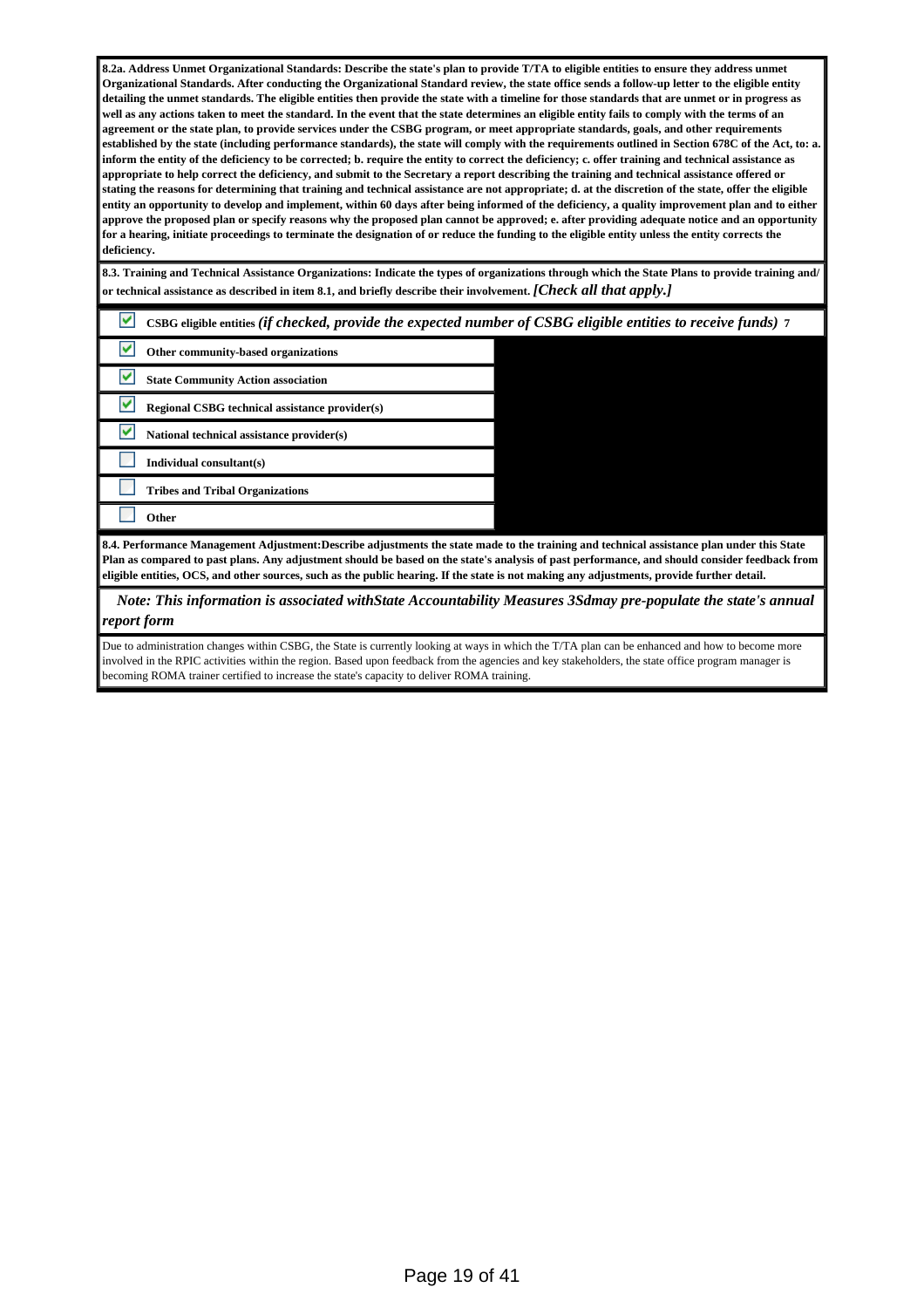<span id="page-19-0"></span>**U.S. DEPARTMENT OF HEALTH AND HUMAN SERVICES Administration for Children and Families Community Services Block Grant (CSBG) Form Approved OMB No:0970-0382 Expires:06/30/2021 SECTION 9 State Linkages and Communication** *Note: This section describes activities that the state may support with CSBG remainder/discretionary funds, described under Section 675C(b)(1) of the CSBG Act. The state may indicate planned use of remainder/ discretionary funds for linkage/communication activities in Section 7, State Use of Funds, items 7.9(b) and (c).* **9.1. State Linkages and Coordination at the state Level: Describe the linkages and coordination at the state level that the State plans to create or maintain to ensure increased access to CSBG services to low-income people and communities under this State Plan and avoid duplication of services (as required by the assurance under Section 676(b)(5)).** *Describe or attach additional information as needed. [Check all that apply and narrative where applicable] Note: This response will link to the corresponding CSBG assurance, item 14.5. In addition, this item is associated with State Accountability Measure 7Sa andmay pre-populate the State's Annual Report, Module 1, Item G.1.* **State Low Income Home Energy Assistance Program (LIHEAP) office State Weatherization office State Temporary Assistance for Needy Families (TANF) office State Head Start office State public health office State education department State Workforce Innovation and Opportunity Act (WIOA) agency State budget office Supplemental Nutrition Assistance Program (SNAP) State child welfare office State housing office Other 9.2. State Linkages and Coordination at the Local Level: Describe the linkages and coordination at the local level that the state to create or maintain with governmental and other social services, especially antipoverty programs, to assure the effective delivery of and coordination of CSBG services to low-income people and communities and avoid duplication of services, (and as required by assurances under SectionsSections 676(b)(5) - (6))** *Note: This response will link to the corresponding CSBG assurances, items 14.5 and 14.6., and pre-populates the Annual Report, Module 1, Item G.2.* To strengthen the service delivery system for low-income people in ND, the DCS and the CAAs have continued to coordinate and establish linkages with local, regional, and statewide entities to eliminate gaps in services and to avoid duplication of efforts. In addition to this, the state works closely with the Creating a Hunger-Free North Dakota Coalition, by participating on a monthly call to discuss various food-related and services that are occurring across the state. CAA staff utilize information and referrals, case management, and follow-up activities with other entities in order to ensure that the low-income individuals and families are able to access needed services. Some issues such as issues with social security, Medicare, health insurance, etc. cannot be successfully addressed by local efforts. However, the CAA staff attempts to address those needs that they can and work with others who might better be able to address some of those issues **9.3. Eligible Entity Linkages and Coordination 9.3a. State Assurance of Eligible Entity Linkages and Coordination: Describe how the state will assure that the eligible entities will coordinate and establish linkages to assure the effective delivery of and coordination of CSBG services to low-income people and communities and avoid duplication of services (as required by the assurance under Section 676(b)(5)).** *Note: This response will link to the corresponding CSBG assurance, item 14.5.* Each CAA and the State coordinate and establish linkages between governmental and other social services programs to ensure the effective delivery of such services to low income individuals and to avoid duplication of such services. Each agency developed its own list of linkages, which is a part of their annual community action plan or application. These linkages are also verified during on-site or virtual monitoring. Each CSBG eligible entity is required

to sign a CSBG certification with their work plan and application submission.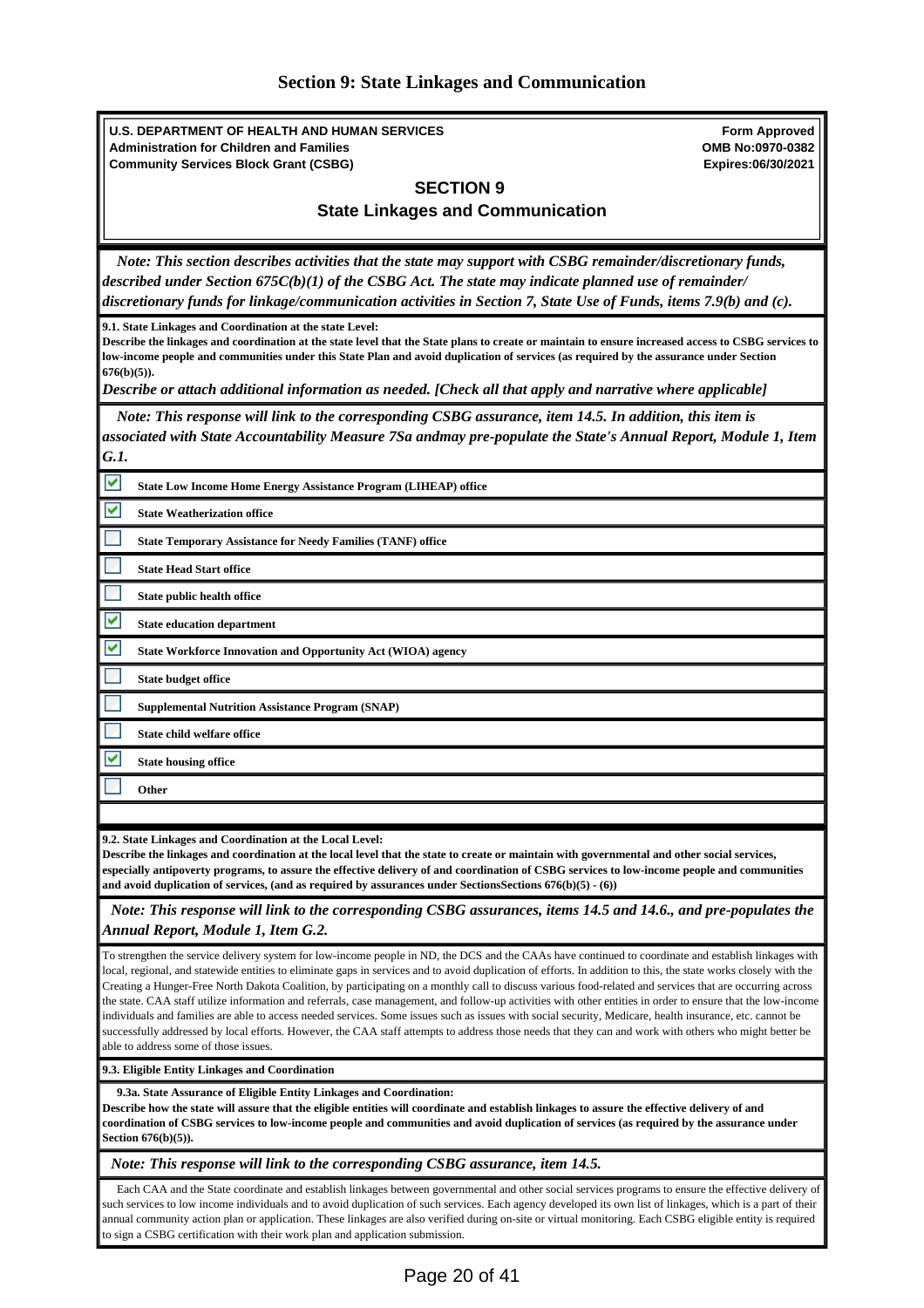**9.3b State Assurance of Eligible Entity Linkages to Fill Service Gaps:**

**Describe how the eligible entities will develop linkages to fill identified gaps in the services, through the provision of information, referrals, case management, and follow-up consultations, according to the assurance under Section 676(b)(3)(B) of the CSBG Act.**

### *Note: This response will link to the corresponding CSBG assurance, item 14.3b., and pre-populates the Annual Report, Module 1, Item G.3b.*

 Each CAA and the State coordinates and establishes linkages between governmental and other social services programs to ensure the effective delivery of such services to low income individuals and to avoid duplication of such services. Each agency has developed a current list of linkages. The CSBG Certification, which is attached to the grant agreement between the DCS and each CSBG subgrantee, will also reference this Assurance which is required of each subgrantee. The Certification form is signed by the Board Chair of each CAA board.

**9.4. Workforce Innovation and Opportunity Act (WIOA) Employment and Training Activities:** 

**Does the state intend to include CSBG employment and training activities as part of a WIOA Combined State Plan, as allowed under the** Workforce Innovation and Opportunity Act *(as required by the assurance under Section 676(b)(5) of the CSBG Act)?*  $\bullet$  Yes  $\bigcirc$  No

*Note: This response will link to the corresponding CSBG assurance, item 14.5.*

 **9.4a. WIOA Combined Plan: If the state selected "yes"under item 9.4, provide the CSBG-specific information included in the state's WIOA Combined Plan. This information includes a description of how the state and the eligible entities will coordinate the provision of employment and training activities through statewide and local WIOA workforce development systems. This information may also include examples of innovative employment and training programs and activities conducted by community action agencies or other neighborhood-based organizations as part of a community antipoverty strategy.**

 CSBG was included in the State memorandum of understanding when it was developed. CAAS and the State CSBG Program Manager were actively involved in providing service/program information to the initial computer based website that was developed to serve as a means to meet the One-Stop Service approach required by WIOA. CAA programs, contact information, etc., were included in the website data to ensure that individuals were aware of and able to access the information. The website was an opportunity for all staff of involved agencies to become better informed of the services and programs available from various providers in an attempt to strengthen the collaborative opportunities to better serve clients.

 **9.4b. Employment and Training Activities: If the state selected "no" under item 9.4, describe the coordination of employment and training activities, as defined in Section 3 of WIOA, by the state and by eligible entities providing activities through the WIOA system.**

#### **9.5. Emergency Energy Crisis Intervention:**

**Describe how the state will assure, where appropriate, that emergency energy crisis intervention programs under Title XXVI (relating to Low-Income Home Energy Assistance) are conducted in each community in the state, as required by the assurance under Section 676(b)(6) of the CSBG Act).**

#### *Note: This response will link to the corresponding CSBG assurance, item 14.6.*

The CAAs also administer funds under the Federal Emergency Management Act (FEMA) and Energy Share of North Dakota, Inc. All expenditures of emergency energy assistance are coordinated with county social service boards, which administer emergency energy assistance under the Low Income Home Energy Assistance Program (LIHEAP). LIHEAP referrals are made to the CAAs for energy services as well as for case management services and other self-sufficiency services under the Self Reliance Program. DCS staff maintain contact with staff of the ND Department of Human Services to maintain open communication between DHS and DCS programs. The goal is to increase referrals between all levels of the programs, strengthen the relationships between programs and staff, and maximize the funding available to the State. The CSBG Certification, which is attached to the grant agreement between the DCS and each CSBG subgrantee, also references this Assurance which is required of each subgrantee. The Certification form is signed by the Board Chair of each CAA board.

#### **9.6. Faith-based Organizations, Charitable Groups, Community Organizations:**

**Describe how the state will assure local eligible entities will coordinate and form partnerships with other organizations, including faith-based organizations, charitable groups, and community organizations, according to the state's assurance under Section 676(b)(9)of the CSBG Act.**

#### *Note: this response will link to the corresponding assurance, item 14.9.*

The agencies present their partnerships and linkages as a part of their Community Action Plan (CAP), many of which are faith-based, charitable, and community-based organizations. These linkages play into how the agencies are able to deliver services and they work together to avoid duplication of services. On-site monitoring is used to verify partnerships and agreements or other documentation are collected during the annual Organizational Standard review.

**9.7. Coordination of Eligible Entity 90 Percent Funds with Public/Private Resources:**

**Describe how the eligible entities will coordinate CSBG 90 percent funds with other public and private resources, according to the assurance under Section 676(b)(3)(C) of the CSBG Act.**

### *Note: this response will link to the corresponding assurance, item 14.3c.*

Through their collaboration efforts, the CAAs and CAPND continue to strengthen their coordination with other service providers serving low-income individuals and families on local, regional and state levels. As roll-up TANF funds have become available in the past, the CAAs have submitted proposals and/or been funded to provide supportive services to State Welfare Reform efforts, including GED/basic educational programs and job retention activities. The linkages and numerous coordination and collaboration activities between the CAAs and other programs are detailed in other parts of this application. Working with other programs and entities throughout the service area strengthens the collaborative efforts of meeting the unmet needs of low-income citizens, which benefits all providers and programs including State, Regional, and County Social and Human Service programs involved in Welfare Reform efforts. CAPND, CAA, and DCS staff continue to maintain open communication with staff from the ND Department of Human Services and other state entities. The goal is to increase referrals between all levels of the programs, strengthen the relationships between programs and staff, and maximize the funding available to the State. These linkages enhance the activities of the state and the CAAs in helping low-income people in becoming more self-sufficient and enhance their efforts to become employed or maintain their employment, better educated, financially solvent, and more involved in their communities. For FY2022-2023, the State and eligible entities will continue to coordinate programs with and form partnerships with other organizations serving low-income residents of the communities and members of the groups served by the State, including religious organizations, charitable groups, and community organizations. CAAs continue to refer clients to other related programs as appropriate, and have continued their efforts to have other organizations, including religious organizations, charitable groups and community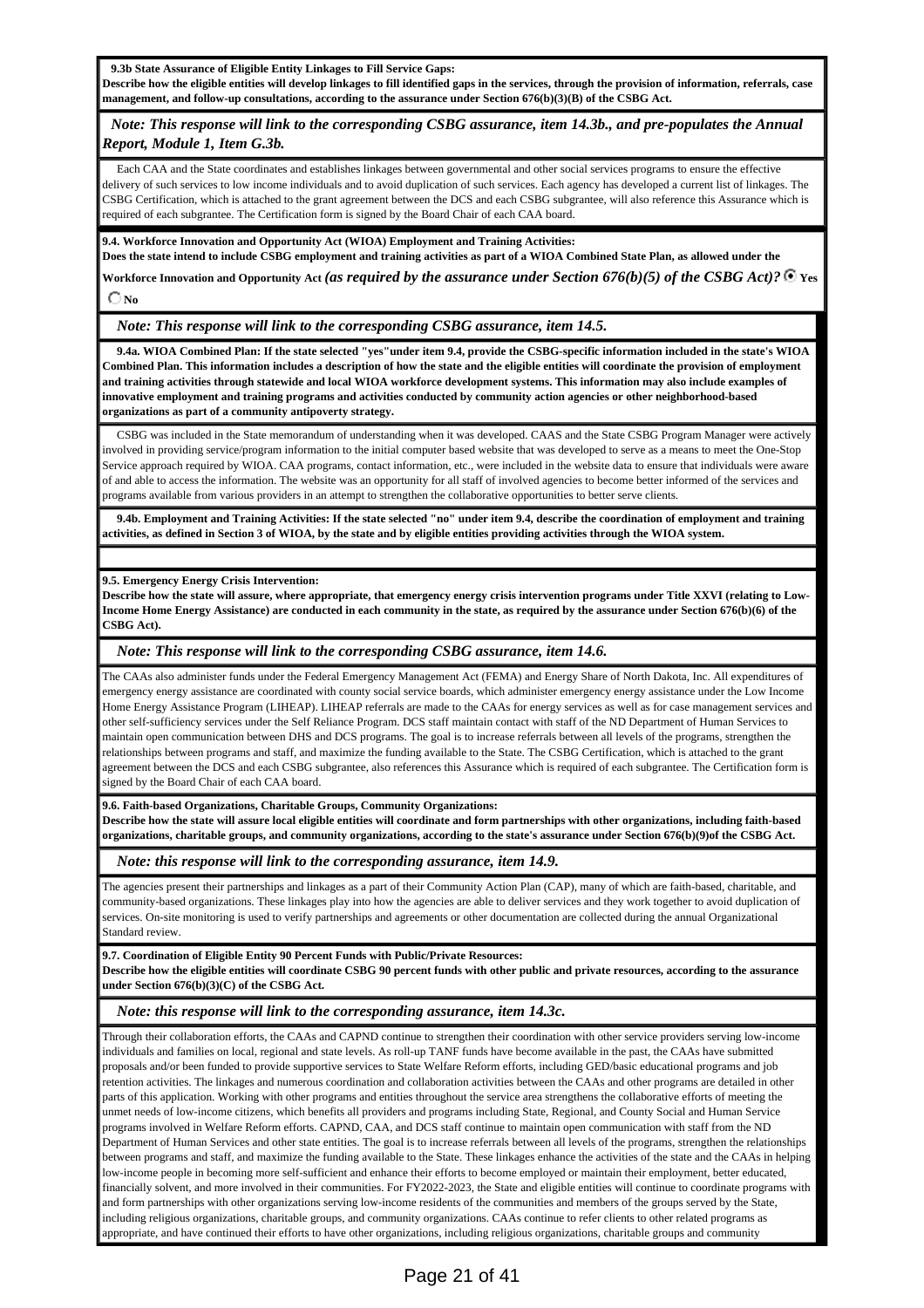organizations, become more familiar with the CAA mission and how they can all work together to more effectively address low-income issues and needs. CAAs work with local, public, private, religious, charitable and community groups to develop more efficient and effective services for lowincome persons.

#### **9.8. Coordination among Eligible Entities and State Community Action Association:**

**Describe state activities for supporting coordination among the eligible entities and the state community action association.**

#### *Note: This information will pre-populate the Annual Report, Module 1, Item G.5.*

The State Community Action Association (CAPND), the CAA entities and DCS staff maintain an open line of communication. It is rare that the State office does not visit with the CAPND in any given week. The goal is to increase relationships between the State, CAPND, and eligible CAAs are good. The State CSBG office regularly attends the State Community Action Association meetings to provide technical assistance and updates on the CSBG program. The State CSBG office and the State Association visit on a weekly basis to touch base on activities around the state.

**9.9. Communication with Eligible Entities and the State Community Action Association:**

**In the table below, detail how the state intends to communicate with eligible entities, the state community action association, and other partners identified under this State Plan on the topics listed below. For any topic that is not applicable, select "Not Applicable" under Expected Frequency.**

| <b>Communication Plan</b>                                            |                           |                       |  |                                     |  |  |  |
|----------------------------------------------------------------------|---------------------------|-----------------------|--|-------------------------------------|--|--|--|
| <b>Subject Matter</b>                                                | <b>Expected Frequency</b> | Format                |  | <b>Brief description of "Other"</b> |  |  |  |
| I<br><b>Upcoming Public and/or Legislative</b><br><b>Hearings</b>    | Annually                  | Meetings/Presentation |  |                                     |  |  |  |
| <b>State Plan Development</b>                                        | Biannual                  | Website               |  |                                     |  |  |  |
| <b>Organizational Standards Progress</b>                             | Annually                  | Email                 |  |                                     |  |  |  |
| <b>State Accountability Measures Progress</b>                        | Annually                  | Meetings/Presentation |  |                                     |  |  |  |
| <b>Community Needs Assessments/</b><br><b>Community Action Plans</b> | Annually                  | Meetings/Presentation |  |                                     |  |  |  |
| <b>State Monitoring Plans and Policies</b>                           | Biannual                  | 1:1                   |  |                                     |  |  |  |
| Training and Technical Assistance (T/TA)<br><b>Plans</b>             | Annually                  | Meetings/Presentation |  |                                     |  |  |  |
| <b>ROMA</b> and Performance Management                               | Annually                  | Meetings/Presentation |  |                                     |  |  |  |
| <b>State Interagency Coordination</b>                                | <b>Upon Request</b>       |                       |  |                                     |  |  |  |
| <b>CSBG Legislative/Programmatic Updates</b>                         | Quarterly                 | Meetings/Presentation |  |                                     |  |  |  |
| <b>Tripartite Board Requirements</b>                                 | Annually                  | Meetings/Presentation |  |                                     |  |  |  |
| <b>Topic</b>                                                         | <b>Expected Frequency</b> | Format                |  | <b>Brief Description of "Other"</b> |  |  |  |
| Test<br>$\mathbf{1}$                                                 | Not Applicable            |                       |  |                                     |  |  |  |

**9.10. Feedback to Eligible Entities and State Community Action Association:**

**Describe how the state will provide information to local entities and state community action associations regarding performance on state accountability measures.**

 *Note: This information is associated with State Accountability Measure 5S(iii). and will pre-populate the Annual Report, Module 1, Item G.6*

The State will provide any OCS feedback to the State Community Action Association and eligible entities within 60 calendar days of the State getting feedback from OCS. The agencies have been receiving periodic updates via email and at their quarterly Executive Directors meetings on the entire process for the annual report. State performance regarding the State Accountability Measures will be provided through an email and then in-person at the next scheduled Executive Director meeting.

**9.11. Performance Management Adjustment:**

**Describe any adjustments the state made to the Communication Plan in this State Plan as compared to past plans. Any adjustment should be based on the state's analysis of past performance, and should consider feedback from eligible entities, OCS, and other sources, such as the public hearing. If the state is not making any adjustments, provide further detail.**

 *Note: This information is associated with State Accountability Measures 7Sb; this response may pre-populate the state's annual report form.*

No adjustments as compared to past plans.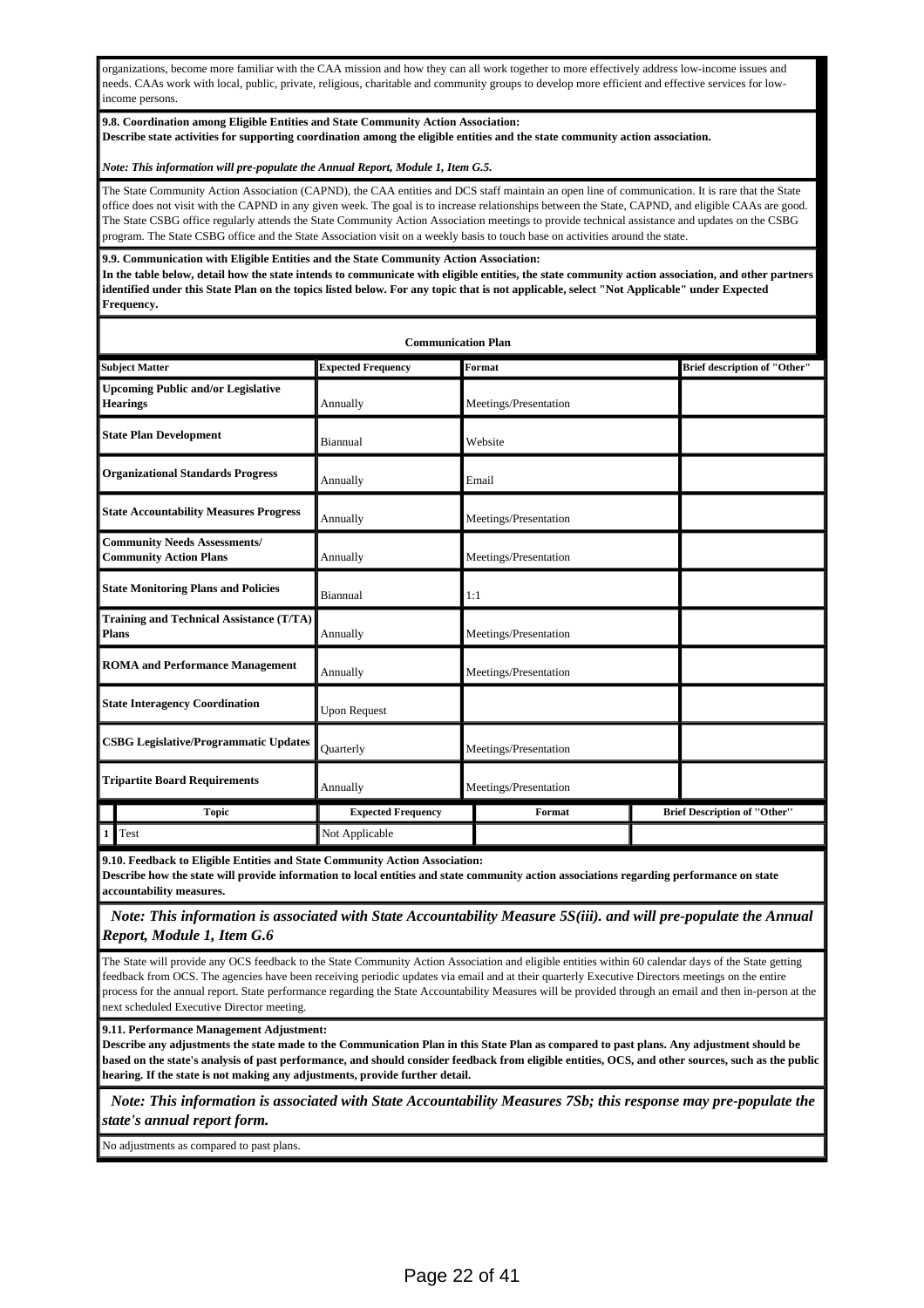<span id="page-22-0"></span>**U.S. DEPARTMENT OF HEALTH AND HUMAN SERVICES Administration for Children and Families Community Services Block Grant (CSBG)**

**Form Approved OMB No: 0970-0382 Expires:06/30/2021**

### **SECTION 10 State Use of Funds**

#### **Monitoring, Corrective Action and Fiscal Controls (Section 678B(a) of the Act )**

**10.1. Specify the proposed schedule for planned monitoring visits - including full on-site reviews; on-site reviews of newly designated entities; follow-up reviews - including return visits to entities that failed to meet State goals, standards, and requirements; and other reviews as appropriate.**

**This is an estimated schedule to assist states in planning. States may indicate "no review" for entities the state does not plan to monitor in the performance period.**

 *Note: This information is associated with State Accountability Measure 4Sa(i); this response pre-populates the Annual Report, Module 1, Table H.1.*

|                         | <b>CSBG Eligible Entity</b>                                                                                                                                                  | <b>Monitoring Type</b> | <b>Review Type</b> | <b>Target</b><br><b>Ouarter</b> | <b>Start Date of</b><br><b>Last Full</b><br><b>Onsite Review</b> | <b>End Date of</b><br><b>Last Full</b><br><b>Onsite Review</b> | <b>Brief</b><br><b>Description</b><br>of "Other" |
|-------------------------|------------------------------------------------------------------------------------------------------------------------------------------------------------------------------|------------------------|--------------------|---------------------------------|------------------------------------------------------------------|----------------------------------------------------------------|--------------------------------------------------|
|                         | Community Action Partnership<br>Region I & VIII                                                                                                                              | Full On-site           |                    |                                 | 04/21/2021                                                       | 04/22/2021                                                     |                                                  |
| $\overline{c}$          | Community Action Partnership<br>Minot Region                                                                                                                                 | Full On-site           |                    |                                 | 01/25/2021                                                       | 01/29/2021                                                     |                                                  |
| 3                       | Dakota Prairie Community Action                                                                                                                                              |                        |                    |                                 |                                                                  |                                                                |                                                  |
| 4                       | Red River Valley Community<br><b>Action Agency</b>                                                                                                                           |                        |                    |                                 |                                                                  |                                                                |                                                  |
| 5                       | Southeastern ND Community<br><b>Action Agency</b>                                                                                                                            | Full On-site           |                    |                                 | 04/26/2021                                                       | 04/27/2021                                                     |                                                  |
| 6                       | Community Action Region VI, Inc.                                                                                                                                             |                        |                    |                                 |                                                                  |                                                                |                                                  |
|                         | Community Action Program Region<br>VII, Inc.                                                                                                                                 | Full On-site           |                    |                                 | 06/14/2021                                                       | 06/15/2021                                                     |                                                  |
|                         | <b>CSBG Eligible Entity</b>                                                                                                                                                  | <b>Monitoring Type</b> | <b>Review Type</b> | <b>Target</b><br>Quarter        | <b>Start Date of</b><br><b>Last Full</b><br><b>Onsite Review</b> | <b>End Date of</b><br><b>Last Full</b><br><b>Onsite Review</b> | <b>Brief</b><br><b>Description</b><br>of "Other" |
|                         | Community Action Partnership<br>Region I & VIII                                                                                                                              |                        |                    |                                 |                                                                  |                                                                |                                                  |
| $\overline{a}$          | <b>Community Action Partnership</b><br>Minot Region                                                                                                                          |                        |                    |                                 |                                                                  |                                                                |                                                  |
| 3                       | Dakota Prairie Community Action                                                                                                                                              | Full On-site           |                    |                                 | 07/28/2021                                                       | 07/28/2021                                                     |                                                  |
| $\overline{\mathbf{4}}$ | Red River Valley Community<br><b>Action Agency</b>                                                                                                                           | Full On-site           |                    |                                 | 07/29/2021                                                       | 07/29/2021                                                     |                                                  |
| 5                       | Southeastern ND Community<br><b>Action Agency</b>                                                                                                                            |                        |                    |                                 |                                                                  |                                                                |                                                  |
| 6                       | Community Action Region VI, Inc.                                                                                                                                             | Full On-site           |                    |                                 | 08/03/2021                                                       | 08/03/2021                                                     |                                                  |
| 7                       | Community Action Program Region<br>VII, Inc.                                                                                                                                 |                        |                    |                                 |                                                                  |                                                                |                                                  |
|                         | 10.2. Monitoring Policies:<br>Provide a copy of state monitoring policies and procedures by attaching and/or providing a hyperlink.                                          |                        |                    |                                 |                                                                  |                                                                |                                                  |
|                         | See attachment.                                                                                                                                                              |                        |                    |                                 |                                                                  |                                                                |                                                  |
|                         | 10.3. Initial Monitoring Reports:<br>According to the state's procedures, by how many calendar days must the State disseminate initial monitoring reports to local entities? |                        |                    |                                 |                                                                  |                                                                |                                                  |
|                         | Note: This item is associated with State Accountability Measure 4Sa(ii) and may pre-populate the state's annual                                                              |                        |                    |                                 |                                                                  |                                                                |                                                  |

*report form.*

60

**Corrective Action, Termination and Reduction of Funding and Assurance Requirements**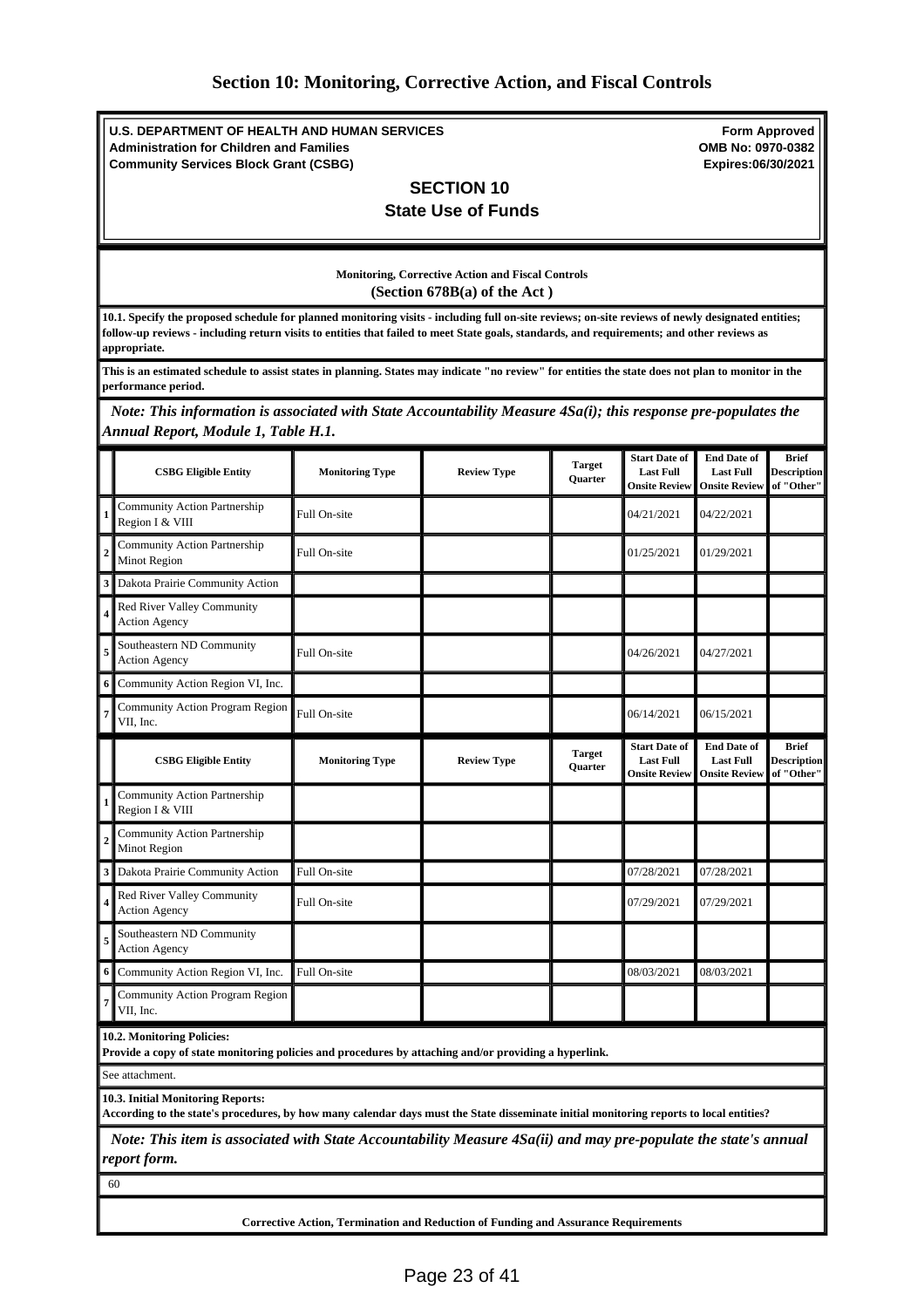#### **(Section 678C of the Act )**

#### **10.4. Closing Findings:**

**Are state procedures for addressing eligible entity findings/deficiencies and documenting the closure of findings, included in the State monitoring protocols attached above?**  $\bullet$  **Yes**  $\bullet$  **No** 

 **10.4a. Closing Findings Procedures: If no describe state procedures for addressing eligible entity findings/deficiencies, and documenting the closure of findings.**

**10.5. Quality Improvement Plans (QIPs):**

**Provide the number of eligible entities currently on QIPs, if applicable.**

*Note: The QIP information is associated withState Accountability Measures 4Sc.*

 $\Omega$ 

**10.6. Reporting of QIPs:**

**Describe the state's process for reporting eligible entities on QIPs to the Office of Community Services within 30 calendar days of the State approving a QIP**

*Note: This item is associated withState Accountability Measures 4Sa(iii).*

The State does not currently have any entities on QIPs. If we put an entity on QIP, we would report this entity to OCS within 30 days of approving the QIP.

**10.7. Assurance on Funding Reduction or Termination:**

**The state assures,"that any eligible entity that received CSBG funding the previous fiscal year will not have its funding terminated or reduced below the proportional share of funding the entity received in the previous fiscal year unless, after providing notice and an opportunity for a hearing on the record, the State determines that cause exists for such termination or such reduction, subject to review by the Secretary as provided inSection 678C(b)" per Section 676(b)(8).**  $\bullet$  Yes  $\bullet$  No

*Note: This response will link with the corresponding assurance under item 14.8.*

**Policies on Eligible Entity Designation, De-designation, and Re-designation**

10.8. Eligible Entity Designation: Do the State CSBG statute and/or regulations provide for the designation of new eligible entities?  $\bigcirc$  Yes  $\bigcirc$ **No** 

**10.8a. New Designation Citation: If yes, provide the citation(s) of the law and/or regulation.**

 **10.8b. New Designation Procedures: If no, describe state procedures for the designation of new eligible entities and how the procedures were made available to eligible entities and the public**

 New designation would require a statutory change to ND Century Code 50-44.5. The public would be informed through legislative communication and public notices.

10.9. Eligible Entity Termination: Do State CSBG statute and/or regulations provide for termination of eligible entities  $\bullet$  Yes  $\circ$  No

**10.9a. Termination Citation: If yes, provide the citation(s) of the law and/or regulation.** 

A determination to terminate the designation or reduce the funding of an eligible entity can be reviewed by the Secretary of the Department of Health and Human Services. The entity will be informed that they can request that the State notify the Secretary of the entitys request for a review of the States decision to terminate or reduce the award, no later than 5 days prior to the effective date of termination. If a review by the Secretary has been requested, the State will not terminate the award until the review has been completed. The Secretary shall complete the review no later than 90 days after receiving the documentation from the State regarding the termination or reduction of funding. If the Secretary does not complete the review within the 90 days, the States determination will become final at the end of the 90th day. In the grant attachments to CSBG awards to eligible entities, reference is made to termination of funding. Those citations are in Part II, I and J General Assistance Terms & Conditions and Part III, S Programmatic Terms & Conditions for the Community Services Block Grant.

 **10.9b. Termination Procedures: If no, describe state procedures for termination of new eligible entities and how the procedures were made available to eligible entities and the public**

**10.10. Does the State CSBG statute and/or regulations specify a process the State CSBG agency must follow to re-designate an existing eligible** entity?  $\overline{\bigcirc}$  Yes  $\overline{\bigcirc}$  No

**10.10a. If Yes, provide the citation(s) of the law and/or regulation.**

 **10.10b. If No, describe State procedures for re-designation of existing eligible entities. Redesignation is assumed unless notice is made that an agency has been de-designated.**

**Fiscal Controls and Audits and Cooperation Assurance**

**10.11. Fiscal Controls and Accounting:**

**Describe how the state's fiscal controls and accounting procedures will a) permit preparation of the SF-425 Federal fiscal reports (FFR) and b) permit the tracing of expenditures adequate to ensure funds have been used appropriately under the block grant, as required by Block Grant regulations applicable to CSBG at 45 CFR 96.30(a).**

The State utilizes an accrual form of accounting which applies a breakdown of funds, projects, and activity numbers specific to each grant. It also identifies expenditures for each subrecipient, administrative costs and discretionary funds. Monthly reports are run and verified to make sure that the funds have been disbursed appropriately. The SF-425 is prepared on a semi-annual and annual basis. Report and spreadsheet documentation are kept on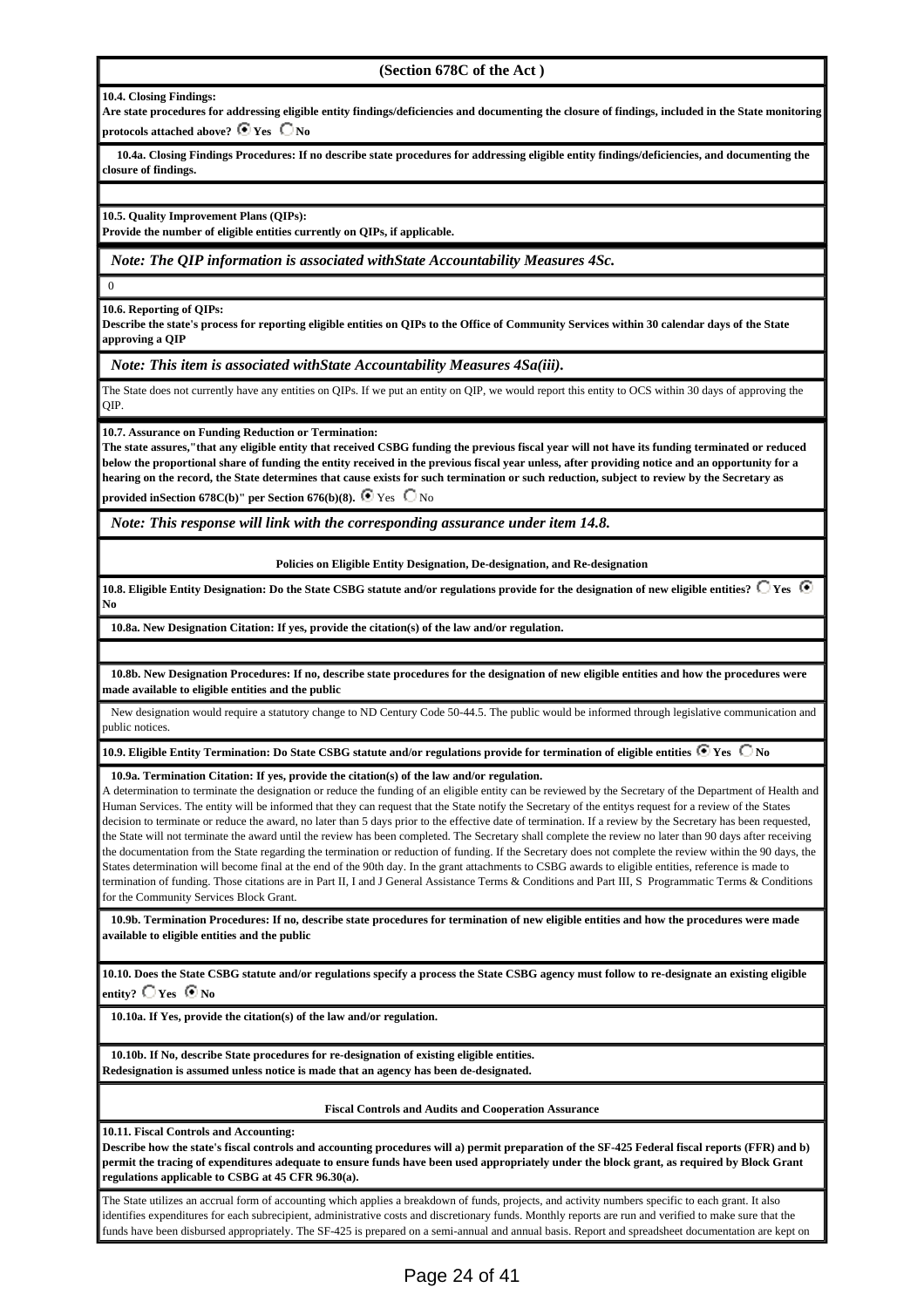file during the records retention time period. The subrecipients are financially monitored every two years to make sure that they are following their approved budget, have the appropriate internal control system in place, and expenditures are allowable. Our state agency is also audited by our State Auditors office on a biennial basis for the state Single Audit.

#### **10.12. Single Audit Management Decisions:**

**Describe state procedures for issuing management decisions for eligible entity single audits, as required by Block Grant regulations applicable to CSBG at [45 CFR 75.521.](https://www.law.cornell.edu/cfr/text/45/75.521)**

#### *Note: This information is associated with State Accountability Measure 4Sd.*

Assurance 678D(a)1 and 678D(a)(2): The DCS, as administering agency of the CSBG on behalf of the State of Assurance 678D(a)1 and 678D(a)(2): The DCS, as administering agency of the CSBG on behalf of the State of North Dakota, has established fiscal controls, procedures, audits and inspections, as required under Sections  $678D(a)(1)$  and  $678D(a)(2)$  of the CSBG Act. The DCS is responsible for fiscal control, accountability, and proper disbursal of CSBG funds. The DCS requires all CSBG subgrantee accounting systems to meet the requirements established by OMB Super Circular CFR Part 200. Each subgrantee is required to submit an annual audit of its operations to the DCS, prepared in accordance with the audit standards in CFR Part 200. CSBG Act. The DCS is responsible for fiscal control, accountability and proper disbursal of CSBG funds. The DCS requires all CSBG subgrantee accounting systems to meet the requirements established by OMB Super Circular CFR Part 200. Each subgrantee is required to submit an annual audit of its operations to the DCS, prepared in accordance with the audit standards in CFR Part 200.

**10.13. Assurance on Federal Investigations:**

**The state will "permit and cooperate with Federal investigations undertaken in accordance with Section 678D" of the CSBG Act, as required by** the assurance under Section 676(b)(7) of the CSBG Act.  $\bullet$  Yes  $\circ$  No

*Note: This response will link with the corresponding assurance, Item 14.7.*

**10.14. Performance Management Adjustment:**

**Describe any adjustments the state made to monitoring procedures in this State Plan as compared to past plans. Any adjustment should be based on the state's analysis of past performance, and should consider feedback from eligible entities, OCS, and other sources, such as the public hearing. If the state is not making any adjustments, provide further detail.**

 *Note: This item is associated with State Accountability Measure 4Sb and may pre-populate the state's annual report form.*

Based on the limited results of the ACSI survey regarding monitoring and a meeting with the State Association Director's meeting, the State will strive to be more timely on sending out monitoring results. The State will continue to try to improve communication with all agencies on a regular basis. The state is looking forward to the results from the 2021 ACSI survey in order to determine how to better improve the performance of the State office.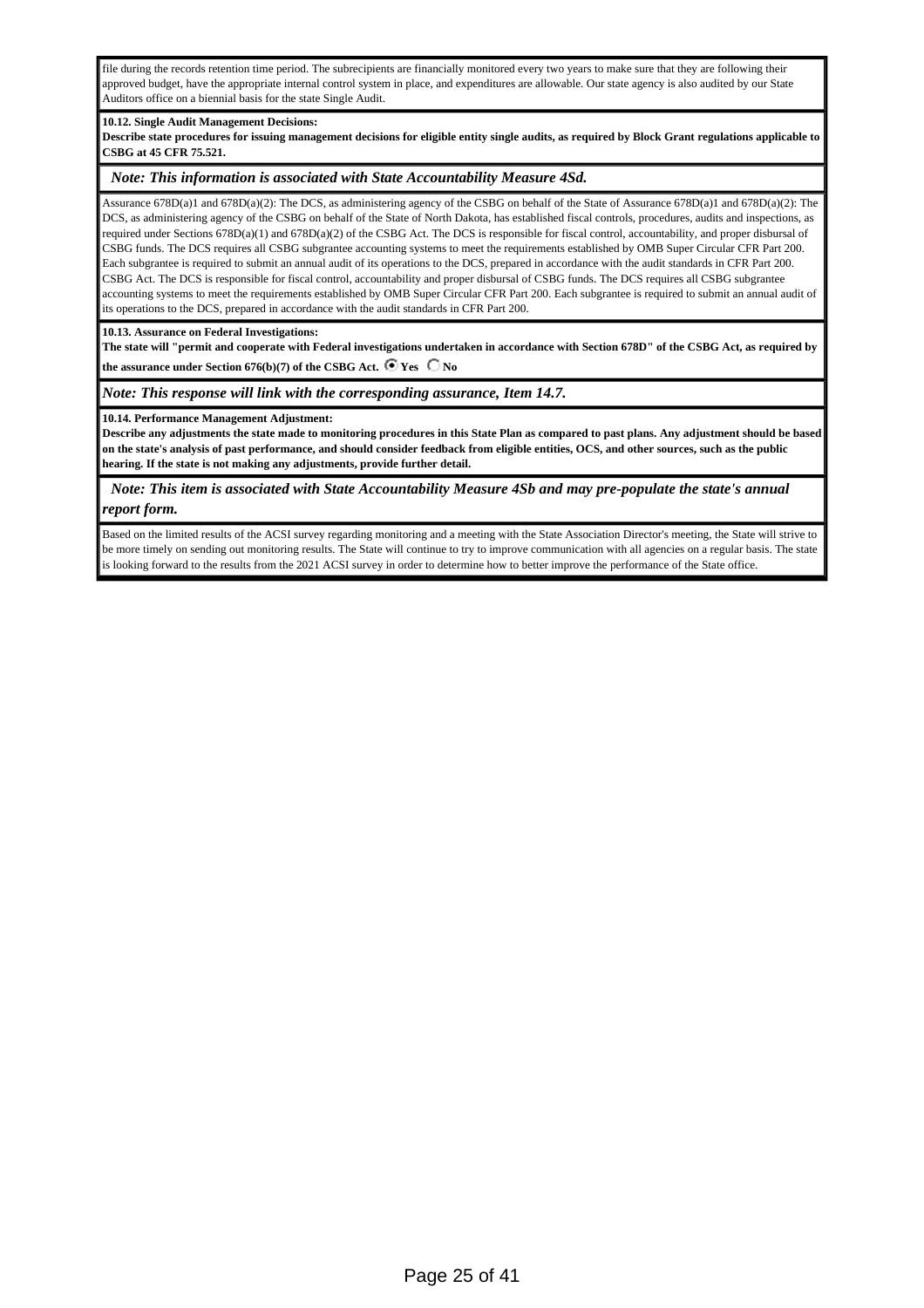<span id="page-25-0"></span>

| <b>U.S. DEPARTMENT OF HEALTH AND HUMAN SERVICES</b><br><b>Administration for Children and Families</b><br><b>Community Services Block Grant (CSBG)</b><br><b>SECTION 11</b><br><b>State Use of Funds</b>                                                                                                                                                                                                                                                                                                                                                                                                                                                                                                                                                                                                                                                                                                                                                                                                                                                                                                                                                                                                                                   | <b>Form Approved</b><br>OMB No: 0970-0382<br>Expires:06/30/2021 |
|--------------------------------------------------------------------------------------------------------------------------------------------------------------------------------------------------------------------------------------------------------------------------------------------------------------------------------------------------------------------------------------------------------------------------------------------------------------------------------------------------------------------------------------------------------------------------------------------------------------------------------------------------------------------------------------------------------------------------------------------------------------------------------------------------------------------------------------------------------------------------------------------------------------------------------------------------------------------------------------------------------------------------------------------------------------------------------------------------------------------------------------------------------------------------------------------------------------------------------------------|-----------------------------------------------------------------|
| 11.1. Tripartite Board Verification: Verify which of the following measures are taken to ensure that the state verifies CSBG Eligible Entities are<br>meeting Tripartite Board requirements under Section 676B(a)(2) of the CSBG Act[Check all that applies and narrative where<br><i>applicable]</i>                                                                                                                                                                                                                                                                                                                                                                                                                                                                                                                                                                                                                                                                                                                                                                                                                                                                                                                                      |                                                                 |
| v<br><b>Attend Board meetings</b>                                                                                                                                                                                                                                                                                                                                                                                                                                                                                                                                                                                                                                                                                                                                                                                                                                                                                                                                                                                                                                                                                                                                                                                                          |                                                                 |
| M<br><b>Organizational Standards Assessment</b>                                                                                                                                                                                                                                                                                                                                                                                                                                                                                                                                                                                                                                                                                                                                                                                                                                                                                                                                                                                                                                                                                                                                                                                            |                                                                 |
| V<br>Monitoring                                                                                                                                                                                                                                                                                                                                                                                                                                                                                                                                                                                                                                                                                                                                                                                                                                                                                                                                                                                                                                                                                                                                                                                                                            |                                                                 |
| M<br><b>Review copies of Board meeting minutes</b>                                                                                                                                                                                                                                                                                                                                                                                                                                                                                                                                                                                                                                                                                                                                                                                                                                                                                                                                                                                                                                                                                                                                                                                         |                                                                 |
| M<br><b>Track Board vacancies/composition</b>                                                                                                                                                                                                                                                                                                                                                                                                                                                                                                                                                                                                                                                                                                                                                                                                                                                                                                                                                                                                                                                                                                                                                                                              |                                                                 |
| Other                                                                                                                                                                                                                                                                                                                                                                                                                                                                                                                                                                                                                                                                                                                                                                                                                                                                                                                                                                                                                                                                                                                                                                                                                                      |                                                                 |
| 11.2. Tripartite Board Updates: Provide how often the state require eligible entities (which are not on TAPs or QIPs) to provide updates<br>regarding their Tripartite Boards. This includes but is not limited to copies of meeting minutes, vacancy alerts, changes to bylaws, low-income<br>member selection process, etc., [Select one and narrative where applicable]                                                                                                                                                                                                                                                                                                                                                                                                                                                                                                                                                                                                                                                                                                                                                                                                                                                                 |                                                                 |
| $\bigcirc$ Annually                                                                                                                                                                                                                                                                                                                                                                                                                                                                                                                                                                                                                                                                                                                                                                                                                                                                                                                                                                                                                                                                                                                                                                                                                        |                                                                 |
| $\bigcirc$ Semiannually                                                                                                                                                                                                                                                                                                                                                                                                                                                                                                                                                                                                                                                                                                                                                                                                                                                                                                                                                                                                                                                                                                                                                                                                                    |                                                                 |
| <b><i>Quarterly</i></b>                                                                                                                                                                                                                                                                                                                                                                                                                                                                                                                                                                                                                                                                                                                                                                                                                                                                                                                                                                                                                                                                                                                                                                                                                    |                                                                 |
| $\Box$ Monthly                                                                                                                                                                                                                                                                                                                                                                                                                                                                                                                                                                                                                                                                                                                                                                                                                                                                                                                                                                                                                                                                                                                                                                                                                             |                                                                 |
| $\Box$ As it Occurs                                                                                                                                                                                                                                                                                                                                                                                                                                                                                                                                                                                                                                                                                                                                                                                                                                                                                                                                                                                                                                                                                                                                                                                                                        |                                                                 |
| $\bigcirc$ Other<br>11.3. Tripartite Board Representation Assurance: Describe how the state will verify that eligible entities have policies and procedures by which<br>individuals or organizations can petition for adequate representation on an eligible entity's Tripartite Board as required by the assurance under<br>Section 676(b)(10) of the CSBG Act                                                                                                                                                                                                                                                                                                                                                                                                                                                                                                                                                                                                                                                                                                                                                                                                                                                                            |                                                                 |
| Note: This response will link with the corresponding assurance, item 14.10.                                                                                                                                                                                                                                                                                                                                                                                                                                                                                                                                                                                                                                                                                                                                                                                                                                                                                                                                                                                                                                                                                                                                                                |                                                                 |
| To ensure compliance with the CSBG Act, the State requires that each CAA, as part of the CSBG application process, provide a description of the<br>procedures the agency has in place to ensure that a low income individual, community organization, or religious organization, or representative of low<br>income individuals that considers its organization, or low income individuals, to be inadequately represented on the agency board, can petition for<br>adequate representation on the Board. Each CAA has reviewed agency bylaws, revising them as necessary, to ensure compliance with this provision. A<br>copy of the bylaws section addressing this requirement is provided to DCS with the the organizational standard submissions and during on-site<br>monitoring. The CSBG Certification attached to the grant agreement between the DCS and CSBG subgrantees similarly addresses this compliance issue<br>in that document. The Certification form is signed by the Board Chair of each CAA board. Additionally, agencies will submit quarterly reports indicating<br>any board vacancies. Those that are not filled within 90 days require an action plan and steps for filling the vacancy to be submitted to DCS. |                                                                 |
| 11.4. Tripartite Board Alternative Representation: Does the state permit public eligible entities to use, as an alternative to a Tripartite Board,<br>"another mechanism specified by the state to assure decision-making and participating by low income individuals in the development, planning,<br>implementation, and evaluation of programs" as allowed under Section 676B(b)(2) of the CSBG Act. $\bigcirc$ Yes $\bigcirc$ No                                                                                                                                                                                                                                                                                                                                                                                                                                                                                                                                                                                                                                                                                                                                                                                                       |                                                                 |
|                                                                                                                                                                                                                                                                                                                                                                                                                                                                                                                                                                                                                                                                                                                                                                                                                                                                                                                                                                                                                                                                                                                                                                                                                                            |                                                                 |

 **11.4a. Tripartite Board Alternative Mechanism: If yes, describe the mechanism used by public eligible entities as an alternative to a Tripartite Board.**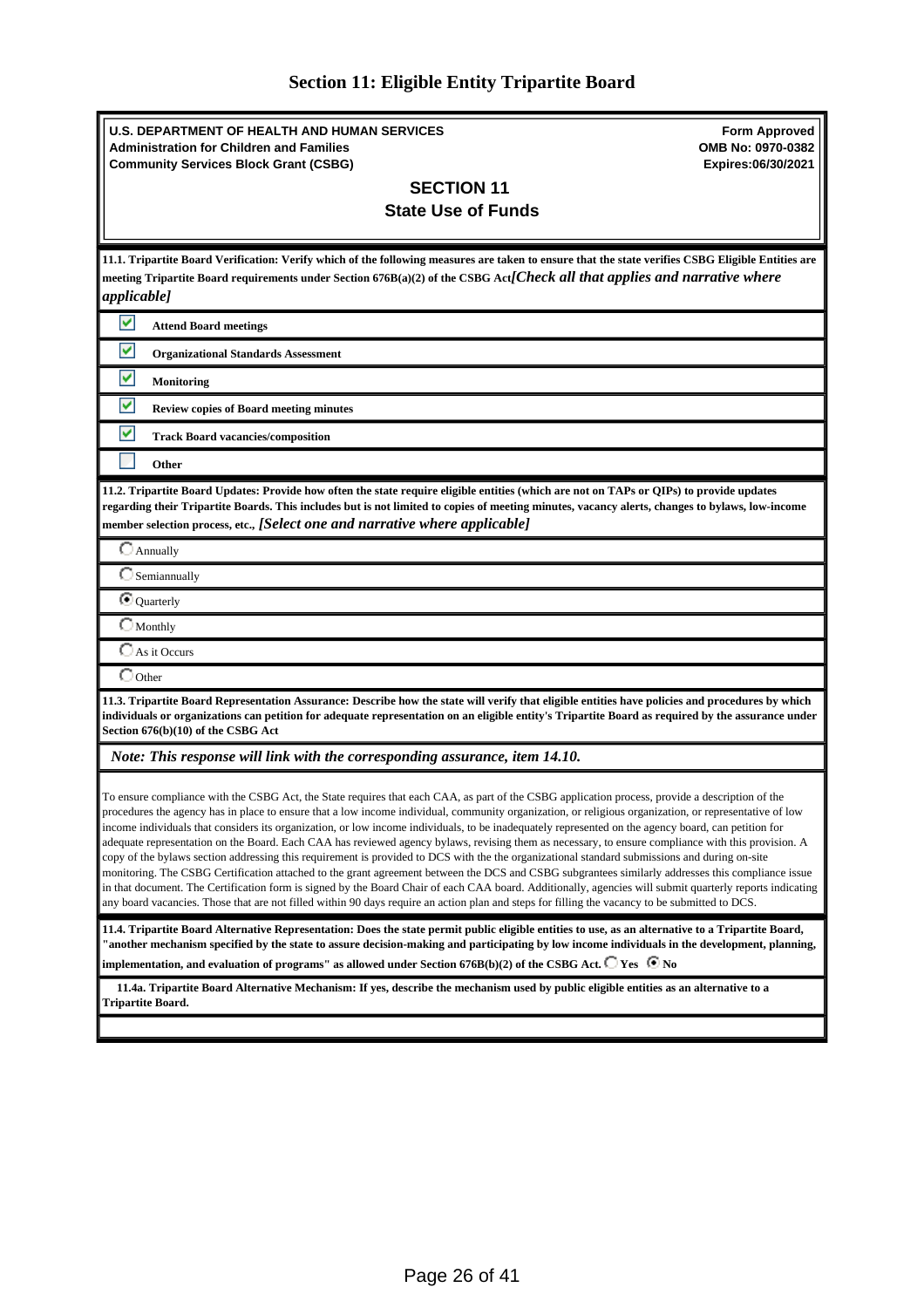# <span id="page-26-0"></span>**Section 12: Individual and Community Eligibility Requirements**

| <b>U.S. DEPARTMENT OF HEALTH AND HUMAN SERVICES</b><br><b>Administration for Children and Families</b>                                                                                                                                                                                                                                                                                                                                                                                                                                                               | <b>Form Approved</b><br>OMB No: 0970-0382 |  |
|----------------------------------------------------------------------------------------------------------------------------------------------------------------------------------------------------------------------------------------------------------------------------------------------------------------------------------------------------------------------------------------------------------------------------------------------------------------------------------------------------------------------------------------------------------------------|-------------------------------------------|--|
| <b>Community Services Block Grant (CSBG)</b>                                                                                                                                                                                                                                                                                                                                                                                                                                                                                                                         | Expires:06/30/2021                        |  |
| <b>SECTION 12</b>                                                                                                                                                                                                                                                                                                                                                                                                                                                                                                                                                    |                                           |  |
| <b>Individual and Community Income Eligibility Requirements</b>                                                                                                                                                                                                                                                                                                                                                                                                                                                                                                      |                                           |  |
| 12.1. Required Income Eligibility:<br>Provide the income eligibility threshold for services in the state.<br>[Check one item below.]                                                                                                                                                                                                                                                                                                                                                                                                                                 |                                           |  |
| $\bullet$ 125% of the HHS poverty line $\circ$ X% of the HHS poverty line (fill in the threshold) $\circ$ Varies by eligible entity                                                                                                                                                                                                                                                                                                                                                                                                                                  |                                           |  |
| % [Response Option: numeric field]<br>0%                                                                                                                                                                                                                                                                                                                                                                                                                                                                                                                             |                                           |  |
|                                                                                                                                                                                                                                                                                                                                                                                                                                                                                                                                                                      |                                           |  |
| 12.1a. Income Eligibility Policy and Procedures: Describe any state policy and/or procedures for income eligibility, such as treatment of<br>income and family/household composition.                                                                                                                                                                                                                                                                                                                                                                                |                                           |  |
| Excerpt from manual: Client eligibility for direct CSBG services is based upon income level. The State of NorthDakota, as permitted by Section<br>673(2) of the CSBG Act, has always established the eligible income level for CSBG services at 125% of the official poverty line as defined by the<br>Secretary of the Department of Health and Human Services based on information provided by the Office of Management and Budget.                                                                                                                                |                                           |  |
| 12.2. Income Eligibility for General/Short-Term Services:<br>Describe how the state ensures eligible entities generally verify income eligibility for those services with limited in-take procedures (where<br>individual income verification is not possible or practical), An example of these services is emergency food assistance.                                                                                                                                                                                                                              |                                           |  |
| Exceptions to the eligibility criteria could include food pantries, donations centers, assistive equipment items that are donated to the agency to be donated<br>to eligible clients of the agency. If an individual needs food or assistive equipment and the entity has it available, a client should not be prevented from<br>accessing because they don't meet the guidelines. Clients who claims no income must sign and date a self- declaration form attesting to the fact. This<br>information is documented by the caseworker and added to the client file. |                                           |  |
| 12.3. Community-targeted Services: Describe how the state ensures eligible entities' services target and benefit low-income communities for<br>services that provide a community-wide benefit (e.g., development of community assets/facilities, building partnerships with other<br>organizations).                                                                                                                                                                                                                                                                 |                                           |  |
| The State reviews the eligible entities statewide needs assessment - including region and county-specific information - to ensure the services are targeted<br>at communities with demonstrated need. In addition to needs assessment, the State may ask for additional data to back up the needs assessment. The<br>additional data can be in the form of regional planning data, city and county commission meeting notes, board of director minutes, and feedback from<br>clients and community groups if available.                                              |                                           |  |
|                                                                                                                                                                                                                                                                                                                                                                                                                                                                                                                                                                      |                                           |  |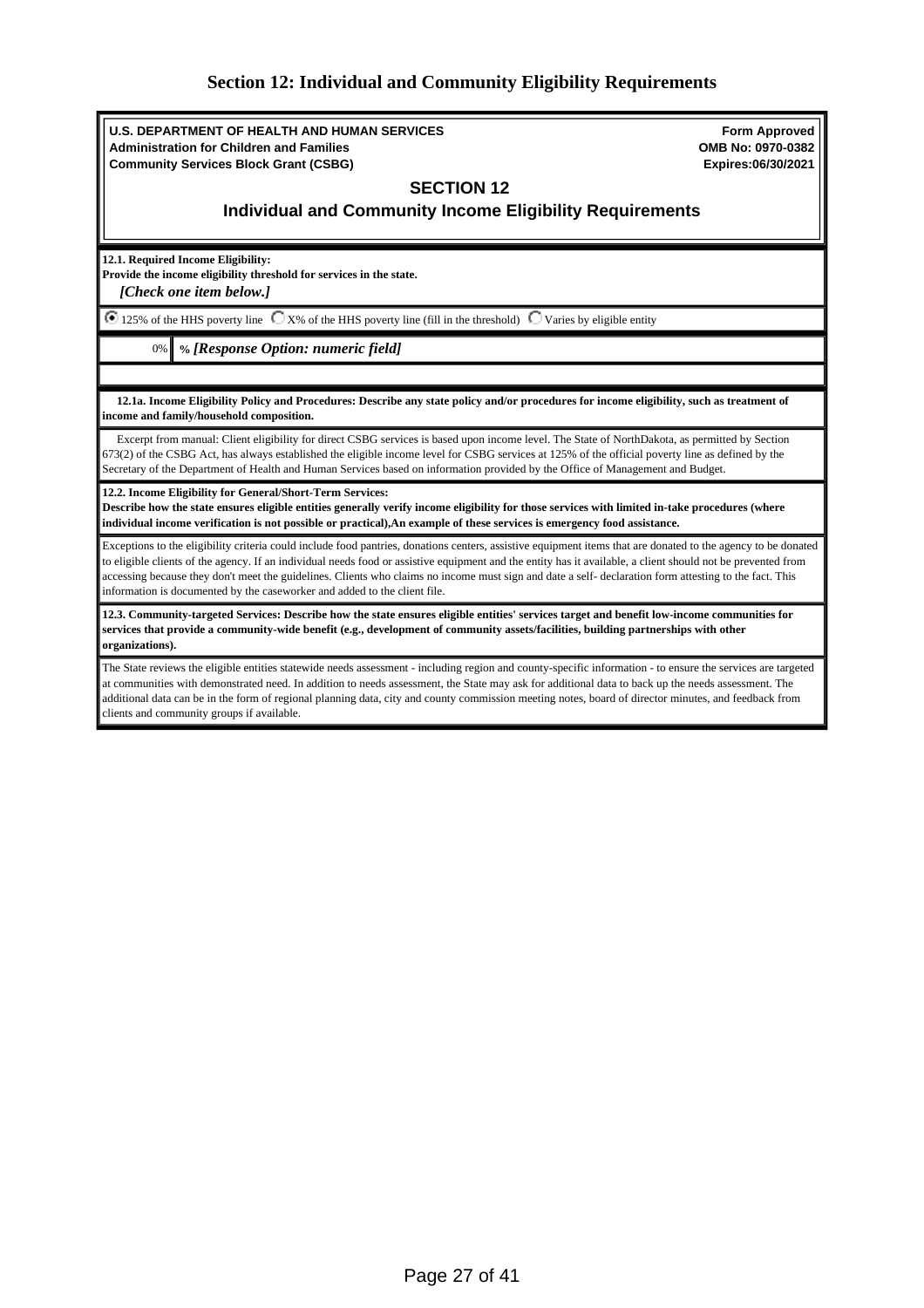# <span id="page-27-0"></span>**Section 13: Results Oriented Management and Accountability (ROMA) System**

| <b>U.S. DEPARTMENT OF HEALTH AND HUMAN SERVICES</b>                                                                                                                                                                                                                                                                                                                                                                                                                                                                                                                                                                                                                                                                                                                                                                                                                                                                               | <b>Form Approved</b>                    |  |  |
|-----------------------------------------------------------------------------------------------------------------------------------------------------------------------------------------------------------------------------------------------------------------------------------------------------------------------------------------------------------------------------------------------------------------------------------------------------------------------------------------------------------------------------------------------------------------------------------------------------------------------------------------------------------------------------------------------------------------------------------------------------------------------------------------------------------------------------------------------------------------------------------------------------------------------------------|-----------------------------------------|--|--|
| <b>Administration for Children and Families</b><br><b>Community Services Block Grant (CSBG)</b>                                                                                                                                                                                                                                                                                                                                                                                                                                                                                                                                                                                                                                                                                                                                                                                                                                   | OMB No: 0970-0382<br>Expires:06/30/2021 |  |  |
| <b>SECTION 13</b>                                                                                                                                                                                                                                                                                                                                                                                                                                                                                                                                                                                                                                                                                                                                                                                                                                                                                                                 |                                         |  |  |
| <b>Results Oriented Management and Accountability (ROMA) System</b>                                                                                                                                                                                                                                                                                                                                                                                                                                                                                                                                                                                                                                                                                                                                                                                                                                                               |                                         |  |  |
|                                                                                                                                                                                                                                                                                                                                                                                                                                                                                                                                                                                                                                                                                                                                                                                                                                                                                                                                   |                                         |  |  |
| 13.1. Performance Measurement System:<br>Identify the performance measurement system that the state and all eligible entities use, as required by Section 678E(a)of the CSBG Act and the<br>assurance under Section 676(b)(12) of the CSBG Act.                                                                                                                                                                                                                                                                                                                                                                                                                                                                                                                                                                                                                                                                                   |                                         |  |  |
| Note: This response will also link to the corresponding assurance, Item 14.12.and will pre-populate the Annual<br>Report, Module 1, Item I.1.                                                                                                                                                                                                                                                                                                                                                                                                                                                                                                                                                                                                                                                                                                                                                                                     |                                         |  |  |
| The Results Oriented Management and Accountability (ROMA) System                                                                                                                                                                                                                                                                                                                                                                                                                                                                                                                                                                                                                                                                                                                                                                                                                                                                  |                                         |  |  |
| Another performance management system that meets the requirements by<br>Section 678E(b) of the CSBG Act                                                                                                                                                                                                                                                                                                                                                                                                                                                                                                                                                                                                                                                                                                                                                                                                                           |                                         |  |  |
| An alternative system for measuring performance and results                                                                                                                                                                                                                                                                                                                                                                                                                                                                                                                                                                                                                                                                                                                                                                                                                                                                       |                                         |  |  |
| 13.1a. ROMA Description: If ROMA was chosen in Item 13.1, describe the state's written policies, procedures, or guidance documents on<br>ROMA.                                                                                                                                                                                                                                                                                                                                                                                                                                                                                                                                                                                                                                                                                                                                                                                    |                                         |  |  |
| Excerpt from attached application/program guide: In meeting the required Assurance contained in Section 676(b) (12) of the CSBG reauthorization, the<br>law states that State and community action compliance is required with the Results Oriented Management and Accountability (ROMA) System, or<br>another performance system approved by the Secretary of Health and Human Services. The State has required CAA participation in ROMA since 1997<br>when the Office of Community Services (OCS) initially began requiring State and CAA participation in ROMA. Beginning in 2005, OCS has required<br>reporting on the National Indicators which document CAA efforts in the areas of self-sufficiency, family stability, and community revitalization. The<br>State Plan and Annual CSBG Report are required to report on the outcome/National Indicator information that will be collected and the results of the<br>data. |                                         |  |  |
| 13.1b. Alternative System Description: If an alternative system was chosen in Item 13.1, describe the system the state will use for performance<br>measurement.                                                                                                                                                                                                                                                                                                                                                                                                                                                                                                                                                                                                                                                                                                                                                                   |                                         |  |  |
|                                                                                                                                                                                                                                                                                                                                                                                                                                                                                                                                                                                                                                                                                                                                                                                                                                                                                                                                   |                                         |  |  |
| 13.2. Outcome Measures: Indicate and describe the outcome measures the state will use to measure eligible entity performance in promoting<br>self-sufficiency, family stability, and community revitalization, as required under Section 676(b)(12) of the CSBG Act.                                                                                                                                                                                                                                                                                                                                                                                                                                                                                                                                                                                                                                                              |                                         |  |  |
| Note: This response will also link to the corresponding assurance, Item 14.12.                                                                                                                                                                                                                                                                                                                                                                                                                                                                                                                                                                                                                                                                                                                                                                                                                                                    |                                         |  |  |
| ⊽<br><b>CSBG National Performance Indicators (NPIs)</b>                                                                                                                                                                                                                                                                                                                                                                                                                                                                                                                                                                                                                                                                                                                                                                                                                                                                           |                                         |  |  |
| <b>NPIs and others</b>                                                                                                                                                                                                                                                                                                                                                                                                                                                                                                                                                                                                                                                                                                                                                                                                                                                                                                            |                                         |  |  |
| <b>Others</b>                                                                                                                                                                                                                                                                                                                                                                                                                                                                                                                                                                                                                                                                                                                                                                                                                                                                                                                     |                                         |  |  |
| Excerpt from attached application/program guide: Each agency is required to review the enclosed 2021 National Indicators that they are currently<br>tracking, and revise the document, if necessary, to reflect what will be tracked for the 2022 and 2023 grant years. The updated document is to be<br>submitted as part of the community action plan for the FY2022 and FY2023 grant years. If any changes are made in the National Indicators at the Federal<br>level, DCS will provide that information to you as soon as it is received. Agencies are also encouraged to develop additional appropriate outcomes which<br>would provide a better picture of their service area and what is being accomplished through the efforts of and partnerships with the CAA. Those<br>additional outcomes should also be submitted to DCS with the workplan.                                                                         |                                         |  |  |
| 13.3. Eligible Entity Support: Describe how the state supports the eligible entities in using the ROMA or alternative performance measurement<br>system.                                                                                                                                                                                                                                                                                                                                                                                                                                                                                                                                                                                                                                                                                                                                                                          |                                         |  |  |
| Note: The activities described under Item 13.3 may include activities listed in "Section 8: State Training and<br>Technical Assistance." If so, mention briefly, and/or cross-reference as needed. This response will also link to the<br>corresponding assurance, item 14.12.                                                                                                                                                                                                                                                                                                                                                                                                                                                                                                                                                                                                                                                    |                                         |  |  |
| The state office is working with the state association to develop more comprehensive ROMA T/TA material. Feedback on ROMA reporting compliance<br>is provided to the eligible entities during the annual Organizational Standards review. To respond to a deficiency of ROMA-certified individuals in our<br>state, the state CSBG program manager is in the process of pursuing ROMA certification to increase the capacity to deliver ROMA training in our state.                                                                                                                                                                                                                                                                                                                                                                                                                                                               |                                         |  |  |
| 13.4. Eligible Entity Use of Data:<br>Describe how is the state plan to validate the eligible entities that are using data to improve service delivery?                                                                                                                                                                                                                                                                                                                                                                                                                                                                                                                                                                                                                                                                                                                                                                           |                                         |  |  |
| Note: This response will also link to the corresponding assurance, Item 14.12.                                                                                                                                                                                                                                                                                                                                                                                                                                                                                                                                                                                                                                                                                                                                                                                                                                                    |                                         |  |  |
| The State reviews quarterly data submitted by eligible entities to look at/compare progress of activities submitted in their work plans. This data is pulled<br>directly from the CAP60 state kiosk. When applications and workplans are submitted, the State reviews data such as local planning documents, needs<br>assessments, board minutes, census data, past outcome data, and client satisfaction surveys (if conducted) to ensure service delivery is efficient and<br>effective.                                                                                                                                                                                                                                                                                                                                                                                                                                        |                                         |  |  |
| <b>Community Action Plans and Needs Assessments</b>                                                                                                                                                                                                                                                                                                                                                                                                                                                                                                                                                                                                                                                                                                                                                                                                                                                                               |                                         |  |  |
| 13.5. Community Action Plan: Describe how the state will secure a Community Action Plan from each eligible entity, as a condition of receipt of                                                                                                                                                                                                                                                                                                                                                                                                                                                                                                                                                                                                                                                                                                                                                                                   |                                         |  |  |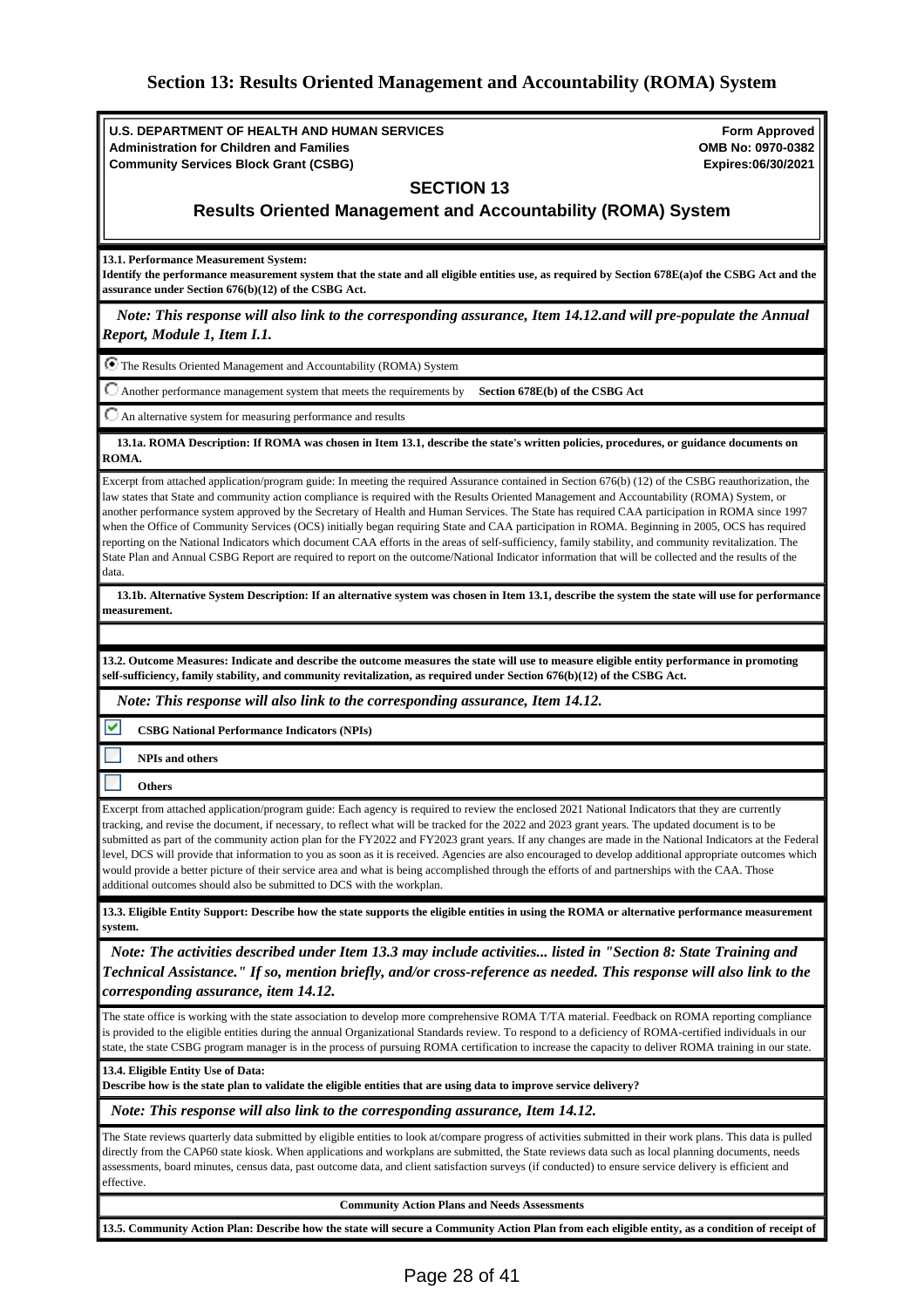**CSBG funding by each entity, as required by Section 676(b)(11) of the CSBG Act.**

### *Note: this response will link to the corresponding assurance, Item 14.11.*

The State requires eligible entities to submit an application packet prior to awarding funds to the entity. The application requires, among many other documents, the submission of a CSBG work-plan (see attached document), and a budget.

#### **13.6. Community Needs Assessment:**

**Describe how the State will assure that each eligible entity includes a community needs assessment for the community served (which may be coordinated with community needs assessments conducted by other programs) in each entity's Community Action Plan, as required by Section 676(b)(11) of the CSBG Act.**

#### *Note: this response will link to the corresponding assurance, Item 14.11.*

The State and the State Community Action Association (CAPND), the state office, and North Dakota State University assisted each eligible entity in conducting a Needs Assessment to meet the requirements of the CSBG Act. The State and the State's seven Community Actions are have completed a 2020 Needs Assessment Survey for 2022-2023 CSBG application. This survey covered all 53 counties served by the North Dakota Community Services Block Grants program, but also broke down data and responses by county and by service region. The eligible entities were provided an opportunity to add information to their regions if they had supplemental information or data relevant to the Needs Assessment. The State and the association are soliciting feedback from the eligible entities about this process to determine how to proceed with the next statewide needs assessment, which will be conducted in early 2023.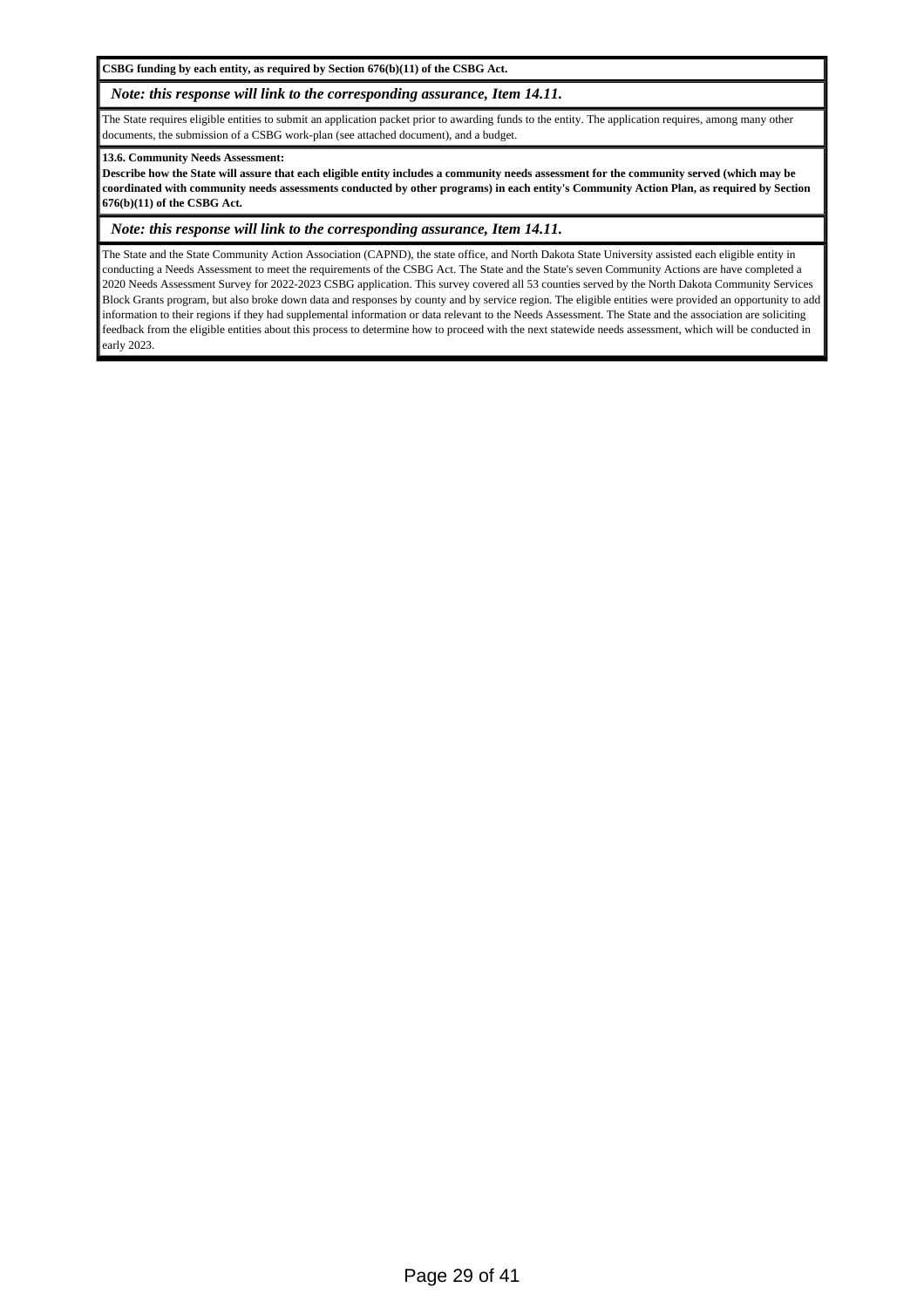<span id="page-29-0"></span>

| <b>U.S. DEPARTMENT OF HEALTH AND HUMAN SERVICES</b>                                                                                                                                                                                                                                                                                                                                                                                                                                       |                                           |  |
|-------------------------------------------------------------------------------------------------------------------------------------------------------------------------------------------------------------------------------------------------------------------------------------------------------------------------------------------------------------------------------------------------------------------------------------------------------------------------------------------|-------------------------------------------|--|
| <b>Administration for Children and Families</b>                                                                                                                                                                                                                                                                                                                                                                                                                                           | <b>Form Approved</b><br>OMB No: 0970-0382 |  |
| <b>Community Services Block Grant (CSBG)</b>                                                                                                                                                                                                                                                                                                                                                                                                                                              | Expires:06/30/2021                        |  |
| <b>SECTION 14</b>                                                                                                                                                                                                                                                                                                                                                                                                                                                                         |                                           |  |
| <b>State Use of Funds</b>                                                                                                                                                                                                                                                                                                                                                                                                                                                                 |                                           |  |
|                                                                                                                                                                                                                                                                                                                                                                                                                                                                                           |                                           |  |
| <b>14.1 Use of Funds Supporting Local Activities</b>                                                                                                                                                                                                                                                                                                                                                                                                                                      |                                           |  |
| <b>CSBG Services</b>                                                                                                                                                                                                                                                                                                                                                                                                                                                                      |                                           |  |
|                                                                                                                                                                                                                                                                                                                                                                                                                                                                                           |                                           |  |
| 14.1a. $676(b)(1)(A)$ : Describe how the state will assure "that funds made available through grant or allotment will be used -                                                                                                                                                                                                                                                                                                                                                           |                                           |  |
| (A) to support activities that are designed to assist low-income families and individuals, including families and individuals<br>receiving assistance under title IV of the Social Security Act, homeless families and individuals, migrant or seasonal farm<br>workers, and elderly low-income individuals and families, and a description of how such activities will enable the families and<br>individuals--                                                                          |                                           |  |
| (i) to remove obstacles and solve problems that block the achievement of self sufficiency (particularly for families and<br>individuals who are attempting to transition off a State program carried out under part A of title IV of the Social Security<br>Act);                                                                                                                                                                                                                         |                                           |  |
| (ii) to secure and retain meaningful employment;<br>(iii) to attain an adequate education with particular attention toward improving literacy skills of the low-income families in<br>the community, which may include family literacy initiatives;<br>(iv) to make better use of available income;<br>(v) to obtain and maintain adequate housing and a suitable living environment;                                                                                                     |                                           |  |
| (vi) to obtain emergency assistance through loans, grants, or other means to meet immediate and urgent individual and<br>family needs;<br>(vii) to achieve greater participation in the affairs of the communities involved, including the development of public and                                                                                                                                                                                                                      |                                           |  |
| private grassroots partnerships with local law enforcement agencies, local housing authorities, private foundations, and other<br>public and private partners to -<br>(I) document best practices based on successful grassroots intervention in urban areas, to develop methodologies for                                                                                                                                                                                                |                                           |  |
| widespread replication; and<br>(II) strengthen and improve relationships with local law enforcement agencies, which may include participation in<br>activities such as neighborhood or community policing efforts;                                                                                                                                                                                                                                                                        |                                           |  |
| Each agency determines the supportive activities based upon the most recent Community Needs Assessment. This information is used to develop a<br>Community Action Plan that discusses the proposed activities. The plan is reviewed before funding is allocated. The state ensures these activities are<br>supported during on-site monitoring (see attached monitoring document).                                                                                                        |                                           |  |
| <b>Needs of Youth</b>                                                                                                                                                                                                                                                                                                                                                                                                                                                                     |                                           |  |
| 14.1b. $676(b)(1)(B)$ Describe how the state will assure "that funds made available through grant or allotment will be used -                                                                                                                                                                                                                                                                                                                                                             |                                           |  |
|                                                                                                                                                                                                                                                                                                                                                                                                                                                                                           |                                           |  |
| (B) to address the needs of youth in low-income communities through youth development programs that support the primary<br>role of the family, give priority to the prevention of youth problems and crime, and promote increased community<br>coordination and collaboration in meeting the needs of youth, and support development and expansion of innovative<br>community-based youth development programs that have demonstrated success in preventing or reducing youth crime, such |                                           |  |
| $as-$<br>(i) programs for the establishment of violence-free zones that would involve youth development and intervention models<br>(such as models involving youth mediation, youth mentoring, life skills training, job creation, and entrepreneurship                                                                                                                                                                                                                                   |                                           |  |
| programs); and<br>(ii) after-school child care programs;                                                                                                                                                                                                                                                                                                                                                                                                                                  |                                           |  |
| Agencies determine their youth supportive services based on the results of the regional needs assessment. With this information, each agency develops<br>their Community Action Plan (CAP) that discusses their proposed youth development activities. This plan is reviewed before funds are administered and<br>the State ensures these activities are supported during on-site monitoring.                                                                                             |                                           |  |
| <b>Coordination of Other Programs</b>                                                                                                                                                                                                                                                                                                                                                                                                                                                     |                                           |  |
| 14.1c. $676(b)(1)(C)$ Describe how the state will assure "that funds made available through grant or allotment will be used -                                                                                                                                                                                                                                                                                                                                                             |                                           |  |
| (C) to make more effective use of, and to coordinate with, other programs related to the purposes of this subtitle (including<br>state welfare reform efforts)                                                                                                                                                                                                                                                                                                                            |                                           |  |

Eligible entities coordinate with many other types of agencies, such as other non-profits, faith-based organizations, governmental agencies, service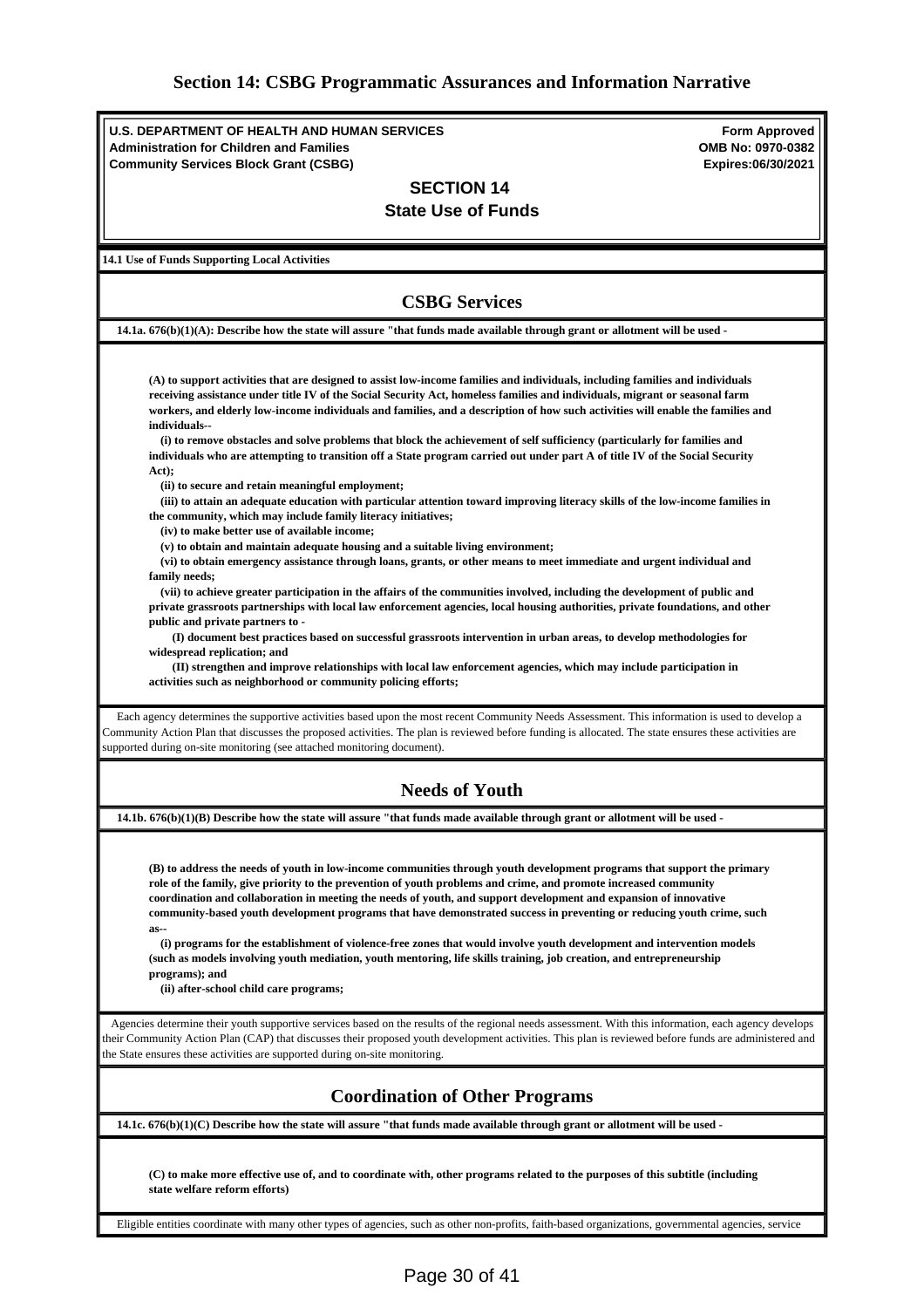providers and volunteers. Linkages and other coordination efforts are addressed in the Community Action Plan (CAP), which outlines the partnerships that the agency has engaged in. The CAP plan is reviewed by the State and linkages are updated during the on-site monitoring visit. Linkages and partnerships are also documented during the Organizational Standards review process.

## **State Use of Discretionary Funds**

**14.2 676(b)(2) Describe "how the state intends to use discretionary funds made available from the remainder of the grant or allotment described in section 675C(b) in accordance with this subtitle, including a description of how the state will support innovative community and neighborhood-based initiatives related to the purposes of this subtitle."**

 *Note: The State describes this assurance under "State Use of Funds: Remainder/Discretionary," items 7.9 and 7. 10*

## **Eligible Entity Service Delivery, Coordination, and Innovation**

#### **14.3. 676(b)(3) "Based on information provided by eligible entities in the state, a description of..."**

 **14.3a. 676(b)(3)(A) Describe "the service delivery system, for services provided or coordinated with funds made available through grants made under 675C(a), targeted to low-income individuals and families in communities within the state;**

 Through their collaboration efforts, the CAAs and CAPND continue to strengthen their coordination with other service providers serving low income individuals and families on local, regional and state levels. As roll-up TANF funds have become available in the past, the CAAs have submitted proposals and/or been funded to provide supportive services to State Welfare Reform efforts, including GED/basic educational programs and job retention activities. The linkages and numerous coordination and collaboration activities between the CAAs and other programs are detailed in other parts of this application. Working with other programs and entities throughout the service area strengthens the collaborative efforts of meeting the unmet needs of low-income citizens, which benefits all providers and programs including State, Regional, and County Social and Human Service programs involved in Welfare Reform efforts. CAPND, CAA, and DCS staff continue to maintain open communication with staff from the ND Department of Human Services and other state entities. The goal is to increase referrals between all levels of the programs, strengthen the relationships between programs and staff, and maximize the funding available to the State. These linkages enhance the activities of the state and the CAAs in helping low-income people in becoming more self-sufficient and enhance their efforts to become employed or maintain their employment, better educated, financially solvent, and more involved in their communities. For FY2022-2023, the State and eligible entities will continue to coordinate programs with and form partnerships with other organizations serving low-income residents of the communities and members of the groups served by the State, including religious organizations, charitable groups, and community organizations. CAAs continue to refer clients to other related programs as appropriate, and have continued their efforts to have other organizations, including religious organizations, charitable groups and community organizations, become more familiar with the CAA mission and how they can all work together to more effectively address low income issues and needs. CAAs work with local, public, private, religious, charitable and community groups to develop more efficient and effective services for low income persons.

# **Eligible Entity Linkages - Approach to Filling Service Gaps**

 **14.3b. 676(b)(3)(B) Describe "how linkages will be developed to fill identified gaps in the services, through the provision of information, referrals, case management, and followup consultations."**

*Note: The state describes this assurance in the state linkages and communication section, item 9.3b.*

 Each CAA and the State coordinates and establishes linkages between governmental and other social services programs to ensure the effective delivery of such services to low income individuals and to avoid duplication of such services. Each agency has developed a current list of linkages. The CSBG Certification, which is attached to the grant agreement between the DCS and each CSBG subgrantee, will also reference this Assurance which is required of each subgrantee. The Certification form is signed by the Board Chair of each CAA board.

# **Coordination of Eligible Entity Allocation 90 Percent Funds with Public/Private Resources**

 **14.3c. 676(b)(3)(C) Describe how funds made available through grants made under 675C(a)will be coordinated with other public and private resources."**

### *Note: The state describes this assurance in the state linkages and communication section, item 9.7.*

 Through their collaboration efforts, the CAAs and CAPND continue to strengthen their coordination with other service providers serving low-income individuals and families on local, regional and state levels. As roll-up TANF funds have become available in the past, the CAAs have submitted proposals and/or been funded to provide supportive services to State Welfare Reform efforts, including GED/basic educational programs and job retention activities. The linkages and numerous coordination and collaboration activities between the CAAs and other programs are detailed in other parts of this application. Working with other programs and entities throughout the service area strengthens the collaborative efforts of meeting the unmet needs of low-income citizens, which benefits all providers and programs including State, Regional, and County Social and Human Service programs involved in Welfare Reform efforts. CAPND, CAA, and DCS staff continue to maintain open communication with staff from the ND Department of Human Services and other state entities. The goal is to increase referrals between all levels of the programs, strengthen the relationships between programs and staff, and maximize the funding available to the State. These linkages enhance the activities of the state and the CAAs in helping low-income people in becoming more self-sufficient and enhance their efforts to become employed or maintain their employment, better educated, financially solvent, and more involved in their communities. For FY2022-2023, the State and eligible entities will continue to coordinate programs with and form partnerships with other organizations serving low-income residents of the communities and members of the groups served by the State, including religious organizations, charitable groups, and community organizations. CAAs continue to refer clients to other related programs as appropriate, and have continued their efforts to have other organizations, including religious organizations, charitable groups and community organizations, become more familiar with the CAA mission and how they can all work together to more effectively address low-income issues and needs. CAAs work with local, public, private, religious, charitable and community groups to develop more efficient and effective services for low-income persons.

# **Eligible Entity Innovative Community and Neighborhood Initiatives, Including**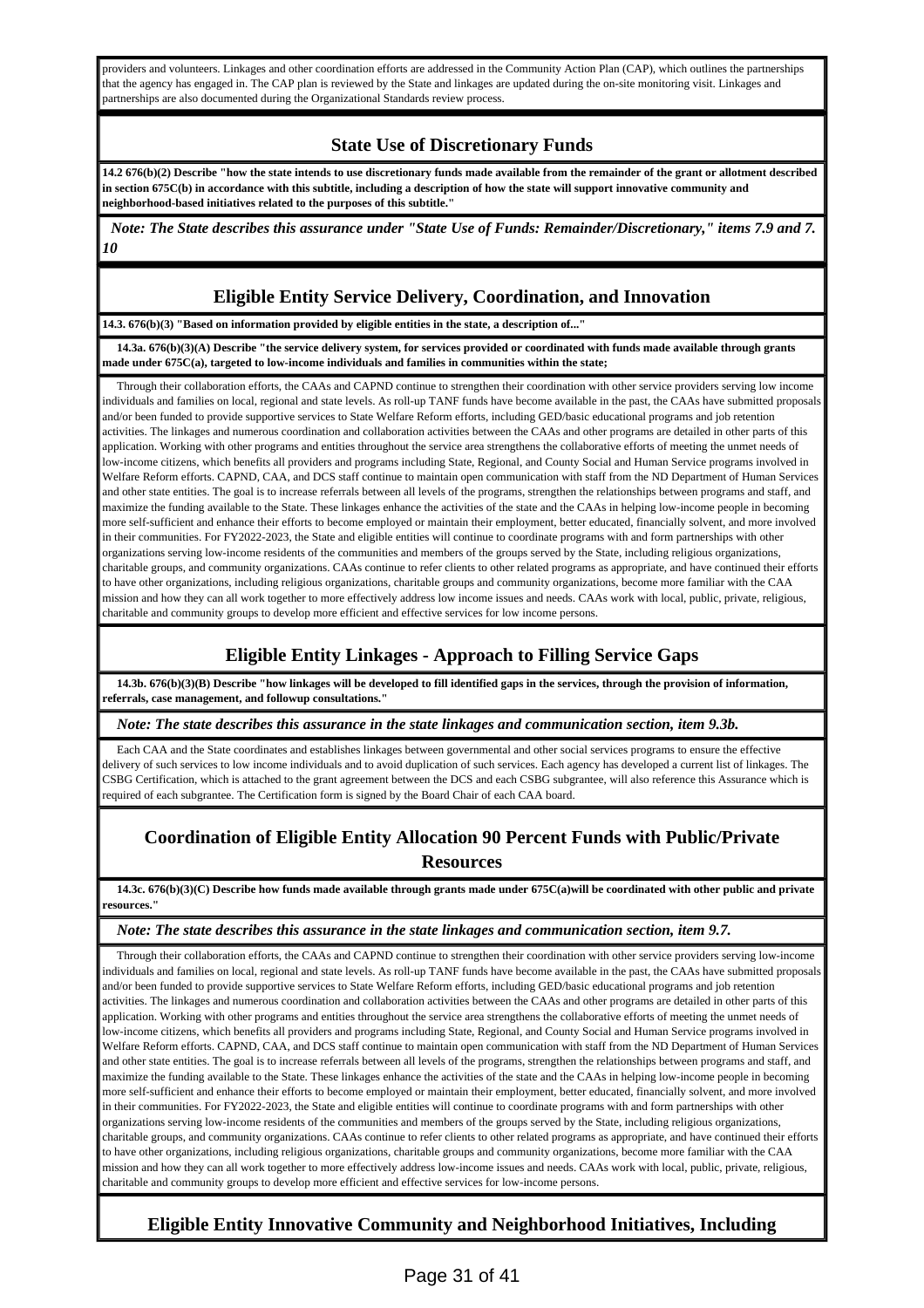### **Fatherhood/Parental Responsibility**

 **14.3d. 676(b)(3)(D) Describe "how the local entity will use the funds [made available under Section 675C(a)] to support innovative community and neighborhood-based initiatives related to the purposes of this subtitle, which may include fatherhood initiatives and other initiatives with the goal of strengthening families and encouraging parenting."**

 *Note: The description above is about eligible entity use of 90 percent funds to support these initiatives. States may also support these types of activities at the local level using State remainder/discretionary funds, allowable unde rSection 675C(b)(1)(F). In this State Plan, the State indicates funds allocated for these activities under item 7. 9(f).*

 Service Delivery System: The State has limited eligibility for CSBG funding to the seven (7) existing Community Action Agencies receiving federal anti-poverty funding in 1981: Region II Community Action Partnership Region III Dakota Prairie Community Action Agency Region IV Red River Valley Community Action Region V Southeastern North Dakota Community Action Agency Region VI Community Action Region VI Region VII Community Action Program Region VII Regions VIII & I Community Action Partnership CSBG funded CAAs serve the entire State. Each CAA develops a community action plan that they submit to the State for their request for CSBG funding. That plan addresses the determined needs of the service area, the services they will provide and coordinate through their CSBG award, a description of how services will be delivered, and how the agency will coordinate services with other service providers in their service areas. The plans also address how the programs will be targeted to lowincome individuals and families. Since North Dakota has the statewide provision of community action services, the services delivered and coordinated in each region will be addressed through the CAA community action plans. If any geographic area of the State would cease to be served by an existing eligible entity, and the Governor of North Dakota, as the Chief Executive Officer, decides to serve the unserved area, he may solicit applications from and designate as an eligible entity (1) A private nonprofit organization, which may include an eligible entity, that is located in the unserved area, that is capable of providing a broad range of services designed to eliminate poverty and foster self-sufficiency, and that meets the requirements of the CSBG Act; and (2) A private nonprofit eligible entity that is geographically located in an area contigu-ous to or within reasonable proximity of the unserved area and that is already providing related services in the unserved area. The entity would need, prior to being designated as an eligible entity, to add additional members to the board to ensure that they meet the tripartite board requirements outlined in Section 676B(a) of the CSBG Act. (3) If there is no private nonprofit organization identified or determined to be qualified to serve the unserved area as an eligible entity, the Governor may designate a political subdivision of the State to serve as an eligible entity for the unserved area.

# **Eligible Entity Emergency Food and Nutrition Services**

**14.4. 676(b)(4) Describe how the state will assure "that eligible entities in the state will provide, on an emergency basis, for the provision of such supplies and services, nutritious foods, and related services, as may be necessary to counteract conditions of starvation and malnutrition among low-income individuals."**

 Service Delivery System: The State has limited eligibility for CSBG funding to the seven (7) existing Community Action Agencies receiving federal anti-poverty funding in 1981: Region II Community Action Partnership Region III Dakota Prairie Community Action Agency Region IV Red River Valley Community Action Region V Southeastern North Dakota Community Action Agency Region VI Community Action Region VI Region VII Community Action Program Region VII Regions VIII & I Community Action Partnership CSBG funded CAAs serve the entire State. Each CAA develops a community action plan that they submit to the State for their request for CSBG funding. That plan addresses the determined needs of the service area, the services they will provide and coordinate through their CSBG award, a description of how services will be delivered and how the agency will coordinate services with other service providers in their service areas. The plans also address how the programs will be targeted to low income individuals and families. Since North Dakota has the statewide provision of community action services, the services delivered and coordinated in each region will be addressed through the CAA community action plans. If any geographic area of the State would cease to be served by an existing eligible entity, and the Governor of North Dakota, as the Chief Executive Officer, decides to serve the unserved area, he may solicit applications from and designate as an eligible entity (1) A private nonprofit organization, which may include an eligible entity, that is located in the unserved area, that is capable of providing a broad range of services designed to eliminate poverty and foster self-sufficiency, and that meets the requirements of the CSBG Act; and (2) A private nonprofit eligible entity that is geographically located in an area contiguous to or within reasonable proximity of the unserved area and that is already providing related services in the unserved area. The entity would need, prior to being designated as an eligible entity, to add additional members to the board to ensure that they meet the tripartite board requirements outlined in Section 676B(a) of the CSBG Act. (3) If there is no private nonprofit organization identified or determined to be qualified to serve the unserved area as an eligible entity, the Governor may designate a political subdivision of the State to serve as an eligible entity for the unserved area.

# **State and Eligible Entity Coordination/linkages and Workforce Innovation and Opportunity Act Employment and Training Activities**

**14.5. 676(b)(5) Describe how the state will assure "that the state and eligible entities in the state will coordinate, and establish linkages between, governmental and other social services programs to assure the effective delivery of such services, and [describe] how the State and the eligible entities will coordinate the provision of employment and training activities, as defined in section 3 of the Workforce Innovation and Opportunity Act, in the state and in communities with entities providing activities through statewide and local workforce development systems under such Act."**

 *Note: The state describes this assurance in the state linkages and communication section, items 9.1, 9.2, 9.3a, 9. 4, 9.4a, and 9.4b.*

## **State Coordination/Linkages and Low-income Home Energy Assistance**

**14.6. 676(b)(6) Provide "an assurance that the state will ensure coordination between antipoverty programs in each community in the state, and ensure, where appropriate, that emergency energy crisis intervention programs under title XXVI (relating to low income home energy assistance) are conducted in such community."**

*Note: The state describes this assurance in the state linkages and communication section, items 9.2 and 9.5.*

### **Federal Investigations**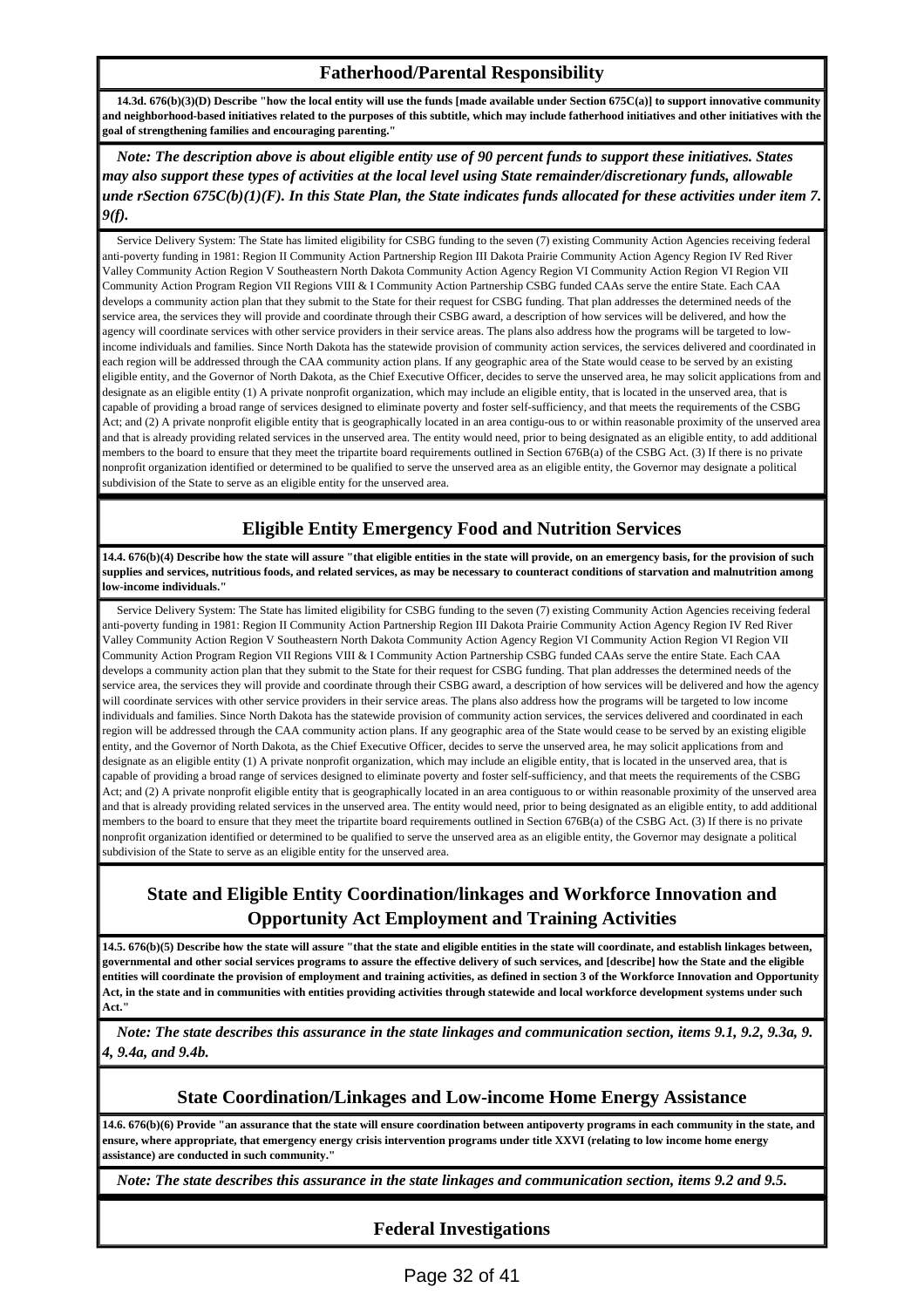**14.7. 676(b)(7) Provide "an assurance that the state will permit and cooperate with Federal investigations undertaken in accordance with section 678D." Yes**

*Note: The state addresses this assurance in the Fiscal Controls and Monitoring section, item 10.13.*

### **Funding Reduction or Termination**

**14.8. 676(b)(8) Provide "an assurance that any eligible entity in the state that received funding in the previous fiscal year through a community services block grant made under this subtitle will not have its funding terminated under this subtitle, or reduced below the proportional share of funding the entity received in the previous fiscal year unless, after providing notice and an opportunity for a hearing on the record, the state determines that cause exists for such termination or such reduction, subject to review by the Secretary as provided in section 678C(b)." Yes**

*Note: The state addresses this assurance in the Fiscal Controls and Monitoring section, item 10.7.*

## **Coordination with Faith-based Organizations, Charitable Groups, Community Organizations**

**14.9. 676(b)(9) Describe how the state will assure "that the state and eligible entities in the state will, to the maximum extent possible, coordinate programs with and form partnerships with other organizations serving low-income residents of the communities and members of the groups served by the state, including religious organizations, charitable groups, and community organizations."**

*Note: The state describes this assurance in the state Linkages and Communication section, item 9.6.*

### **Eligible Entity Tripartite Board Representation**

**14.10. 676(b)(10) Describe how "the state will require each eligible entity in the state to establish procedures under which a low-income individual, community organization, or religious organization, or representative of low-income individuals that considers its organization, or low-income individuals, to be inadequately represented on the board (or other mechanism) of the eligible entity to petition for adequate representation."**

*Note: The state describes this assurance in the Eligible Entity Tripartite Board section, 11.3.*

 To ensure compliance with the CSBG Act, the State requires that each CAA, as part of the CSBG application process, provide a description of the procedures the agency has in place to ensure that a low income individual, community organization, or religious organization, or representative of low income individuals that considers its organization, or low income individuals, to be inadequately represented on the agency board, can petition for adequate representation on the Board. Each CAA has reviewed agency bylaws, revising them as necessary, to ensure compliance with this provision. A copy of the bylaws section addressing this requirement is provided to DCS with the the organizational standard submissions and during on-site monitoring. The CSBG Certification attached to the grant agreement between the DCS and CSBG subgrantees similarly addresses this compliance issue in that document. The Certification form is signed by the Board Chair of each CAA board. Additionally, agencies will submit quarterly reports indicating any board vacancies. Those that are not filled within 90 days require an action plan and steps for filling the vacancy to be submitted to DCS.

### **Eligible Entity Community Action Plans and Community Needs Assessments**

**14.11. 676(b)(11) Provide "an assurance that the state will secure from each eligible entity in the services block grant made under this subtitle for a program, a community action plan (which shall be submitted to the Secretary, at the request of the Secretary, with the State plan) that includes a community-needs assessment for the community served, which may be coordinated with community-needs assessments conducted for other programs."**

*Note: The state describes this assurance in the ROMA section, items 13.5 and 13.6.*

### **State and Eligible Entity Performance Measurement: ROMA or Alternate system**

**14.12. 676(b)(12) Provide "an assurance that the state and all eligible entities in the State will, not later than fiscal year 2001, participate in the Results Oriented Management and Accountability System, another performance measure system for which the Secretary facilitated development pursuant to 678E(b), or an alternative system for measuring performance and results that meets the requirements of that section, and [describe] outcome measures to be used to measure eligible entity performance in promoting self-sufficiency, family stability, and community revitalization."**

 *Note: The state describes this assurance in the ROMA section, items 13.1, 13.2, 13.3, and 13.4.* **Validation for CSBG Eligible Entity Programmatic Narrative Sections**

**14.13. 676(b)(13) Provide "information describing how the state will carry out the assurances described in this section."**

 *Note: The state provides information for each of the assurances directly in section 14 or in corresponding items throughout the State Plan, which are included as hyperlinks in section 14.*

**By checking this box, the state CSBG authorized official is certifying the assurances set out above.**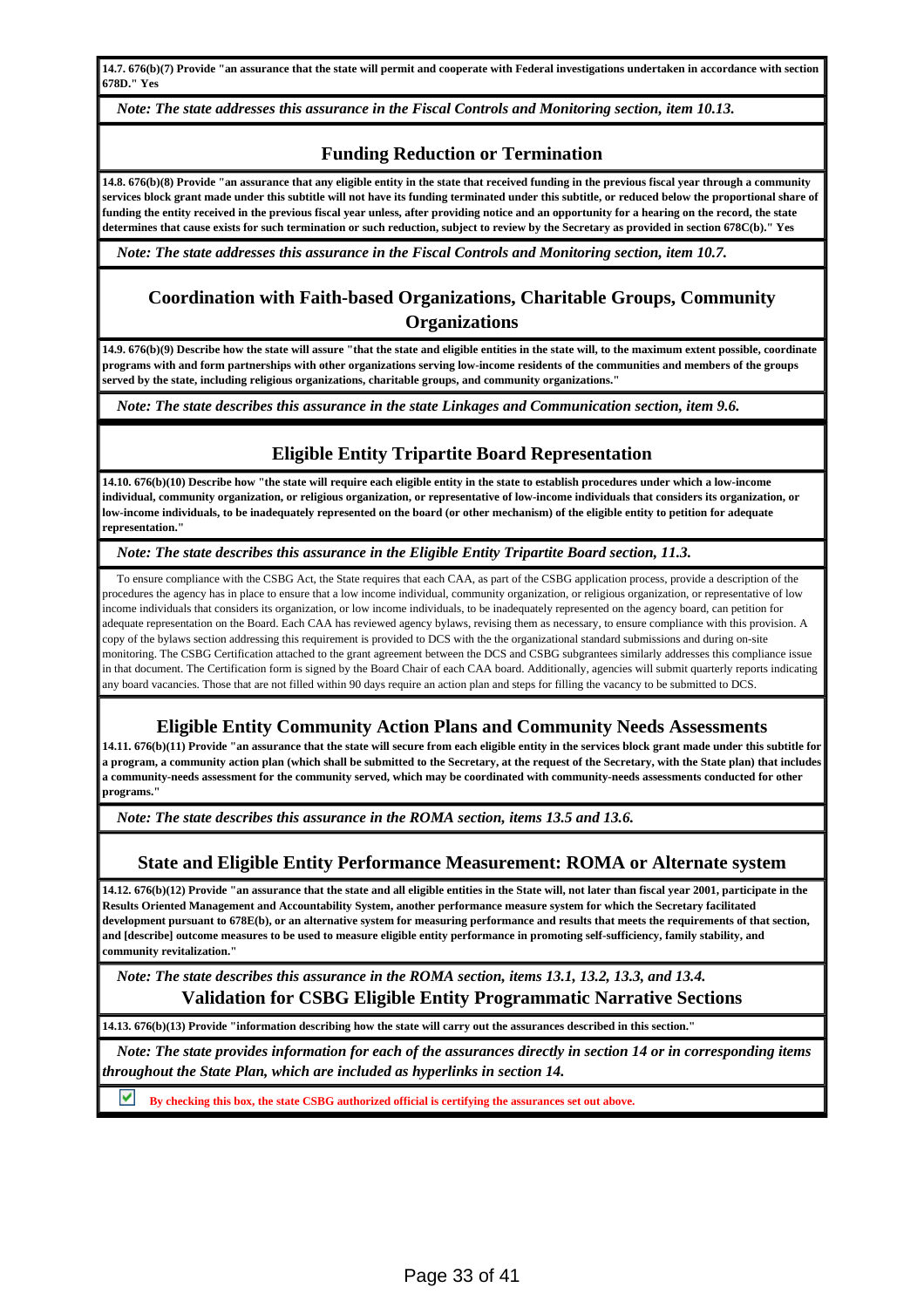**U.S. DEPARTMENT OF HEALTH AND HUMAN SERVICES Administration for Children and Families Community Services Block Grant (CSBG)**

**Form Approved OMB No:0970-0382 Expires:06/30/2021**

### <span id="page-33-0"></span>**SECTION 15 Federal Certifications**

## **15.1. CERTIFICATION REGARDING LOBBYING**

**Certification for Contracts, Grants, Loans, and Cooperative Agreements**

**The undersigned certifies, to the best of his or her knowledge and belief, that:**

 **(1) No Federal appropriated funds have been paid or will be paid, by or on behalf of the undersigned, to any person for influencing or attempting to influence an officer or employee of an agency, a Member of Congress, an officer or employee of Congress, or an employee of a Member of Congress in connection with the awarding of any Federal contract, the making of any Federal grant, the making of any Federal loan, the entering into of any cooperative agreement, and the extension, continuation, renewal, amendment, or modification of any Federal contract, grant, loan, or cooperative agreement.** 

 **(2) If any funds other than Federal appropriated funds have been paid or will be paid to any person for influencing or attempting to influence an officer or employee of any agency, a Member of Congress, an officer or employee of Congress or an employee of a Member of Congress in connection with this Federal contract, grant, loan, or cooperative agreement, the undersigned shall complete and submit Standard Form-LLL, "Disclosure Form to Report Lobbying," in accordance with its instructions.** 

 **(3) The undersigned shall require that the language of this certification be included in the award documents for all subawards at all tiers (including subcontracts, subgrants, and contracts under grants, loans, and cooperative agreements) and that all subrecipients shall certify and disclose accordingly. This certification is a material representation of fact upon which reliance was placed when this transaction was made or entered into. Submission of this certification is a prerequisite for making or entering into this transaction imposed by section 1352, title 31, U.S. Code. Any person who fails to file the required certification shall be subject to a civil penalty of not less than \$10,000 and not more than \$100,000 for each such failure.**

**Statement for Loan Guarantees and Loan Insurance**

**The undersigned states, to the best of his or her knowledge and belief, that:**

**If any funds have been paid or will be paid to any person for influencing or attempting to influence an officer or employee of any agency, a Member of Congress, an officer or employee of Congress, or an employee of a Member of Congress in connection with this commitment providing for the United States to insure or guarantee a loan, the undersigned shall complete and submit Standard Form-LLL, "Disclosure Form to Report Lobbying," in accordance with its instructions. Submission of this statement is a prerequisite for making or entering into this transaction imposed by section 1352, title 31, U.S. Code. Any person who**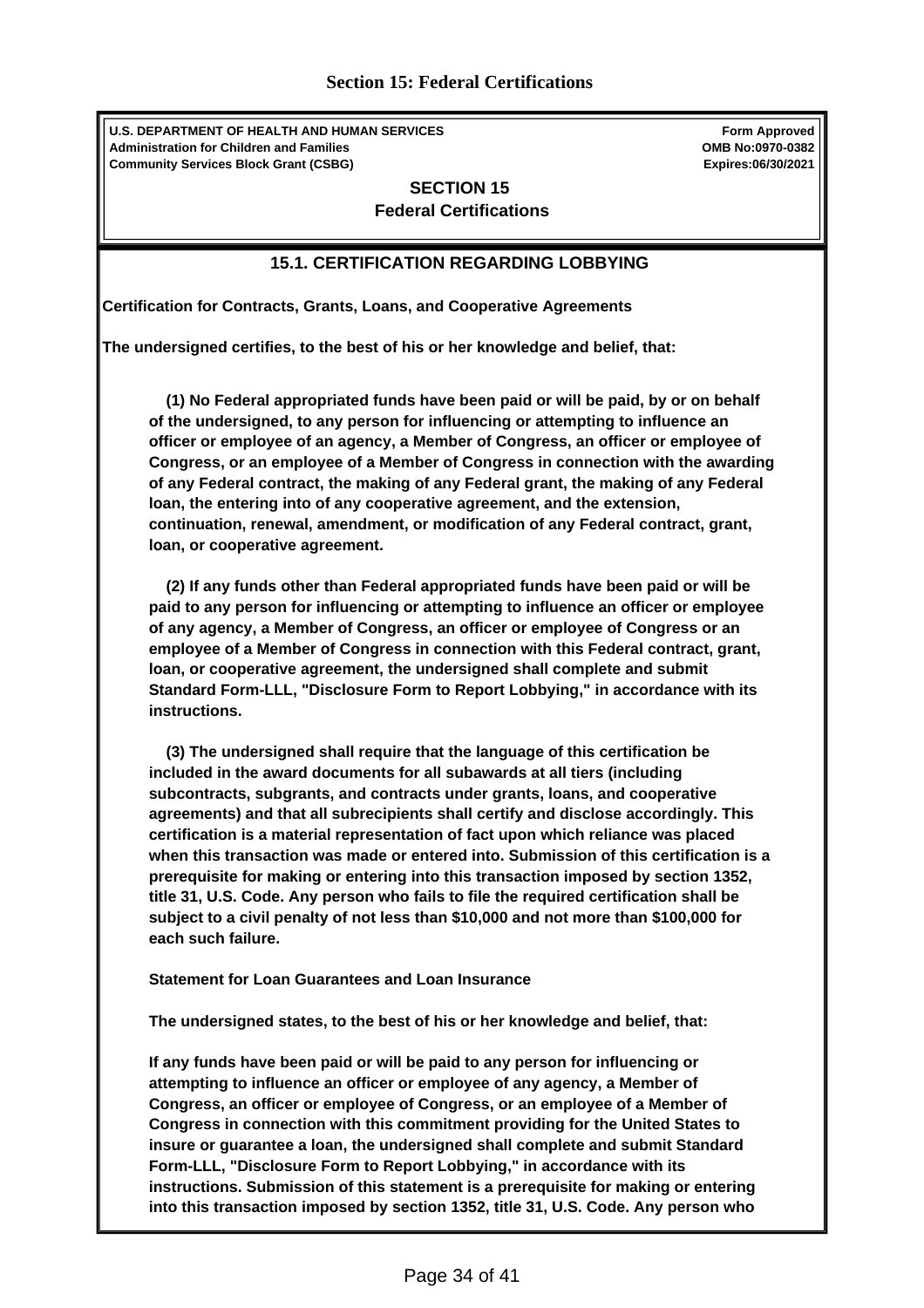**fails to file the required statement shall be subject to a civil penalty of not less than \$10,000 and not more than \$100,000 for each such failure.**

**The box after each certification must be checked by the state CSBG authorized official.**

**15.1. Lobbying** 

**After assurance select a check box:**

**By checking this box, the state CSBG authorized official is providing the certification set out above.**

### **15.2. CERTIFICATION REGARDING DRUG-FREE WORKPLACE REQUIREMENTS**

**This certification is required by the regulations implementing the Drug-Free Workplace Act of 1988: 45 CFR Part 76, Subpart, F. Sections 76.630(c) and (d)(2) and 76.645 (a)(1) and (b) provide that a Federal agency may designate a central receipt point for STATE-WIDE AND STATE AGENCY-WIDE certifications, and for notification of criminal drug convictions. For the Department of Health and Human Services, the central point is: Division of Grants Management and Oversight, Office of Management and Acquisition, Department of Health and Human Services, Room 517-D, 200 Independence Avenue, SW Washington, DC 20201.**

**Certification Regarding Drug-Free Workplace Requirements (Instructions for Certification)**

 **1. By signing and/or submitting this application or grant agreement, the grantee is providing the certification set out below.**

 **2. The certification set out below is a material representation of fact upon which reliance is placed when the agency awards the grant. If it is later determined that the grantee knowingly rendered a false certification, or otherwise violates the requirements of the Drug-Free Workplace Act, the agency, in addition to any other remedies available to the Federal Government, may take action authorized under the Drug-Free Workplace Act.**

 **3. For grantees other than individuals, Alternate I applies.**

 **4. For grantees who are individuals, Alternate II applies.**

 **5. Workplaces under grants, for grantees other than individuals, need to be identified on the certification. If known, they may be identified in the grant application. If the grantee does not identify the workplaces at the time of application, or upon award, if there is no application, the grantee must keep the identity of the workplace(s) on file in its office and make the information available for Federal inspection. Failure to identify all known workplaces constitutes a violation of the grantee's drug-free workplace requirements.**

 **6. Workplace identifications must include the actual address of buildings (or parts of buildings) or other sites where work under the grant takes place. Categorical descriptions may be used (e.g., all vehicles of a mass transit authority or state highway department while in operation, state employees in each local unemployment office, performers in concert halls or radio studios).**

 **7. If the workplace identified to the agency changes during the performance of the grant, the grantee shall inform the agency of the change(s), if it previously identified the workplaces in question (see paragraph five).**

 **8. Definitions of terms in the Nonprocurement Suspension and Debarment common rule and Drug-Free Workplace common rule apply to this certification.**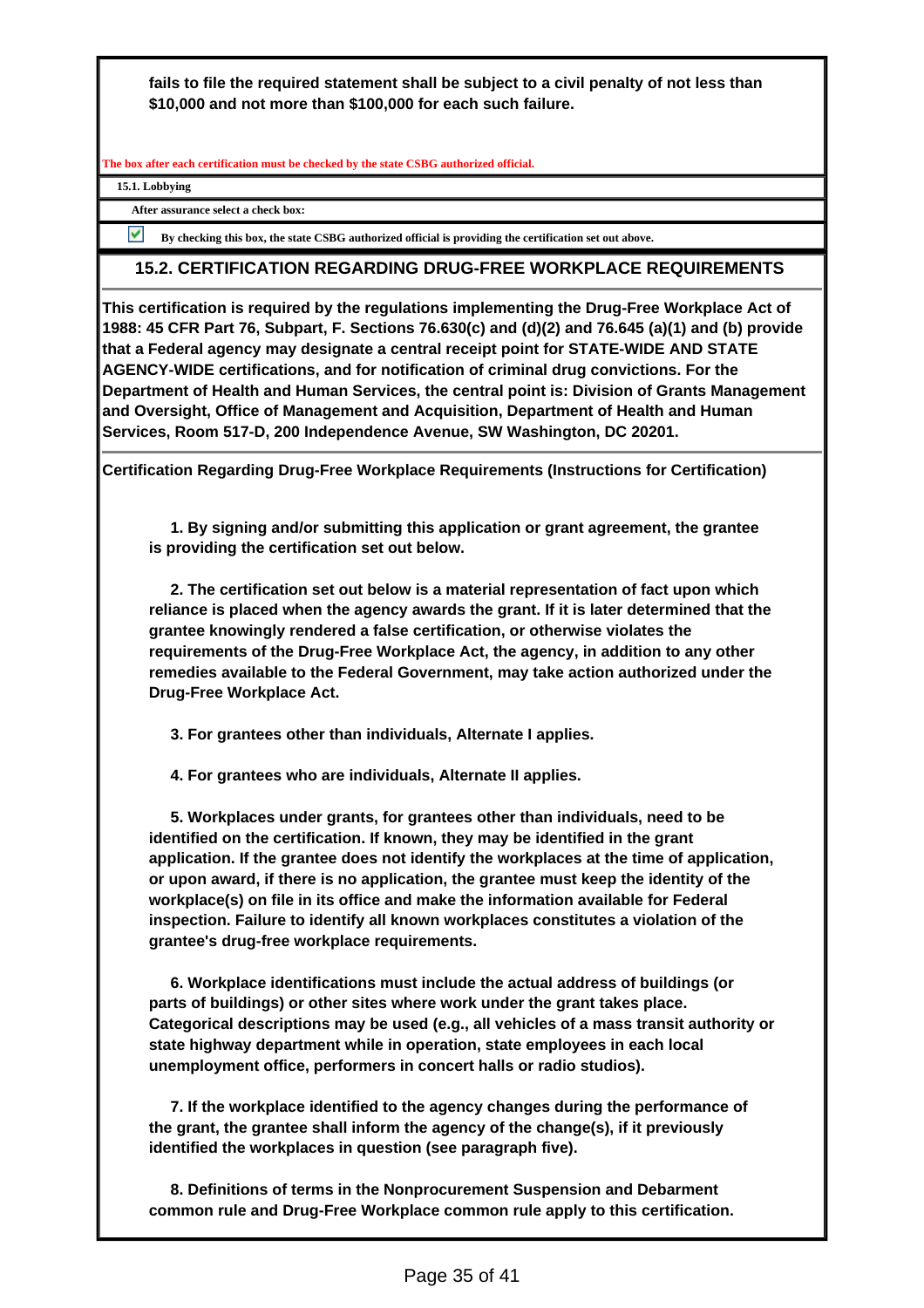**Grantees' attention is called, in particular, to the following definitions from these rules:**

**Controlled substance means a controlled substance in Schedules I through V of the Controlled Substances Act (21 U.S.C. 812) and as further defined by regulation (21 CFR 1308.11 through 1308.15);.**

**Conviction means a finding of guilt (including a plea of nolo contendere) or imposition of sentence, or both, by any judicial body charged with the responsibility to determine violations of the federal or state criminal drug statutes;**

**Criminal drug statute means a Federal or non-Federal criminal statute involving the manufacture, distribution, dispensing, use, or possession of any controlled substance;**

**Employee means the employee of a grantee directly engaged in the performance of work under a grant, including: (i) All direct charge employees; (ii) All indirect charge employees unless their impact or involvement is insignificant to the performance of the grant; and, (iii) Temporary personnel and consultants who are directly engaged in the performance of work under the grant and who are on the grantee's payroll. This definition does not include workers not on the payroll of the grantee (e.g., volunteers, even if used to meet a matching requirement; consultants or independent contractors not on the grantee's payroll; or employees of subrecipients or subcontractors in covered workplaces).**

**Certification Regarding Drug-Free Workplace Requirements**

**Alternate I. (Grantees Other Than Individuals)** 

**The grantee certifies that it will or will continue to provide a drug-free workplace by:**

**(a) Publishing a statement notifying employees that the unlawful manufacture, distribution, dispensing, possession, or use of a controlled substance is prohibited in the grantee's workplace and specifying the actions that will be taken against employees for violation of such prohibition;**

**(b) Establishing an ongoing drug-free awareness program to inform employees about--**

 **(1) The dangers of drug abuse in the workplace;**

 **(2) The grantee's policy of maintaining a drug-free workplace;**

 **(3) Any available drug counseling, rehabilitation, and employee assistance programs; and**

 **(4) The penalties that may be imposed upon employees for drug abuse violations occurring in the workplace;**

**(c) Making it a requirement that each employee to be engaged in the performance of the grant be given a copy of the statement required by paragraph (a);**

**(d) Notifying the employee in the statement required by paragraph (a) that, as a condition of employment under the grant, the employee will - -**

 **(1) Abide by the terms of the statement; and (2) Notify the employer in writing**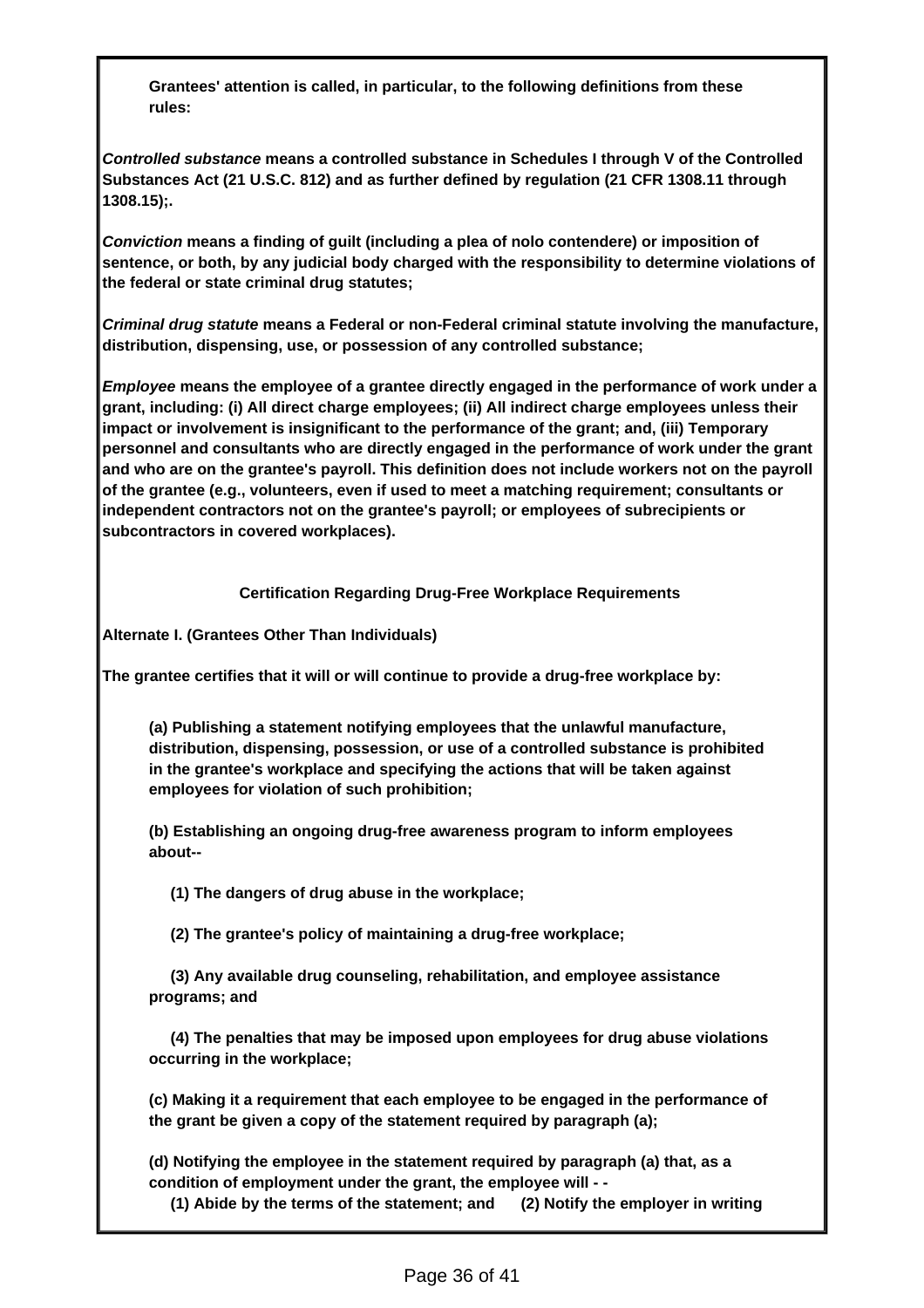**of his or her conviction for a violation of a criminal drug statute occurring in the workplace no later than five calendar days after such conviction;**

**(e) Notifying the agency in writing, within 10 calendar days after receiving notice under paragraph (d)(2) from an employee or otherwise receiving actual notice of such conviction. Employers of convicted employees must provide notice, including position title, to every grant officer or other designee on whose grant activity the convicted employee was working, unless the Federal agency has designated a central point for the receipt of such notices. Notice shall include the identification number(s) of each affected grant;**

**(f) Taking one of the following actions, within 30 calendar days of receiving notice under paragraph (d)(2), with respect to any employee who is so convicted - -**

 **(1) Taking appropriate personnel action against such an employee, up to and including termination, consistent with the requirements of the Rehabilitation Act of 1973, as amended; or**

 **(2) Requiring such employee to participate satisfactorily in a drug abuse assistance or rehabilitation program approved for such purposes by a federal, state, or local health, law enforcement, or other appropriate agency;**

**(g) Making a good faith effort to continue to maintain a drug-free workplace through implementation of paragraphs (a), (b), (c), (d), (e) and (f).**

 **The grantee may insert in the space provided below the site(s) for the performance of work done in connection with the specific grant:**

**Place of Performance (Street address, city, county, state, zip code)**

**Check if there are workplaces on file that are not identified here.**

**Alternate II. (Grantees Who Are Individuals)**

 **(a)The grantee certifies that, as a condition of the grant, he or she will not engage in the unlawful manufacture, distribution, dispensing, possession, or use of a controlled substance in conducting any activity with the grant;**

 **(b)If convicted of a criminal drug offense resulting from a violation occurring during the conduct of any grant activity, he or she will report the conviction, in writing, within 10 calendar days of the conviction, to every grant officer or other designee, unless the Federal agency designates a central point for the receipt of such notices. When notice is made to such a central point, it shall include the identification number(s) of each affected grant.**

**[55 FR 21690, 21702, May 25, 1990]**

**15.2. Drug-Free Workplace Requirements**

**After assurance select a check box:**

**By checking this box, the state CSBG authorized official is providing the certification set out above.**

## **15.3. CERTIFICATION REGARDING DEBARMENT, SUSPENSION AND OTHER RESPONSIBILITY MATTERS**

**Certification Regarding Debarment, Suspension, and Other Responsibility Matters - -**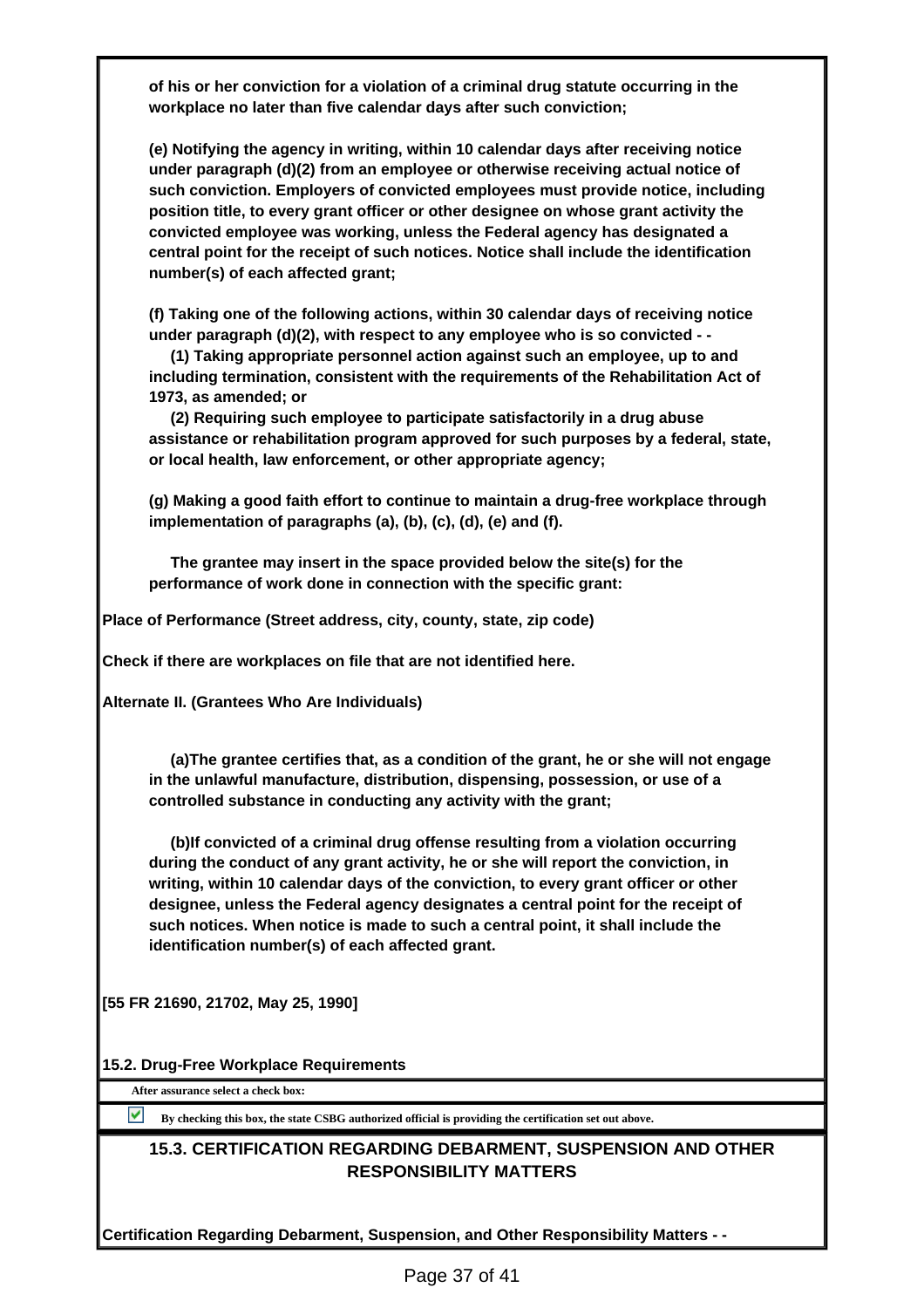**Primary Covered Transactions**

**Instructions for Certification**

 **1. By signing and submitting this proposal, the prospective primary participant is providing the certification set out below.**

 **2. The inability of a person to provide the certification required below will not necessarily result in denial of participation in this covered transaction. The prospective participant shall submit an explanation of why it cannot provide the certification set out below. The certification or explanation will be considered in connection with the department or agency's determination whether to enter into this transaction. However, failure of the prospective primary participant to furnish a certification or an explanation shall disqualify such person from participation in this transaction.**

 **3. The certification in this clause is a material representation of fact upon which reliance was placed when the department or agency determined to enter into this transaction. If it is later determined that the prospective primary participant knowingly rendered an erroneous certification, in addition to other remedies available to the Federal Government, the department or agency may terminate this transaction for cause or default.**

 **4. The prospective primary participant shall provide immediate written notice to the department or agency to which this proposal is submitted if at any time the prospective primary participant learns that its certification was erroneous when submitted or has become erroneous by reason of changed circumstances.**

 **5. The terms covered transaction, debarred, suspended, ineligible, lower tier covered transaction, participant, person, primary covered transaction, principal, proposal, and voluntarily excluded, as used in this clause, have the meanings set out in the Definitions and Coverage sections of the rules implementing Executive Order 12549. You may contact the department or agency to which this proposal is being submitted for assistance in obtaining a copy of those regulations.**

 **6. The prospective primary participant agrees by submitting this proposal that, should the proposed covered transaction be entered into, it shall not knowingly enter into any lower tier covered transaction with a person who is proposed for debarment under 48 CFR part 9, subpart 9.4, debarred, suspended, declared ineligible, or voluntarily excluded from participation in this covered transaction, unless authorized by the department or agency entering into this transaction.**

 **7. The prospective primary participant further agrees by submitting this proposal that it will include the clause titled "Certification Regarding Debarment, Suspension, Ineligibility and Voluntary Exclusive-Lower Tier Covered Transaction," provided by the department or agency entering into this covered transaction, without modification, in all lower tier covered transactions and in all solicitations for lower tier covered transactions**

 **8. A participant in a covered transaction may rely upon a certification of a prospective participant in a lower tier covered transaction that is not proposed for debarment under 48 CFR part 9, subpart 9.4, debarred, suspended, ineligible, or voluntarily excluded from the covered transaction, unless it knows that the certification is erroneous. A participant may decide the method and frequency by which it determines the eligibility of its principals. Each participant may, but is not**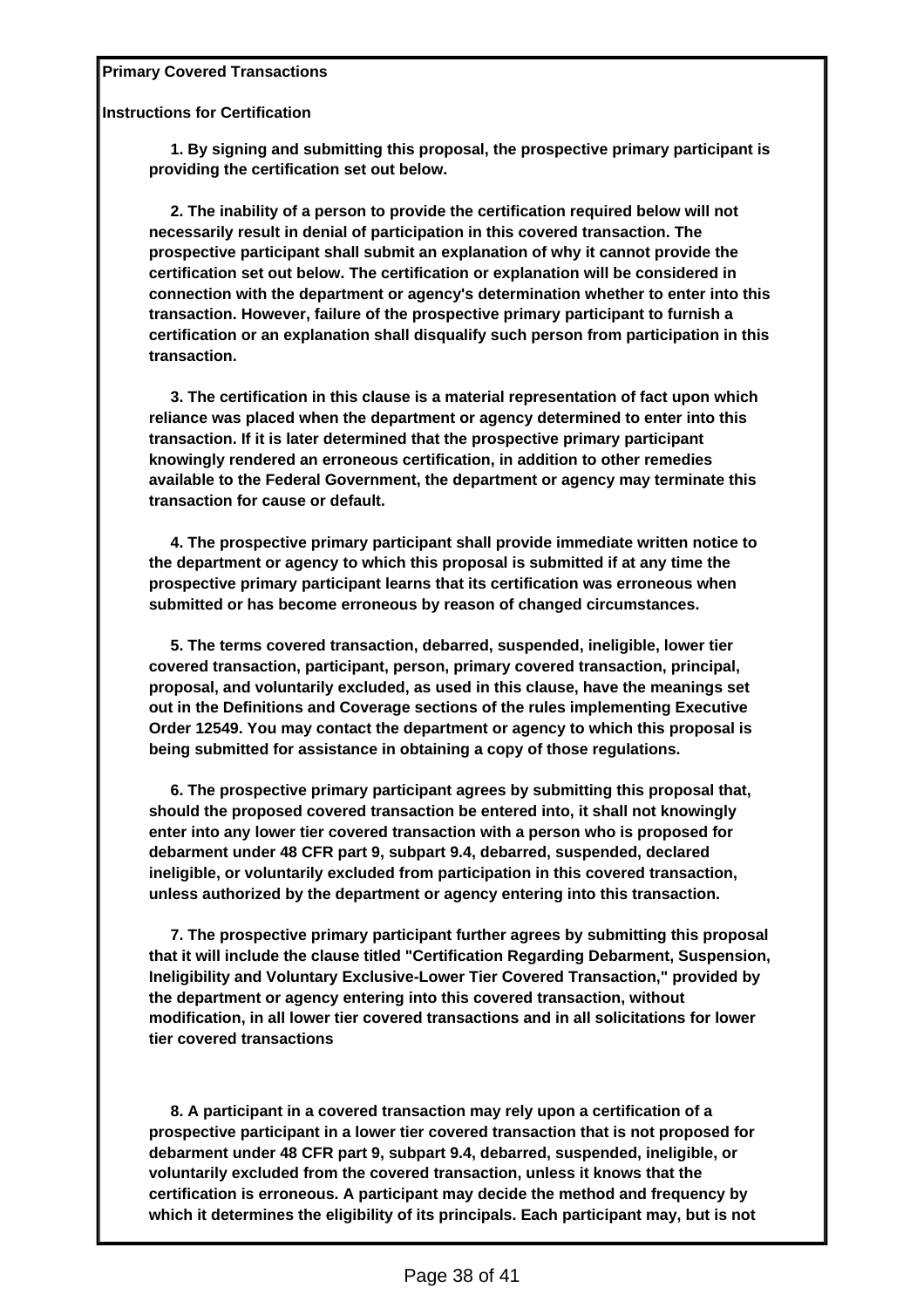**required to, check the List of Parties Excluded from Federal Procurement and Nonprocurement Programs.**

 **9. Nothing contained in the foregoing shall be construed to require establishment of a system of records in order to render in good faith the certification required by this clause. The knowledge and information of a participant is not required to exceed that which is normally possessed by a prudent person in the ordinary course of business dealings.**

 **10.Except for transactions authorized under paragraph 6 of these instructions, if a participant in a covered transaction knowingly enters into a lower tier covered transaction with a person who is proposed for debarment under 48 CFR part 9, subpart 9.4, suspended, debarred, ineligible, or voluntarily excluded from participation in this transaction, in addition to other remedies available to the Federal Government, the department or agency may terminate this transaction for cause or default.**

**Certification Regarding Debarment, Suspension, and Other Responsibility Matters - - Primary Covered Transactions** 

**(1) The prospective primary participant certifies to the best of its knowledge and belief, that it and its principals:**

 **(a) Are not presently debarred, suspended, proposed for debarment, declared ineligible, or voluntarily excluded by any Federal department or agency;**

 **(b) Have not within a three-year period preceding this proposal been convicted of or had a civil judgment rendered against them for commission of fraud or a criminal offense in connection with obtaining, attempting to obtain, or performing a public (Federal, state or local) transaction or contract under a public transaction; violation of federal or state antitrust statutes or commission of embezzlement, theft, forgery, bribery, falsification or destruction of records, making false statements, or receiving stolen property;**

 **(c) Are not presently indicted for or otherwise criminally or civilly charged by a governmental entity (federal, state or local) with commission of any of the offenses enumerated in paragraph (1)(b) of this certification; and**

 **(d) Have not within a three-year period preceding this application/proposal had one or more public transactions (federal, state or local) terminated for cause or default.**

**(2) Where the prospective primary participant is unable to certify to any of the statements in this certification, such prospective participant shall attach an explanation to this proposal.**

**Certification Regarding Debarment, Suspension, Ineligibility and Voluntary Exclusion - - Lower Tier Covered Transactions**

**Instructions for Certification**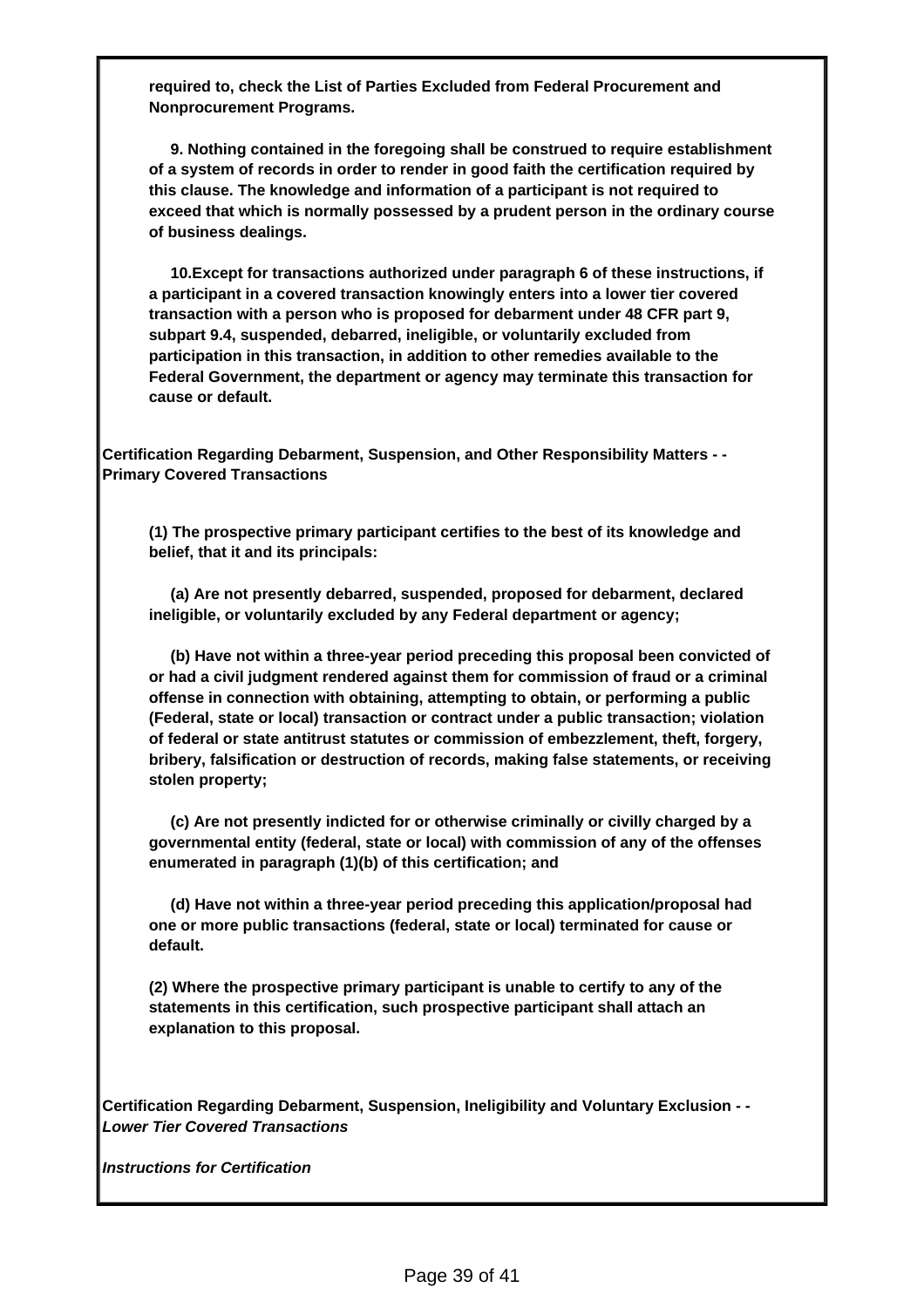**1. By signing and submitting this proposal, the prospective lower tier participant is providing the certification set out below**

 **2. The certification in this clause is a material representation of fact upon which reliance was placed when this transaction was entered into. If it is later determined that the prospective lower tier participant knowingly rendered an erroneous certification, in addition to other**

 **3. The prospective lower tier participant shall provide immediate written notice to the person to which this proposal is submitted if at any time the prospective lower tier participant learns that its certification was erroneous when submitted or had become erroneous by reason of changed circumstances.** 

 **4. The terms covered transaction, debarred, suspended, ineligible, lower tier covered transaction, participant, person, primary covered transaction, principal, proposal, and voluntarily excluded, as used in this clause, have the meaning set out in the Definitions and Coverage sections of rules implementing Executive Order 12549. You may contact the person to which this proposal is submitted for assistance in obtaining a copy of those regulations.**

 **5. The prospective lower tier participant agrees by submitting this proposal that, should the proposed covered transaction be entered into, it shall not knowingly enter into any lower tier covered transaction with a person who is proposed for debarment under 48 CFR part 9, subpart 9.4, debarred, suspended, declared ineligible, or voluntarily excluded from participation in this covered transaction, unless authorized by the department or agency with which this transaction originated.**

 **6. The prospective lower tier participant further agrees by submitting this proposal that it will include this clause titled "Certification Regarding Debarment, Suspension, Ineligibility and Voluntary Exclusion-Lower Tier Covered Transaction," without modification, in all lower tier covered transactions and in all solicitations for lower tier covered transactions.**

 **7. A participant in a covered transaction may rely upon a certification of a prospective participant in a lower tier covered transaction that it is not proposed for debarment under 48 CFR part 9, subpart 9.4, debarred, suspended, ineligible, or voluntarily excluded from covered transactions, unless it knows that the certification is erroneous. A participant may decide the method and frequency by which it determines the eligibility of its principals. Each participant may, but is not required to, check the List of Parties Excluded from Federal Procurement and Nonprocurement Programs.**

 **8. Nothing contained in the foregoing shall be construed to require establishment of a system of records in order to render in good faith the certification required by this clause. The knowledge and information of a participant is not required to exceed that which is normally possessed by a prudent person in the ordinary course of business dealings.** 

 **9. Except for transactions authorized under paragraph five of these instructions, if a participant in a covered transaction knowingly enters into a lower tier covered transaction with a person who is proposed for debarment under 48 CFR part 9, subpart 9.4, suspended, debarred, ineligible, or voluntarily excluded from participation in this transaction, in addition to other remedies available to the Federal Government, the department or agency with which this transaction**